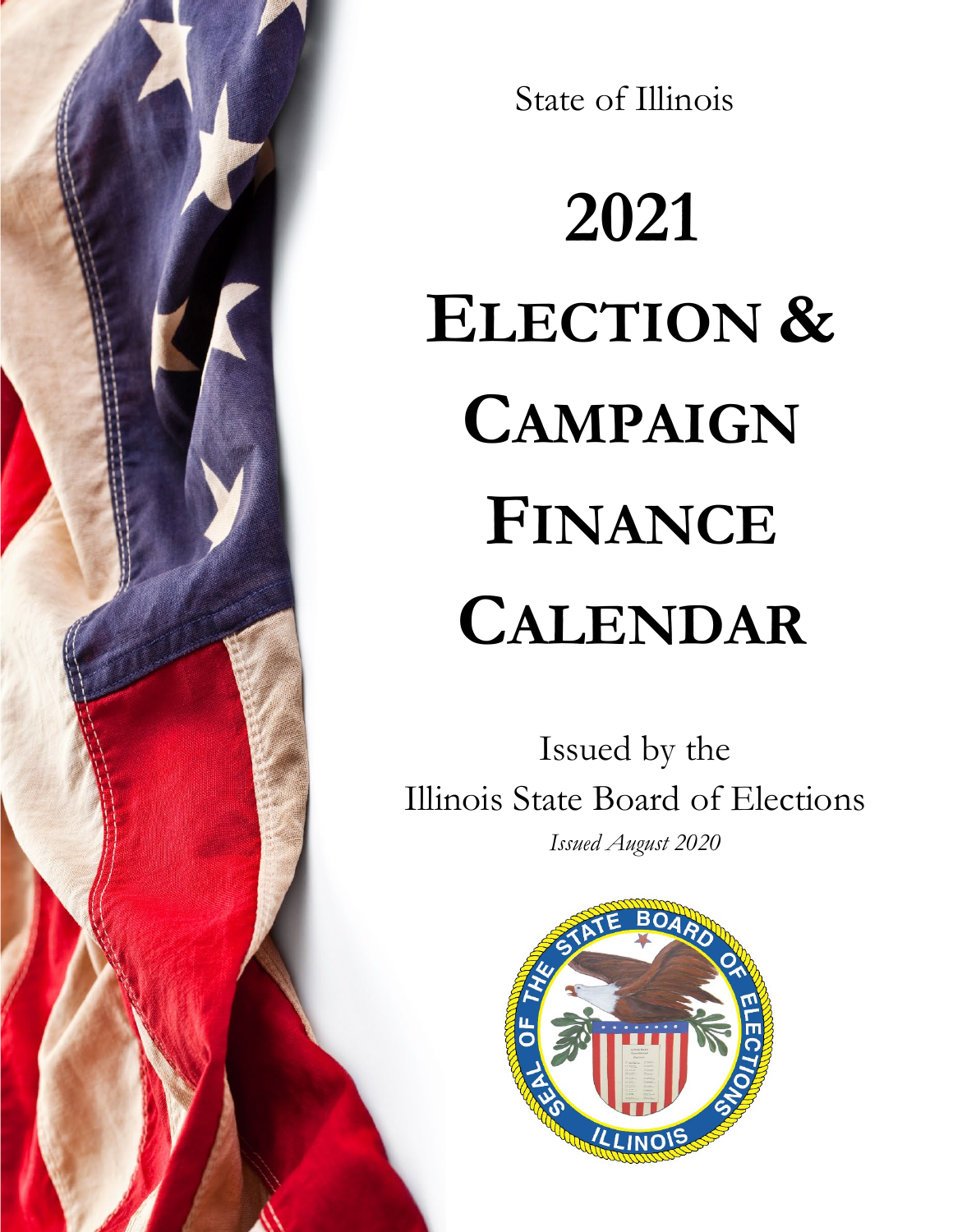### **PREFACE**

This calendar includes all offices to be nominated and/or elected for municipalities, townships, libraries, parks, school districts, and other special purpose districts in the Consolidated Primary Election in February 2021, and the Consolidated Election in April 2021.

This calendar may be amended to include new legislation and court decisions. Please visit the Illinois State Board of Elections website [\(www.elections.il.gov\)](http://www.elections.il.gov/) for any updates.

The following definitions are employed as related to this calendar:

**"ELECTION AUTHORITY"** – The County Clerk or the Board of Election Commissioners. (10 ILCS 5/1-3(8))

**"LOCAL ELECTION OFFICIAL"** – The clerk or secretary of a unit of local government or a school district.

**"BUSINESS DAY"** – Any day in which the office of an election authority, local election official, or the State Board of Elections is open to the public for a minimum of seven hours.

Note:

- If the first or last day of any action required or allowed by the Election Code falls on a State holiday, Saturday, or Sunday, then the period shall extend through the first business day following the day otherwise fixed as the first or last day for filing or the close of registration, irrespective of whether any election authority or local election official conducts business on the State holiday, Saturday, or Sunday. (10 ILCS 5/1-6(a))
- For purposes of this section "State Holiday" means New Year's Day, Dr. Martin Luther King, Jr.'s Birthday, Lincoln's Birthday, President's Day, Casimir Pulaski's Birthday, Good Friday, Memorial Day, Independence Day, Labor Day, Columbus Day, Veterans' Day, Thanksgiving Day, Christmas Day, and any other day declared by the President of the United States or the Governor of Illinois to be a day during which the agencies of the state of Illinois that are ordinarily open to do business with the public shall be closed for business. (10 ILCS 5/1- 6(b))

#### **FILING AND REGISTRATION DATES**

Filing and registration dates are fixed by the Election Code. The dates shall conform to those expressed in statute unless they fall on a date which is not a business day as defined above. In such case(s), the period shall extend through the first business day next following the day otherwise fixed as the first or last date. (10 ILCS 5/1-6(a))

**NUMBER OF SIGNATURES** – To receive the specific signature requirements for any particular office, candidates should contact the Illinois State Board of Elections, election authority, or the local election official who is responsible for receiving the filing of the petition for nomination and/or election to the office.

All citations contained herein are "Illinois Compiled Statutes, 2019."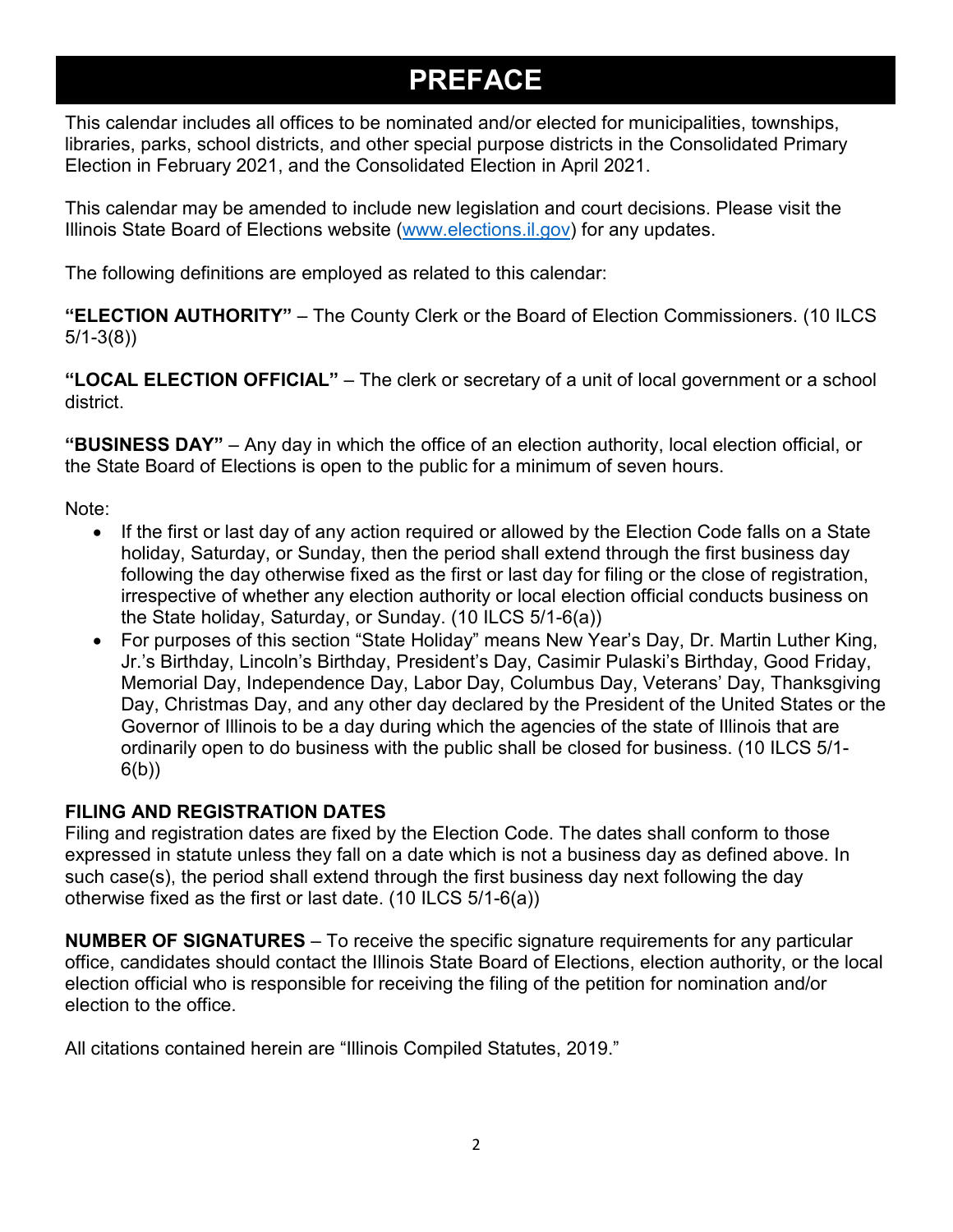### TABLE OF CONTENTS

| <b>CONSOLIDATED PRIMARY ELECTION (February 23, 2021)</b> |  |
|----------------------------------------------------------|--|
|                                                          |  |
| <b>CONSOLIDATED ELECTION (April 6, 2021)</b>             |  |
|                                                          |  |
|                                                          |  |
| <b>CAMPAIGN FINANCE</b>                                  |  |
|                                                          |  |
|                                                          |  |
|                                                          |  |
|                                                          |  |
|                                                          |  |
|                                                          |  |
|                                                          |  |
|                                                          |  |
|                                                          |  |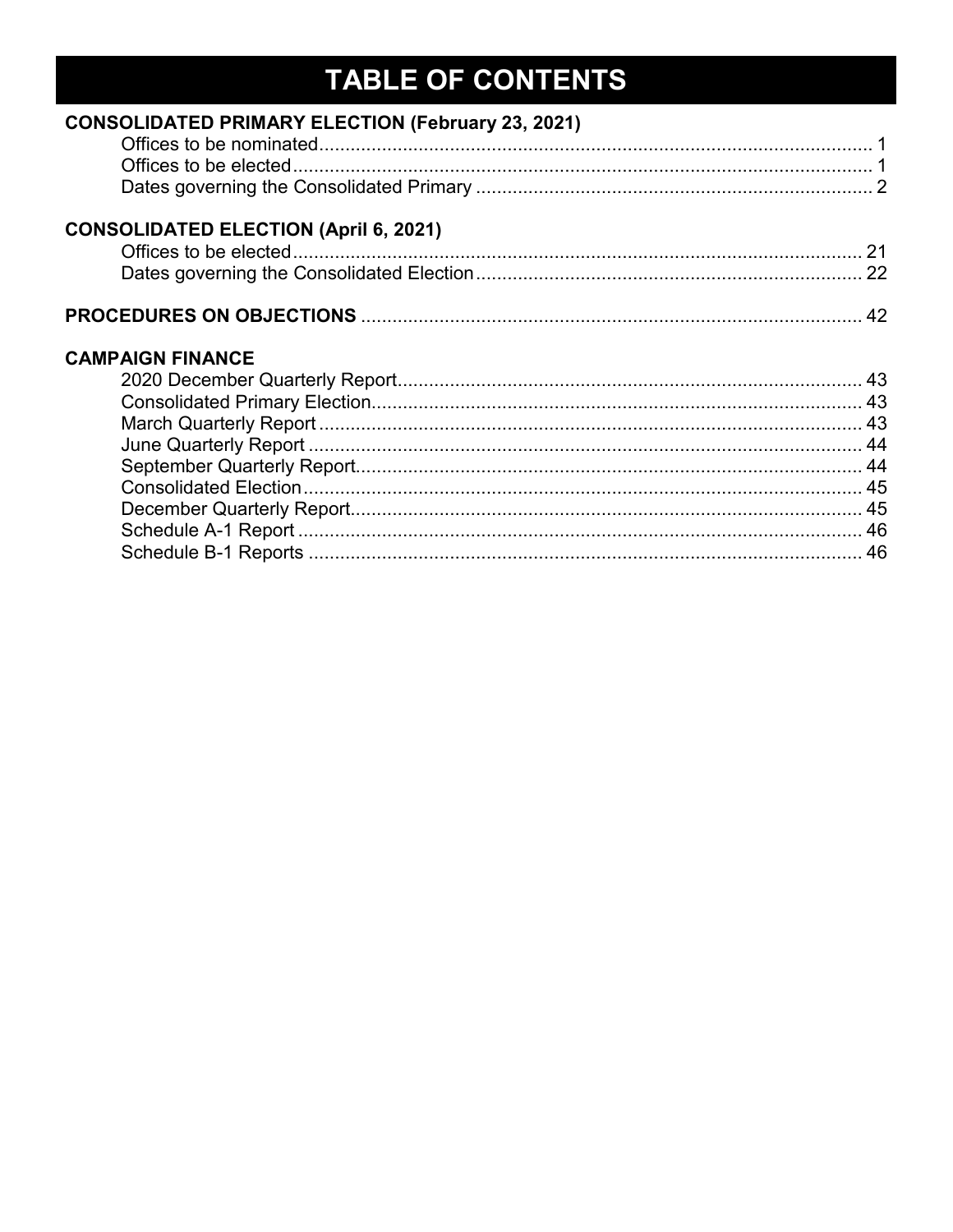#### **CONSOLIDATED PRIMARY ELECTION FEBRUARY 23, 2021 (10 ILCS 5/2A-1.1(b))**

#### **ESTABLISHED POLITICAL PARTY OFFICERS TO BE NOMINATED:**

- Municipal (over 5,000 population and/or Special Charter) (10 ILCS 5/2A-1.2(c))
	- o Municipalities under 5,000 population may determine by ordinance (no later than November 15, 2020) that political parties shall nominate candidates for municipal offices by primary. (10 ILCS 5/7-1(b))
- Mayor or President
- Clerk
- Treasurer
- Alderman or Trustee

*Villages that have nominated and elected candidates for president and trustees in partisan elections prior to January 1, 1992, may continue to hold partisan elections without conducting a referendum. (65 ILCS 5/3.1-25-20)*

- Townships in Cook County (60 ILCS 1/45-55)
	- $\circ$  Townships may conduct a primary if the township central committee approves by November 15, 2020. (60 ILCS 1/45-55)
- Townships and Multi-Township Assessment Districts, with a population of more than 15,000 outside of Cook County. Townships of 5,000 population coterminous or wholly within cities/villages not under commission from of government. (60 ILCS 1/45-5)
- Supervisor
- Clerk
- Assessor, Multi-township Assessor
- Highway Commissioner
- Collector (if elected)
	- $\circ$  Counties having township organization with a population of over 100,000, except in Cook County, may conduct a referendum to discontinue the office of Collector. (60 ILCS 1/50-30)
- **Trustees**

#### **NONPARTISAN OFFICERS TO BE NOMINATED:**

- Municipal (Council-Manager form (councilmen at-large and from districts))
- Mayor or President
- Clerk
- Treasurer (Council-Manager form only)
- Council Members or Trustees or Aldermen

*A village may conduct a nonpartisan primary by referendum. (Municipalities incorporated after May 13, 1993, are nonpartisan unless they adopt the partisan format.) (65 ILCS 5/3.1- 25-60)*

#### **NONPARTISAN OFFICERS TO BE ELECTED:**

• Alderman (City of Chicago, if required due to vacancy) (65 ILCS 5/3.1-10-51, 20/21-22)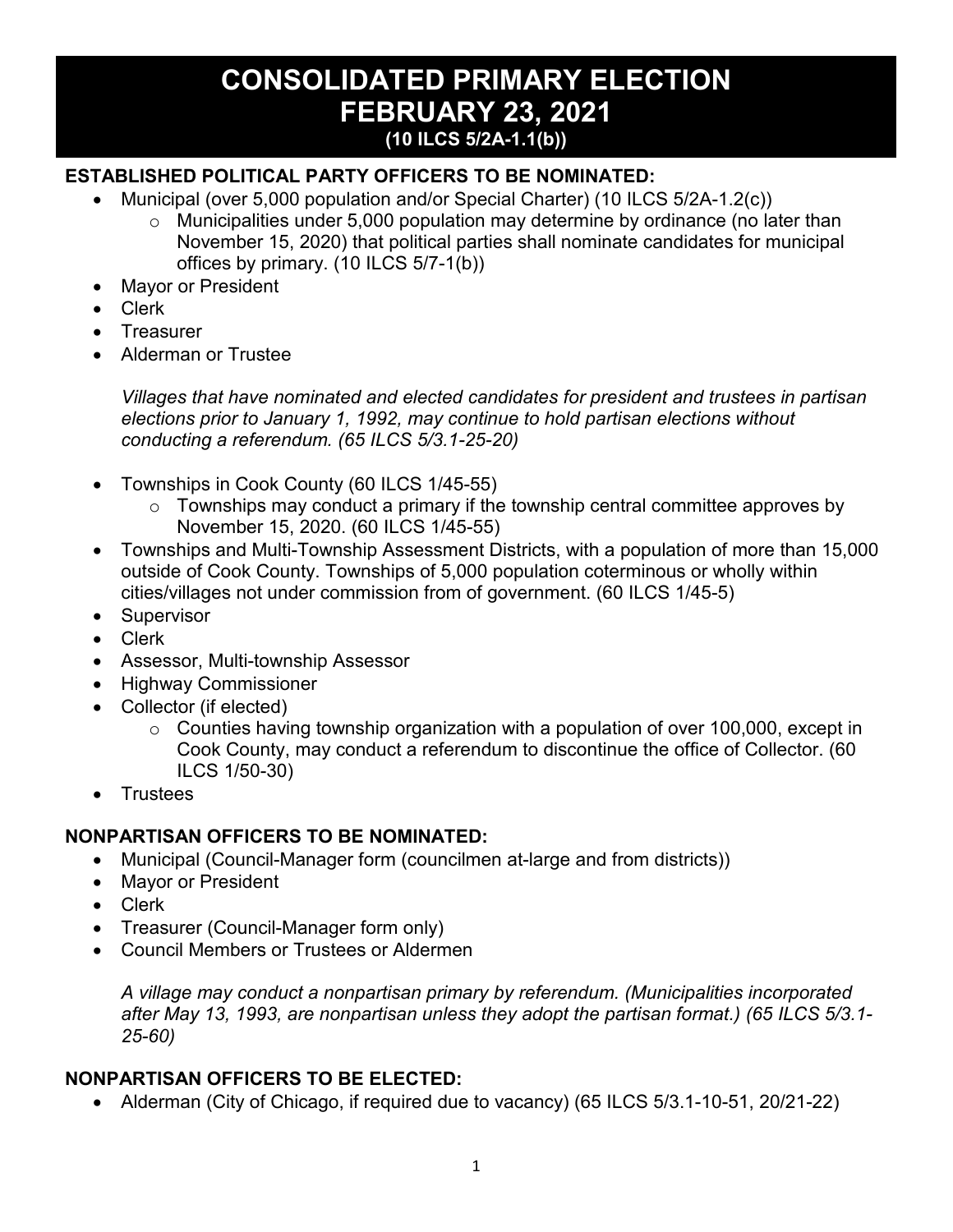### DATES GOVERNING THE CONSOLIDATED PRIMARY ELECTION

### **THURSDAY, APRIL 23, 2020**

#### **PETITION TO REDUCE EDUCATION TAX EXTENSION**

First day for voters within a school district to file a petition for public question to reduce the tax extension for education purposes. If the territory of the school district is located wholly within a single county, the petition must be filed with the election authority. If the territory of the district spans more than one county, the petition must be filed with the State Board of Elections. (35 ILCS 200/18-206)

### **SUNDAY, AUGUST 23, 2020**

#### **PETITION TO REDUCE EDUCATION TAX EXTENSION**

Last day for voters within a school district to file a petition for public question to reduce the tax extension for education purposes. If the territory of the school district is located wholly within a single county, the petition must be filed with the election authority. If the territory of the district spans more than one county, the petition must be filed with the State Board of Elections. (35 ILCS 200/18-206)

### **TUESDAY, AUGUST 25, 2020**

#### **PETITION CIRCULATION**

First day to circulate nomination papers (must include original sheets signed by voters and circulators) for established political party and nonpartisan candidates who file between November 16-23, 2020. (10 ILCS 5/7-10, 7-12, 10-4, 10-6)

### **THURSDAY, SEPTEMBER 24, 2020**

#### **NOTICE OF INTENTION TO CREATE POLITICAL SUBDIVISION**

First day notice of intention to file a petition to create a political subdivision, whose officers are to be elected rather than appointed. The notice may be published in a newspaper within the proposed political subdivision, or if no such newspaper, then in a newspaper of general circulation within the proposed territory. (10 ILCS 5/28-2(g))

### **MONDAY, OCTOBER 26, 2020**

#### **NOTICE OF INTENTION TO CREATE POLITICAL SUBDIVISION**

Last day notice of intention to file a petition to create a political subdivision, whose officers are to be elected rather than appointed. The notice may be published in a newspaper within the proposed political subdivision, or if no such newspaper, then in a newspaper of general circulation within the proposed territory. (10 ILCS 5/28-2(g))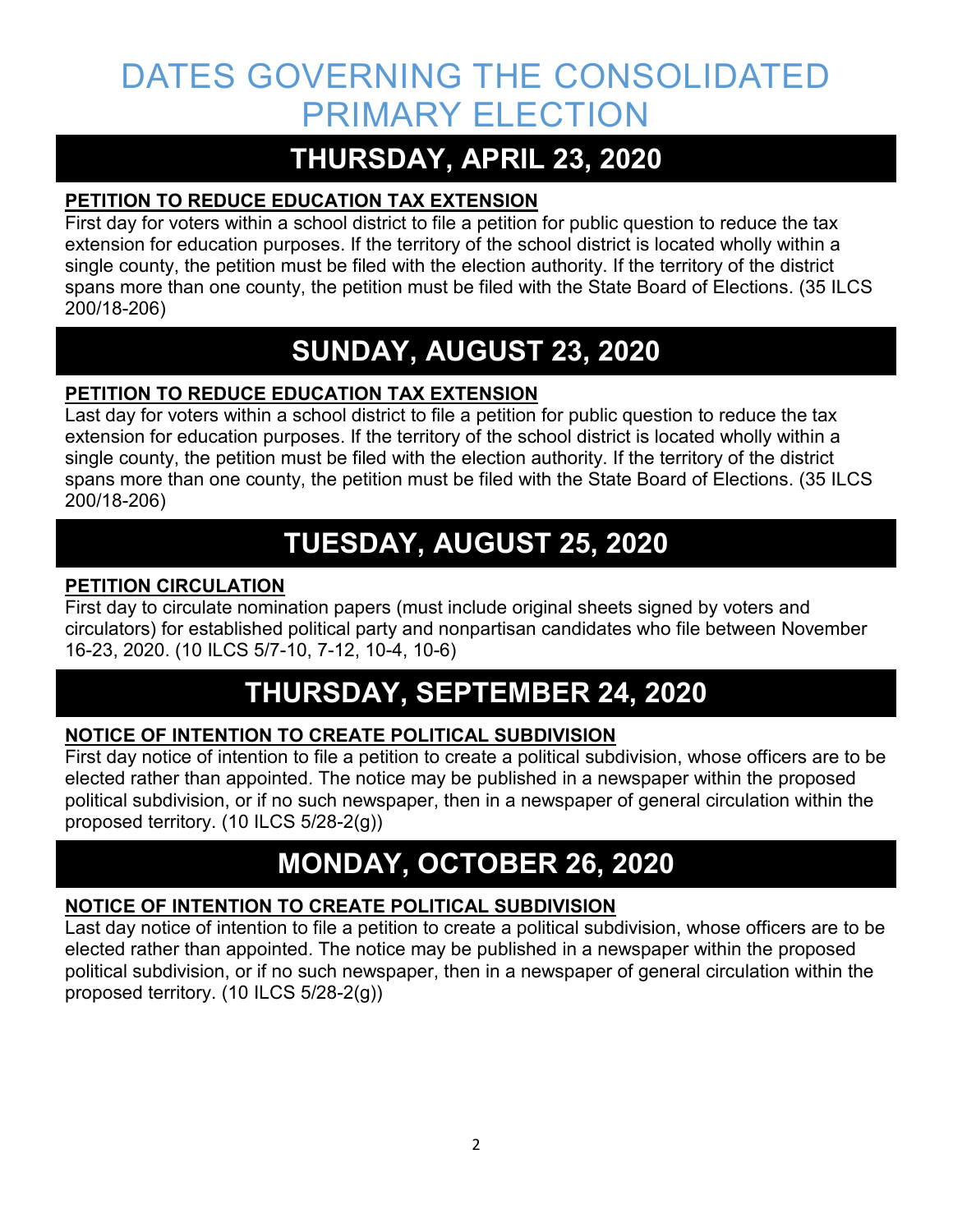#### **PETITION TO CREATE A POLITICAL SUBDIVISION**

Last day to file petitions (must include original sheets signed by voters and circulators) to create a political subdivision with the appropriate officer or board. (10 ILCS 5/28-2(b))

#### **Notes:**

- **The specific statutory provisions governing the creating of political subdivisions can be found in the relevant Code governing such subdivisions.**
- **Objections can be filed on or before the date of the hearing with the appropriate circuit court clerk. (10 ILCS 5/28-4)**
- **If initial officers are to be elected at the election for creation of a new unit of government, candidates for such offices shall file nomination papers 99 – 92 days before such election (November 16 – November 23, 2020).**
- **The circuit court clerk shall publish the hearing date for a public policy petition filed in their office not later than 14 days after the petition is actually filed, but at least five days before the actual hearing. Final orders within seven days of hearing. (10 ILCS 5/28-4)**

#### **LISTING OF NURSING HOME FACILITIES**

Last day for the Department of Public Health to certify to the State Board of Elections a list of the facilities licensed or certified pursuant to the Nursing Home Care Act, the Specialized Mental Health Rehabilitation Act of 2013, the ID/DD Community Care Act, or the MC/DD Act. (10 ILCS 5/19-12.2)

### **SUNDAY, NOVEMBER 1, 2020**

#### **NOTIFICATION OF TOWNSHIP CAUCUS**

Last day the township clerk shall notify the chair of each township central committee by first class mail of their obligation to report the time and location of the party's caucus. (60 ILCS 1/45-10)

### **MONDAY, NOVEMBER 2, 2020**

#### **NOTIFICATION OF MULTI-TOWNSHIP CAUCUS**

Last day the multi-township clerk shall notify the chair of each multi-township central committee by first class mail of their obligation to report the time and location of the party's caucus. (60 ILCS 1/45-25)

#### **OBJECTIONS TO NEW POLITICAL SUBDIVISION PETITION**

Last day to file objections to petitions to create a political subdivision in the appropriate office where the petitions were originally filed. (10 ILCS 5/10-8, 28-4)

### **WEDNESDAY, NOVEMBER 11, 2020**

#### **NOTICE OF CAUCUS TO TOWNSHIP CLERK**

Last day for each chair of the township central committee to notify the township clerk by first class mail of the time and location of their party's caucus. (60 ILCS 1/45-10(a))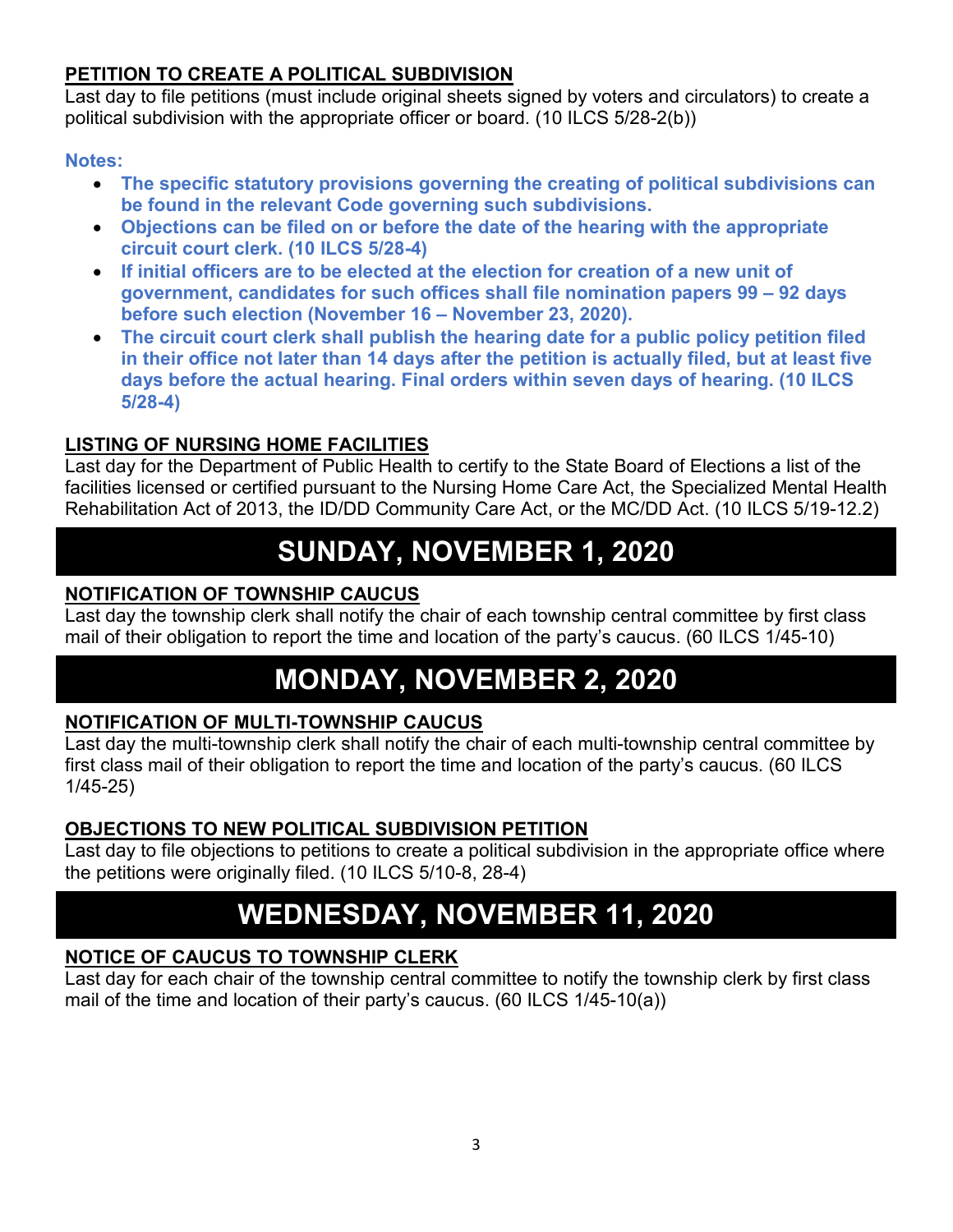#### **NOTICE OF CAUCUS TO MULTI-TOWNSHIP CLERK**

Last day each chair of the multi-township central committee shall notify the multi-township clerk by first class mail of the time and location of their party's caucus. (60 ILCS 1/45-25(c))

### **SUNDAY, NOVEMBER 15, 2020**

#### **NOTICE OF TOWNSHIP CONDUCTING PRIMARY**

Last day for the township central committee in counties having a population of over 3,000,000 and townships having a population of over 15,000 in counties of less than 3,000,000 population to notify the appropriate election authority that their specific party will nominate candidates by primary election. (10 ILCS 5/7-1; 60 ILCS 1/45-55)

### **MONDAY, NOVEMBER 16, 2020**

#### **CONSOLIDATED PRIMARY NOMINATION FILING**

First day for filing in the office of the local election official or Board of Election Commissioners original nomination papers (must include original sheet signed by voters and circulators) for:

- 1) Established political parties in municipalities over 5,000 population;
- 2) Townships in Cook county where the township central committee has approved a primary;
- 3) Municipalities under 5,000 which by ordinance nominate candidates by primary;
- 4) Municipalities which by referendum conduct a partisan or nonpartisan primary;
- 5) Managerial municipalities which conduct nonpartisan primaries; and
- 6) Candidates for the City of Chicago offices (if a special election is required due to a vacancy in office).

(10 ILCS 5/7-1, 7-12(3), 10-6(4); 60 ILCS 1/45-55; 65 ILCS 5/3.1-25-20, 3.1-25-60, 5-2-18.5, 20/21- 5, 21-12, 21-22, 21-25)

#### **Notes:**

- **Please consult with your municipal clerk or election authority to determine whether your municipality elects its officers on a nonpartisan basis.**
- **Candidates who file for township or multi-township assessor must also file proof of qualification. (60 ILCS 1/45-20, 45-30)**
- **This filing period does not cover candidates for park, library, school, community college, educational service region trustees, or fire protection district offices.**

#### **NOTICE OF MUNICIPALITY CONDUCTING PRIMARY**

Last day for municipal clerk to certify to the election authority the municipal ordinance providing for the nomination of municipal officers by party primary in municipalities under 5,000 population. (10 ILCS 5/7-1)

#### **LISTING OF NURSING HOME FACILITIES**

Last day State Board of Elections shall certify to the proper election authority a list of facilities licensed or certified pursuant to the Nursing Home Care Act, the Specialized Mental Health Rehabilitation Act of 2013, the ID/DD Community Care Act, or the MC/DD Act. The list shall indicate bed capacity and the chief administrator of each such facility. (10 ILCS 5/19-12.2)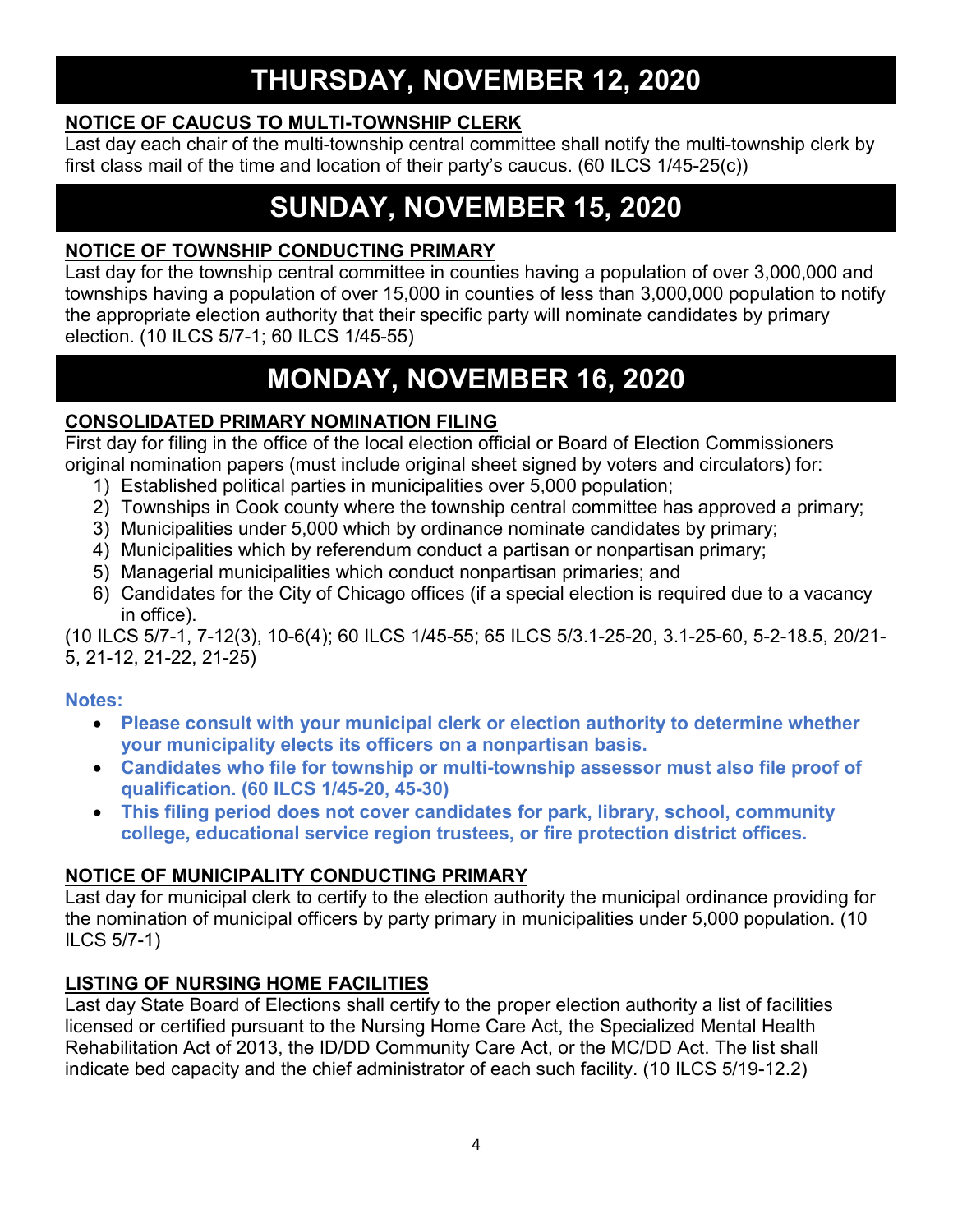### **SATURDAY, NOVEMBER 21, 2020**

#### **PUBLICATION – TOWNSHIP CAUCUS**

Last day the township board shall publish a notice stating the time and location of the caucus for each political party. (60 ILCS 1/45-25(a)(b))

### **SUNDAY, NOVEMBER 22, 2020**

#### **PUBLICATION – MULTI-TOWNSHIP CAUCUS**

Last day the multi-township central committee shall publish a notice stating the time and location of the caucus for each political party. (60 ILCS 1/45-25(c))

### **MONDAY, NOVEMBER 23, 2020**

#### **CONSOLIDATED PRIMARY NOMINATION FILING**

Last day for filing in the office of the local election official or Board of Election Commissioners original nomination papers (must include original sheet signed by voters and circulators) for:

- 1) Established political parties in municipalities over 5,000 population,
- 2) Townships in Cook county where the township central committee has approved a primary,
- 3) Municipalities under 5,000 which by ordinance nominate candidates by primary,
- 4) Municipalities which by referendum conduct a partisan or nonpartisan primary,
- 5) Managerial municipalities which conduct nonpartisan primaries, and
- 6) Candidates for the City of Chicago offices (if a special election is required due to a vacancy in office).

(10 ILCS 5/7-1, 7-12(3), 10-6(4); 60 ILCS 1/45-55; 65 ILCS 5/3.1-25-20, 3.1-25-60, 5-2-18.5, 20/21- 5, 21-12, 21-22, 21-25)

#### **Notes:**

- **Please consult with your municipal clerk or election authority to determine whether your municipality elects its officers on a nonpartisan basis.**
- **Candidates who file for township or multi-township assessor must also file proof of qualification. (60 ILCS 1/45-20, 45-30)**
- **This filing period does not cover candidates for park, library, school, community college, educational service region trustees, or fire protection district offices.**

#### **STATEMENT OF ECONOMIC INTERESTS**

Last day for filing a Statement of Economic Interests with the county clerk as required by the Illinois Governmental Ethics Act. The receipt must be filed on or before this date with the local election official or election authority who received the nomination papers. (5 ILCS 420/4A-105; 10 ILCS 5/7- 12(8), 10-5)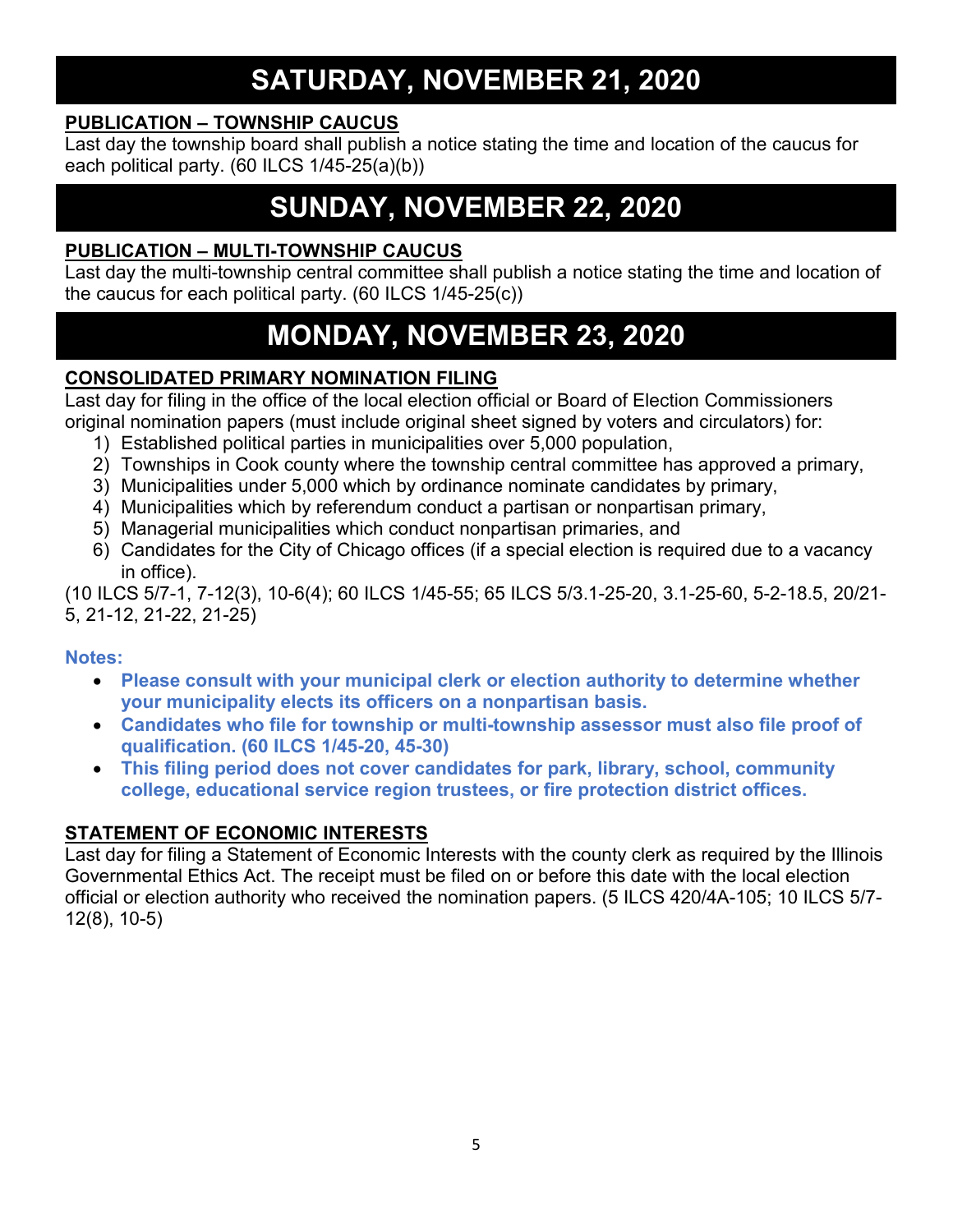#### **REFERENDA – PETITION FILING**

Last day for filing petitions (must include original sheets signed by voters and circulators) for referenda for the submission of questions of public policy (local). (10 ILCS 5/28-2(a), 28-6, 28-7)

#### **Exception:**

• **Proposition to create a political subdivision, referenda held under the provisions of Article IX of the Liquor Control Act and Section 18-120 of the Property Tax Code.** 

#### **Note:**

• **Petitions to initiate backdoor referenda must be filed under the deadline specified in the specific statute authorizing the referenda, but in no case later than 92 days prior to the ensuing election.**

### **WEDNESDAY, NOVEMBER 25, 2020**

#### **VOTE BY MAIL – APPLICATION**

First day for any registered voter presently within the confines of the United States, to make application by mail or in person to the election authority for an official ballot. Please note that mailing and delivery of ballots does not begin until Thursday, January 14, 2021. (10 ILCS 5/19-2, 19-4)

#### **NOTICE OF LOTTERY**

Last day for written notice of the time and place for conducting the lottery shall be given when two or more petitions are received simultaneously for the same office and party: (a) as of the opening hour of the filing period, November 16, 2020; and/or (b) within the last hour of the filing period, November 23, 2020. (There must be seven days' notice given. If the lottery is to be held on the last statutory date, December  $2^{nd}$ , the last day to give notice is November  $25<sup>th</sup>$ .) Notice shall be given by the State Board of Elections or the election authority to the chair of each political party and to each organization of citizens within the election jurisdiction entitled to have pollwatchers present at the last election. Notice must also be posted. (10 ILCS 5/7-12(6))

### **FRIDAY, NOVEMBER 27, 2020**

#### **PUBLICATION – MUNICIPAL CAUCUS**

Last day for municipal clerks to publish a notice of municipal caucus in municipalities over 500 population. In municipalities with populations under 500, notice shall be given by the municipal clerk by posting the notice in three of the most public places in the municipality. (10 ILCS 5/10-1(b))

### **MONDAY, NOVEMBER 30, 2020**

#### **DEPUTY REGISTRARS**

Last day County Central Committee Chairs shall submit, to the election authority, a list of applicants for additional deputy registrars. (10 ILCS 5/4-6.2, 5-16.2, 6-50.2)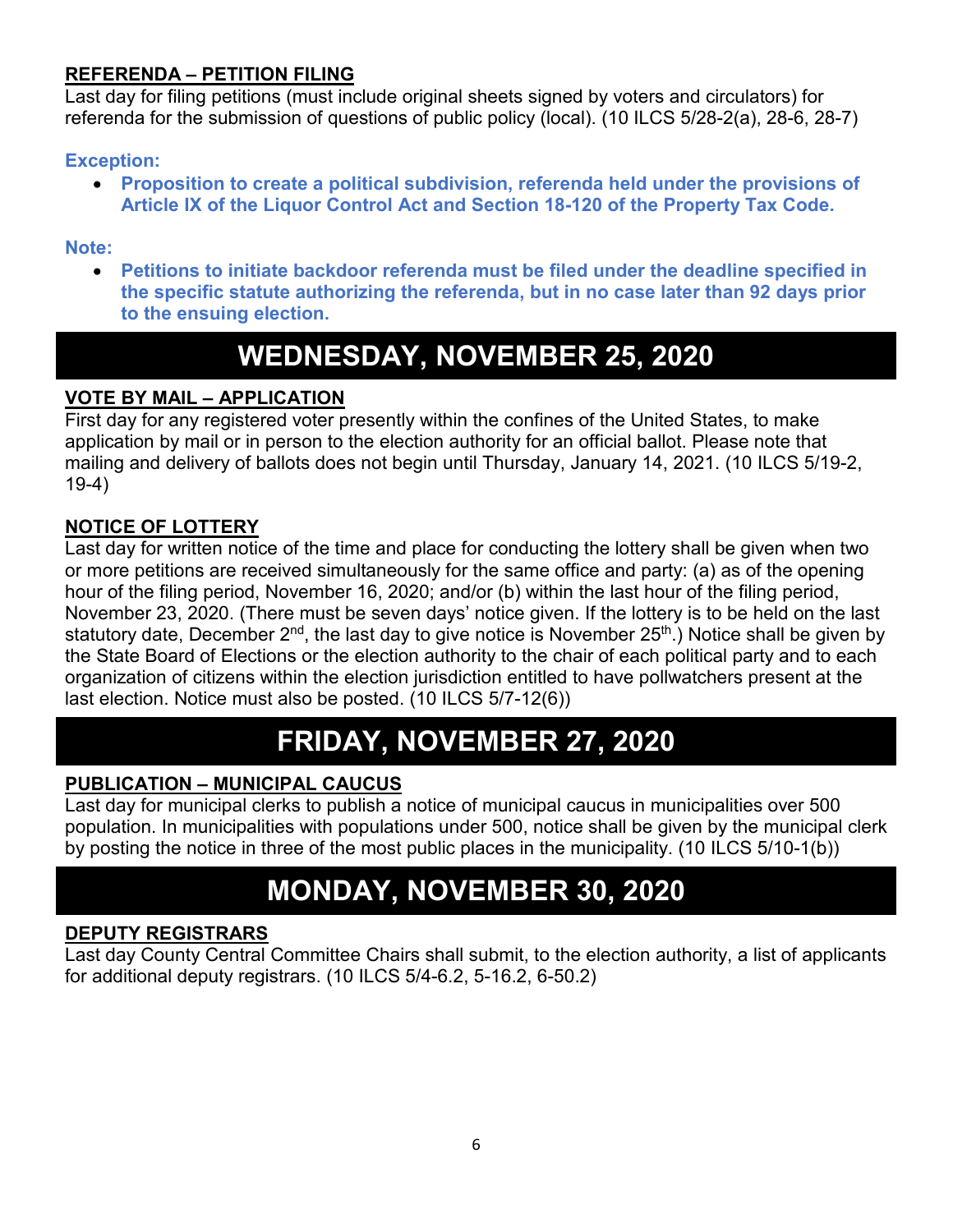### **TUESDAY, DECEMBER 1, 2020**

#### **DEPUTY REGISTRARS**

Beginning of two-year term of all deputy registrars, except precinct committeepersons who began their two-year term on the date of the county convention following their election. (10 ILCS 5/4-6.2, 5-16.2, 6-50.2)

#### **TOWNSHIP CAUCUS**

Date on which the Township Caucus shall be held (in those townships which have not adopted the primary system). (10 ILCS 1/45-10)

### **WEDNESDAY, DECEMBER 2, 2020**

#### **OBJECTIONS – CANDIDATE NOMINATION FILING**

Last day for filing objections to nomination papers of established political party and nonpartisan candidates in the office of the local election official or election authority. (10 ILCS 5/7-12.1, 10-8)

#### **Notes:**

- **For procedures on objections see page 42.**
- **The objection period is five business days. If the office of the election authority is**  open on Friday, November 27<sup>th</sup>, then the deadline is Tuesday, December 1<sup>st</sup>, 2020.

#### **OBJECTIONS – REFERENDA**

Last day to file objections to petitions for referenda for the submission of questions of public policy (local). Objections to petitions for local referenda are filed with the same office in which the original petitions were filed. (10 ILCS 5/10-8, 28-4)

#### **Notes:**

- **For procedures on objections see page 42.**
- **The objection period is five business days. If the office of the election authority is open on Friday, November 27th, then the deadline is Tuesday, December 1st, 2020.**

#### **Exception:**

• **Proposition to create a political subdivision, referenda held under the provisions of Article IX of the Liquor Control Act and Section 18-120 of the Property Tax Code.**

#### **INCOMPATIBLE OFFICES**

Last day for an individual who has filed (during the November 16 – 23, 2020, filing period) nomination papers for two or more incompatible offices to withdraw from all but one of the offices with the local election official or election authority. (10 ILCS 5/7-12(9), 10-7)

#### **BALLOT PLACEMENT LOTTERY**

Last day the lottery shall be conducted by the local election official or election authority when two or more petitions are received simultaneously for the same office and party or nonpartisan candidates as of the opening hour of the filing period on November 16, 2020, or during the last hour on November 23, 2020. (10 ILCS 5/7-12(6), 10-6.2)

#### **MULTI-TOWNSHIP CAUCUS**

Date on which the Multi-Township Caucus shall be held. (10 ILCS 1/45-25)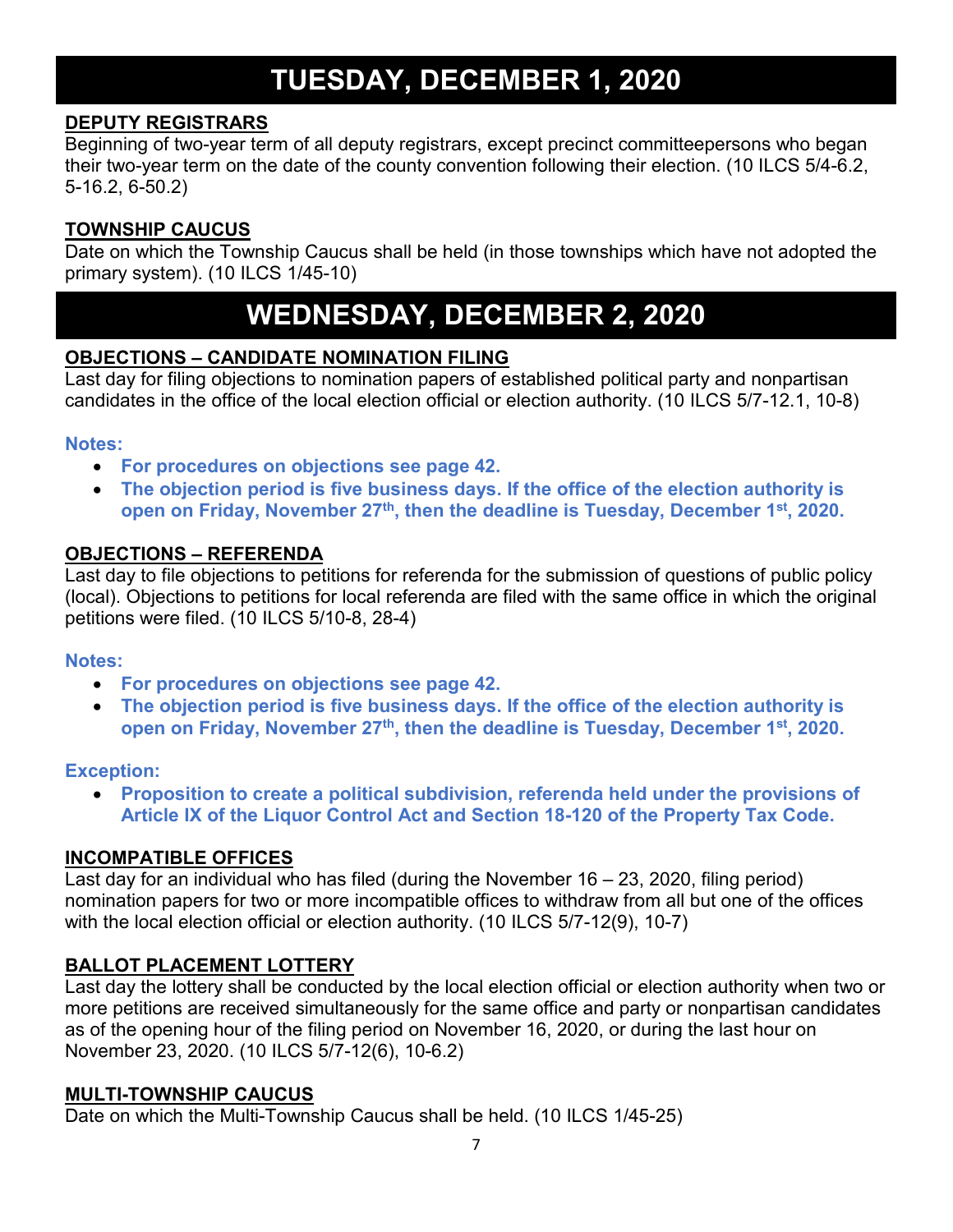### **MONDAY, DECEMBER 7, 2020**

#### **MUNICIPAL CAUCUS**

Date on which the Municipal Caucus shall be held (in municipalities under 5,000 population) which have established political parties. (10 ILCS 5/10-1(a))

#### **REFERENDA RESOLUTIONS**

Last day for local governing boards to adopt a resolution or ordinance to allow a binding public question to appear on the ballot. (10 ILCS 5/28-2(c))

Last day for County, Municipal, Township, School Boards, and Park Boards to authorize the placement of advisory referenda on the ballot by resolution. (55 ILCS 5/2-3002, 5-1005.5; 60 ILCS 1/30-205, 80-80; 65 ILCS 5/3.1-40-60; 70 ILCS 1205/8-30; 105 ILCS 5/9-1.5)

### **TUESDAY, DECEMBER 15, 2020**

#### **VOTER REGISTRATION DATA**

First day for election authority to indicate in writing that their voter registration data, including voting history from the latest election, is complete and up-to-date. (10 ILCS 5/4-8, 5-7, 6-35)

### **THURSDAY, DECEMBER 17, 2020**

#### **BALLOT CERTIFICATION**

Last day for the local election official to certify candidates and the offices they are filing for to the election authority. (10 ILCS 5/7-13.1)

Last day for the circuit court clerk and the local election official to certify any binding public question or advisory referenda to the election authority having jurisdiction over the political subdivision. (10 ILCS 5/28-5)

#### **WITHDRAWAL OF CANDIDACY**

Last day a candidate may file a Withdrawal of Candidacy in the office of the local election official or election authority. (10 ILCS 5/7-12(9), 10-7; 65 ILCS 20/21-29)

#### **WRITE-IN CANDIDATES (TO FORCE A PRIMARY)**

Last day to file a declaration of intent to be a write-in candidate in the office of the election official with whom nomination papers for such office are filed where the office would otherwise be uncontested (and no primary would otherwise be held), and such filing would force a primary election for the office. Write-in votes shall only be counted for persons who have filed a Declaration of Intent with the election authority or authorities (so additional originally executed declarations(s) should also be filed with each election authority). Write-in declarations are NOT filed with the State Board of Elections. (10 ILCS 5/7-5(d), 7-12(10)(c); 65 ILCS 5/3.1-25-20)

#### **Notes:**

• **65 ILCS 5/3.1-25-20 sets the last date as 61 days prior to the Consolidated Primary Election (Thursday, December 24, 2020) with regard to municipalities, however, that day is after the certification deadline for local election officials.**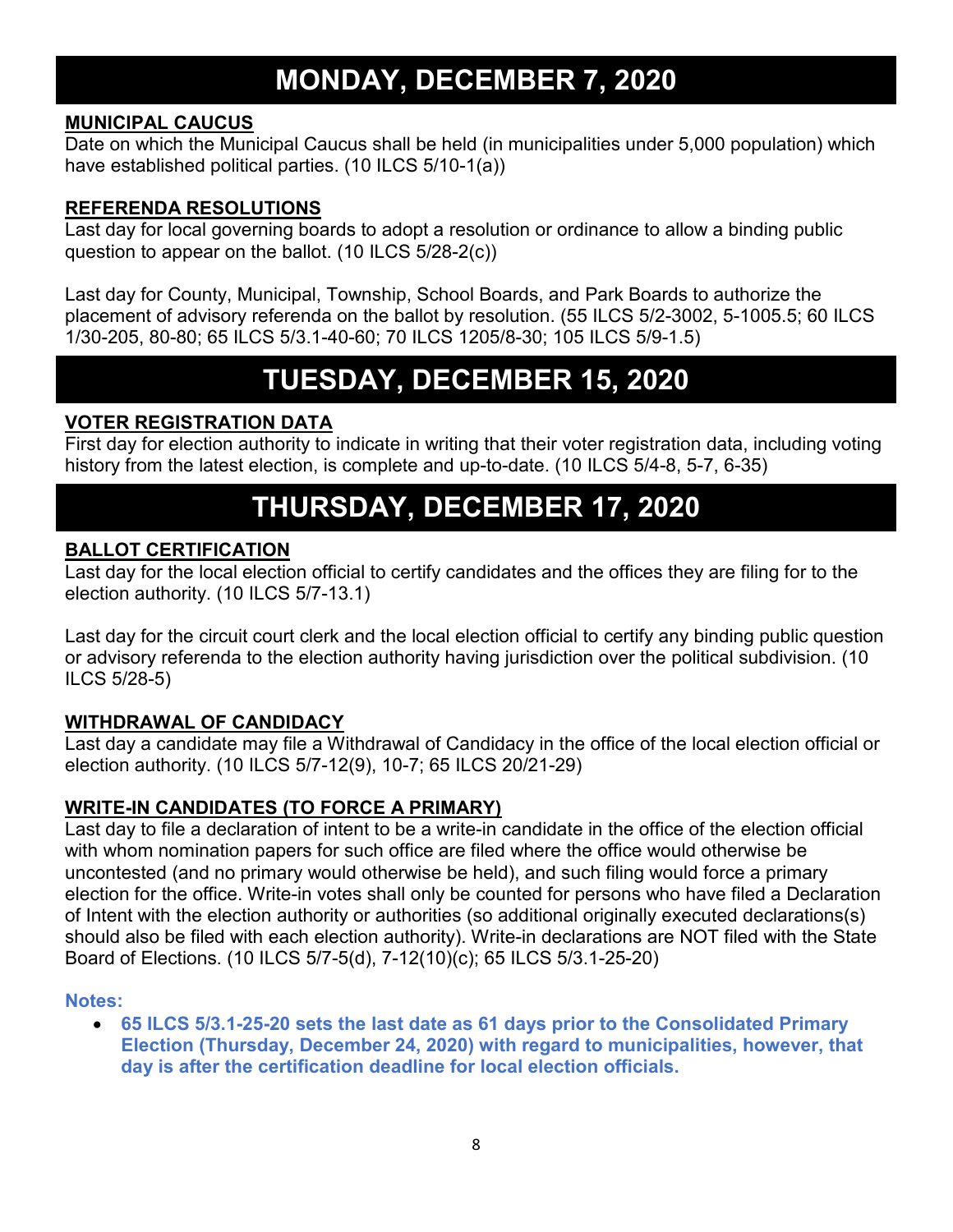### **WEDNESDAY, DECEMBER 23, 2020**

#### **PUBLICATION – NEW VOTING DEVICES**

Last day for an election authority to publish a notice that mechanical or electronic voting devices will be used for the first time at the Consolidated Primary Election. (10 ILCS 5/24-1.1, 24A-3, 24B-3, 24C-3)

### **THURSDAY, DECEMBER 24, 2020**

#### **WRITE-IN CANDIDATES**

Last day a person may file a notarized Declaration of Intent to be a Write-in Candidate with the proper election authority or authorities (appropriate county clerk(s) and/or boards(s) of election commissioners). Write-ins shall be counted only for persons who have filed the Declaration of Intent. Write-ins shall be counted only for persons who have filed the Declaration of Intent. Write-in declarations are NOT filed with the State Board of Elections. (10 ILCS 5/7-59(b), 17-16.1)

### **MONDAY, DECEMBER 28, 2020**

#### **VOTER REGISTRATION DATA**

Last day for an election authority to indicate in writing that their voter registration data, including voting history from the latest election, is complete and up-to-date. (10 ILCS 5/4-8, 5-7, 6-35)

#### **PUBLICATION – VOTING AIDS**

Last day the election authority shall provide public notice, calculated to reach the elderly and handicapped voters, of the availability of registration and voting aids under the Federal Voting Accessibility for the Elderly and Handicapped Act, of the availability of assistance in marking the ballot, procedures for voting by mail, and procedures for early voting. (10 ILCS 5/7-15)

#### **PUBLICATION – PUBLIC QUESTION**

First day for the election authority to publish a notice of any question of public policy to be voted upon within the jurisdiction. (10 ILCS 5/12-5)

### **MONDAY, JANUARY 4, 2021**

#### **UNITED STATES SERVICE MEMBER VOTER REGISTRATION**

First day any voter who is a member of the United States Service, their spouse, and/or dependents of voting age who expect to be absent from their county of residence on Election Day to make an application for an official ballot to the election authority having jurisdiction over their residence. Members of the Armed Forces may make application via facsimile machine or other method of electronic transmission. (10 ILCS 5/20-2, 20-2.3, 20-3)

#### **Note:**

• **No registration shall be required to vote pursuant to this section.**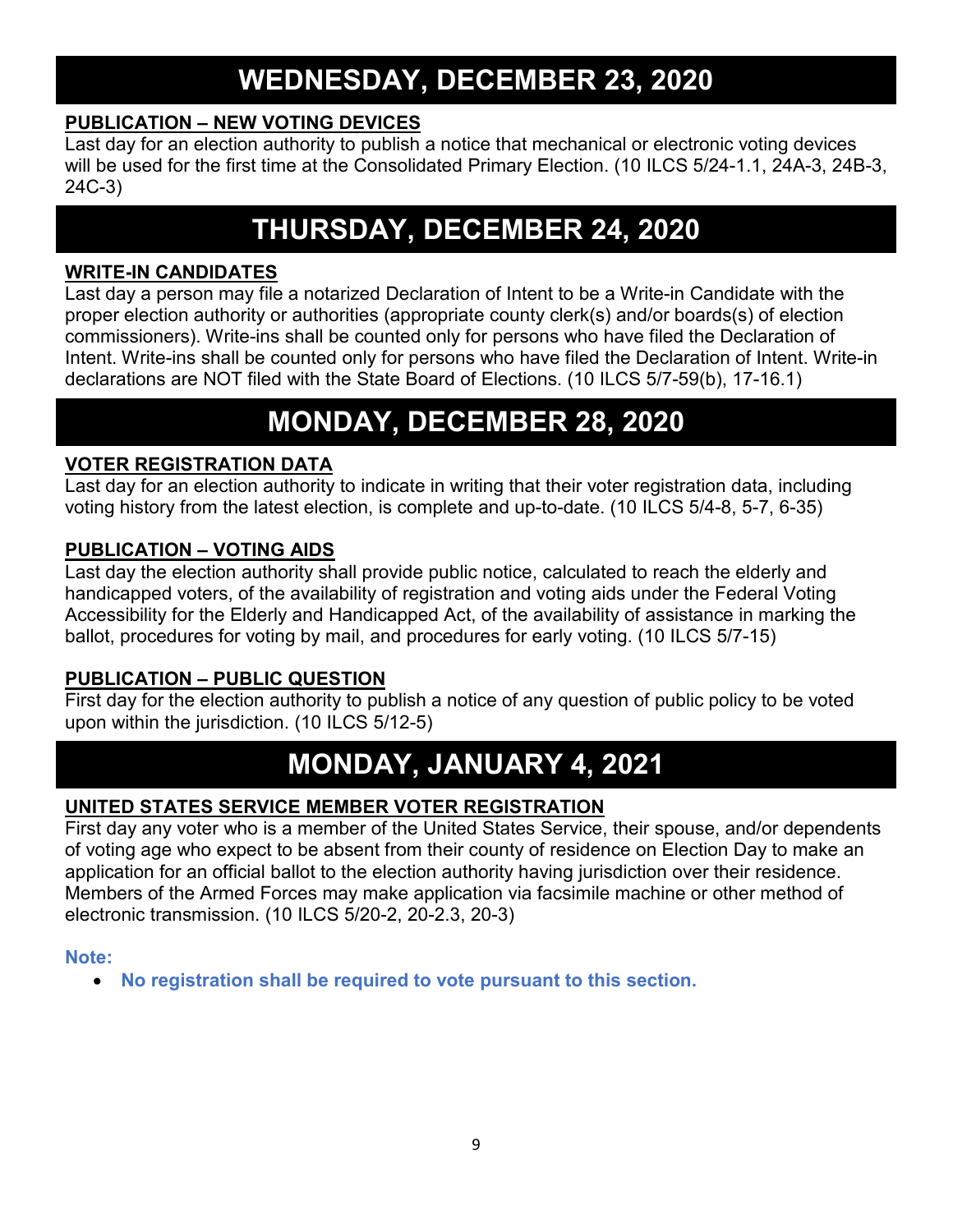#### **VOTE BY MAIL REGISTRATION – CITIZENS TEMPORARILY OUTSIDE THE U.S.**

First day for citizens of the United States temporarily residing outside the territorial limits of the United States who are not registered but otherwise qualified to vote and who expect to be absent from their county of residence on Election Day to make simultaneous application to the election authority having jurisdiction over their precinct of residence for vote by mail registration and a vote by mail ballot. Citizens of the United States may make application via facsimile machine or other method of electronic transmission. (10 ILCS 5/20-2.1, 20-3)

#### **Note:**

- **Such application may be made only on the official federal postcard and no registration shall be required.**
- **Vote by mail registration shall be required for all citizens temporarily residing outside the United States in order to vote.**

#### **LIST OF VOTERS**

Last day for election authorities to provide to each county chair or their representative, precinct lists prepared for the 2020 General Election marked to indicate which registrants voted at the General Election. (10 ILCS 5/4-11, 5-14, 6-60)

#### **POSTING FOR EARLY VOTING**

Last day for the election authority to post schedule for early voting conducted at the office of the election authority and each temporary location. Posting shall remain at each site until the last day of the early voting period (February 22, 2021). If the election authority has a website, it shall make the schedule available on the website. (10 ILCS 5/19A-25(b)(d))

### **THURSDAY, JANUARY 7, 2021**

#### **PUBLICATION – EARLY VOTING**

First day for the election authority to publish (1) the location of each permanent and temporary site for early voting and the precincts served by each location, and (2) the dates and hours that early voting will be conducted at each location. The election authority shall publish this information at least once a week during the statutory period for early voting. If the election authority maintains a website, they shall make the schedule available on its website. (10 ILCS 19A-25(a)(d))

### **FRIDAY, JANUARY 8, 2021**

#### **VOTE BY MAIL – UOCAVA**

Last day for the election authority to have in their office a sufficient number of ballots printed and available for mailing to persons in the United States Service, their spouse, and/or their dependents of voting age, citizens temporarily residing outside the territorial limits of the United States, and nonresident civilians. (10 ILCS 5/7-16, 16-5.01)

### **THURSDAY, JANUARY 14, 2021**

#### **VOTE BY MAIL**

First day for the election authority to mail an official ballot to a registered voter within the confines of the United States who has made application to vote by mail. (10 ILCS 5/19-4)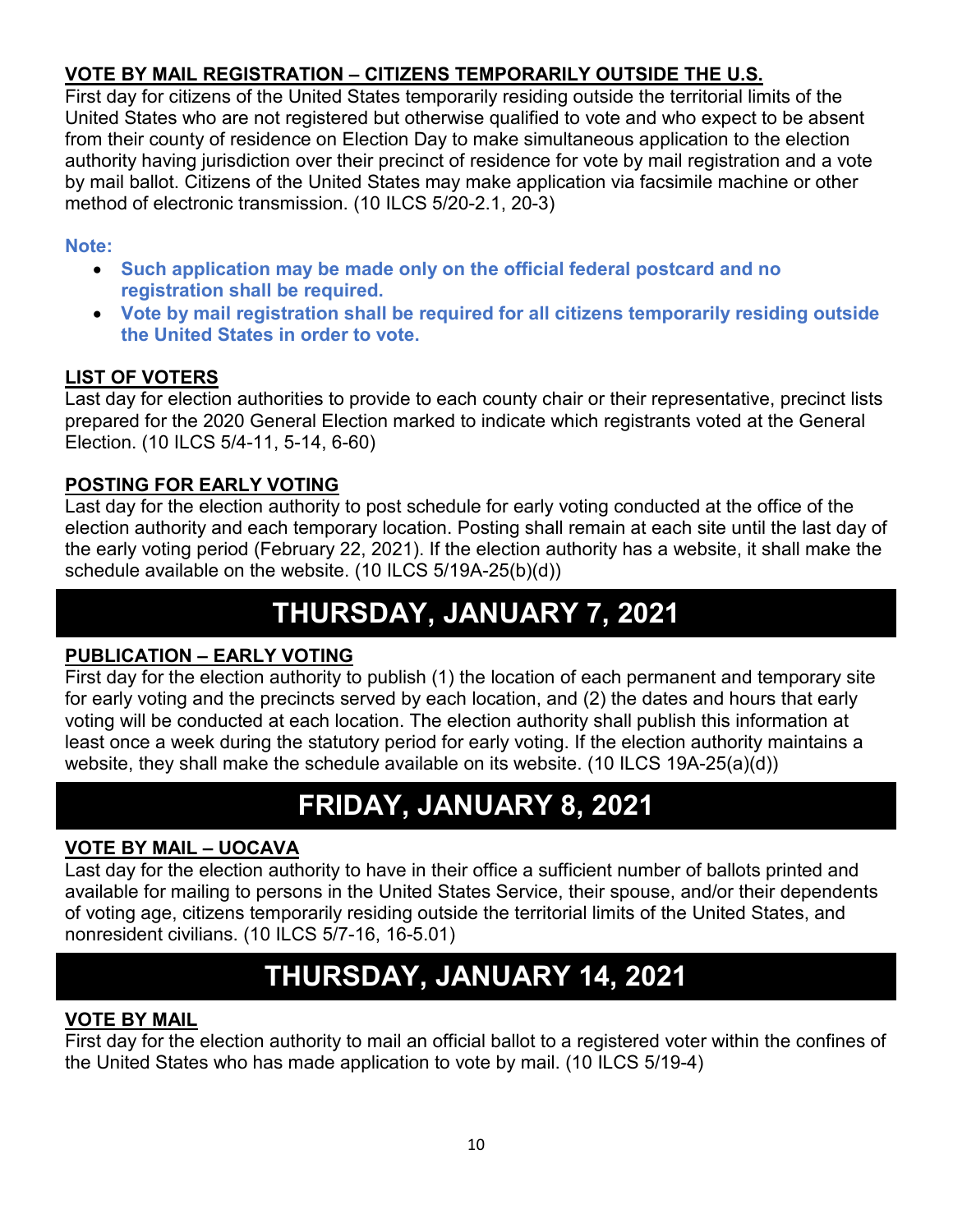#### **EARLY VOTING**

First day for early voting at the office of the election authority and locations designated by the election authority. Temporary early voting locations may be established by the election authority, but are not required to maintain the same voting days and hours as the election authority. (10 ILCS 5-19A-15, 19A-20)

#### **ORGANIZATIONS OF CITIZENS – POLLWATCHERS**

Last day for organizations of citizens which have among its purpose the investigation or prosecution of election fraud, ballot proposition proponents or opponents, and State nonpartisan civic organizations to register their names and addresses and the names and addresses of their principal officers with the proper election authority if such organization(s) wish to qualify for pollwatchers at the Consolidated Primary Election. (10 ILCS 5/7-34)

### **SUNDAY, JANUARY 24, 2021 MONDAY, JANUARY 25, 2021 TUESDAY, JANUARY 26, 2021**

#### **LODGING HOUSE AFFIDAVITS**

Dates for filing Lodging House Affidavits listing the names and descriptions of those residents who list such location as their voting addresses with Boards of Election Commissioners. (10 ILCS 5/6- 56)

#### **Note:**

• **The National Voter Registration Act of 1993 may prohibit enforcement of this provision.**

### **MONDAY, JANUARY 25, 2021**

#### **PUBLICATION – NOTICE OF CONSOLIDATED PRIMARY**

First day for the election authority to publish notice of the Consolidated Primary. The notice must include the color of the primary ballots, the time and place of holding the primary, the polling hours, the offices for which candidates will be nominated, and the political parties entitled to participate. Such notice must also include a list of precinct polling addresses unless these are published separately at least ten days prior to the Consolidated Primary. (10 ILCS 5/7-15, 7-18, 12-4)

#### **NURSING HOME VOTING**

Last day for the election authority to arrange with nursing home administrators the date and time to conduct in-person voting in such facilities and to post a notice in the office of the election authority of all such arrangements. (10 ILCS 5/19-12.2)

#### **VOTE BY MAIL – CITIZENS TEMPORARILY OUTSIDE U.S.**

Last day for citizens of the United States temporarily residing outside the United States who are not registered but otherwise qualified to vote and who expect to be absent from their county of residence on Election Day to make a simultaneous application to the election authority having jurisdiction over their precinct of residence for vote by mail registration and a vote by mail ballot and the last day for the election authority to mail such a ballot. (10 ILCS 5/20-2.1, 20-3)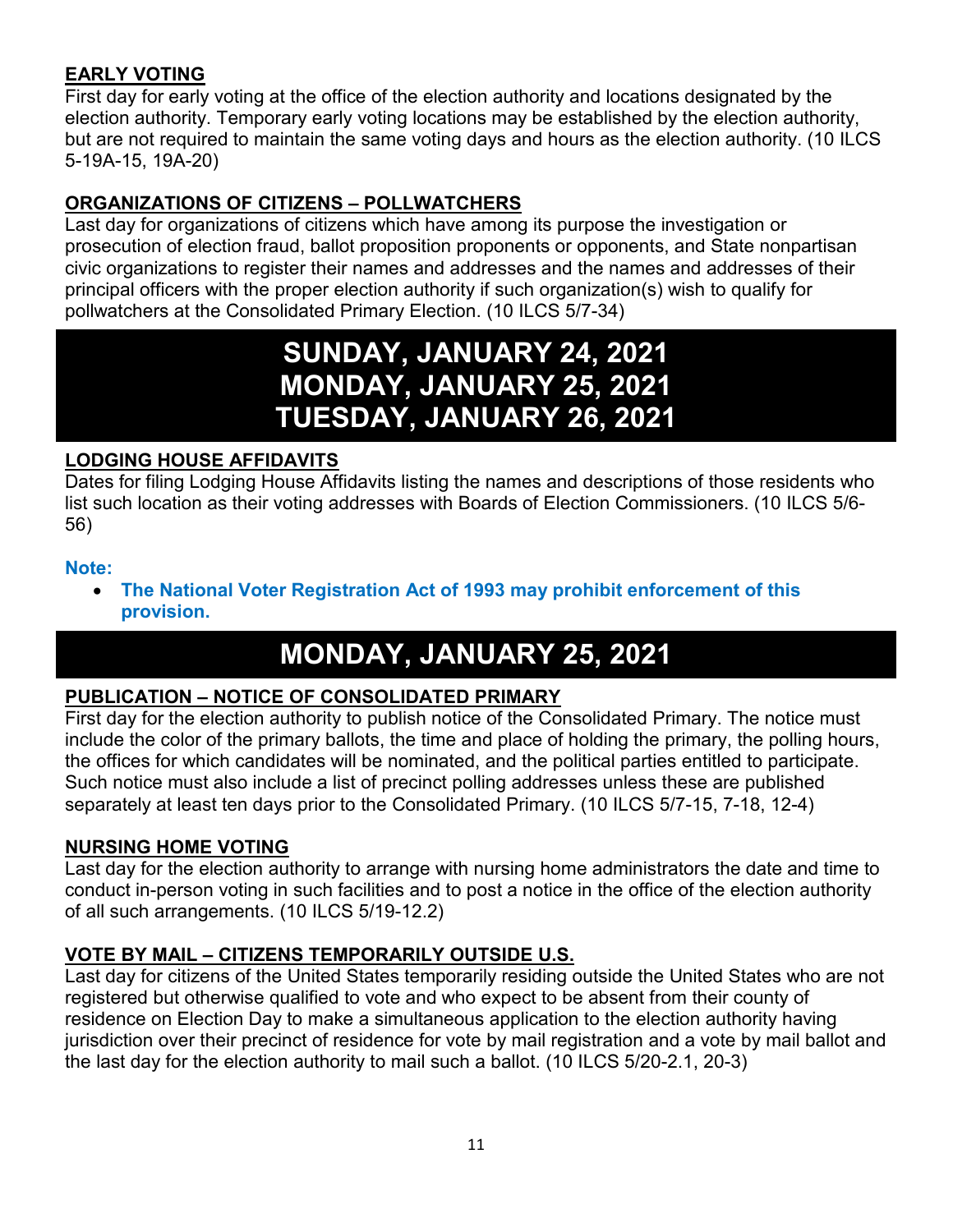### **TUESDAY, JANUARY 26, 2021**

#### **CLOSE OF REGISTRATION**

Last day for regular registration or transfer of registration within the offices of the election authority. Grace period registration and voting will be available after this date. Online registration through the State Board of Elections website will continue through Sunday, February 7, 2021. Area and precinct registration may apply to the City of Chicago and Cook County. Please check with these jurisdictions for registration deadlines. (10 ILCS 5/4-6, 4-16, 5-5, 5-23, 6-29, 6-50, 6-53, 6-54)

#### **Note:**

• **Under the provisions of NVRA, agency and motor vehicle offices will continue to accept registration after the statutory close of registration. Only those registration applications completed no later than 27 days (16 days for Motor Vehicle Offices) before the election will be processed for the next ensuing election. Applications for registration completed within five days of the registration deadline at Secretary of State Facilities and qualified agencies will be transmitted within five days of completion and must be processed for the election. A mail registration application shall be deemed timely filed if postmarked prior to the close of registration. If no postmark exists or if the postmark is illegible, the application shall be considered timely filed if received by the election authority no later than five calendar days after the close of registration**.

#### **CLOSE OF REGISTRATION – DEPUTY REGISTRARS**

Last day for registration of voters by deputy registrars, including municipal, township, road district clerks, and precinct committeepersons. Area and precinct registration may apply to the City of Chicago and Cook County. Please check with these jurisdictions for registration deadlines. (10 ILCS 5/4-6.2, 5-16.2, 6-50.2)

#### **Note:**

• **Deputy Registrars must return completed forms to the election authority within seven days of the day on which they are completed. Deputy Registrars must return all registration materials within 48 hours of registration/cancellation if such registration/cancellation was accepted between the 35th and 28th day preceding an election.**

### **WEDNESDAY, JANUARY 27, 2021**

#### **GRACE PERIOD REGISTRATION AND VOTING**

First day for grace period registration and voting at the office of the election authority or at a location designated for this purpose by the election authority. If the election authority does not have ballots available, the election authority may mail the ballot to the voter when available. (10 ILCS 5/4-50, 5-50, 6-100)

#### **DEPUTY REGISTRARS**

Last day for deputy registrars who are officials or members of a bona fide labor organization to return unused registration materials to the election authority. Area and precinct registration may apply to the City of Chicago and Cook County. Please check with these jurisdictions for registrations deadlines and return of material deadlines. (10 ILCS 5/4-6.2, 5-16.2, 6-50.2)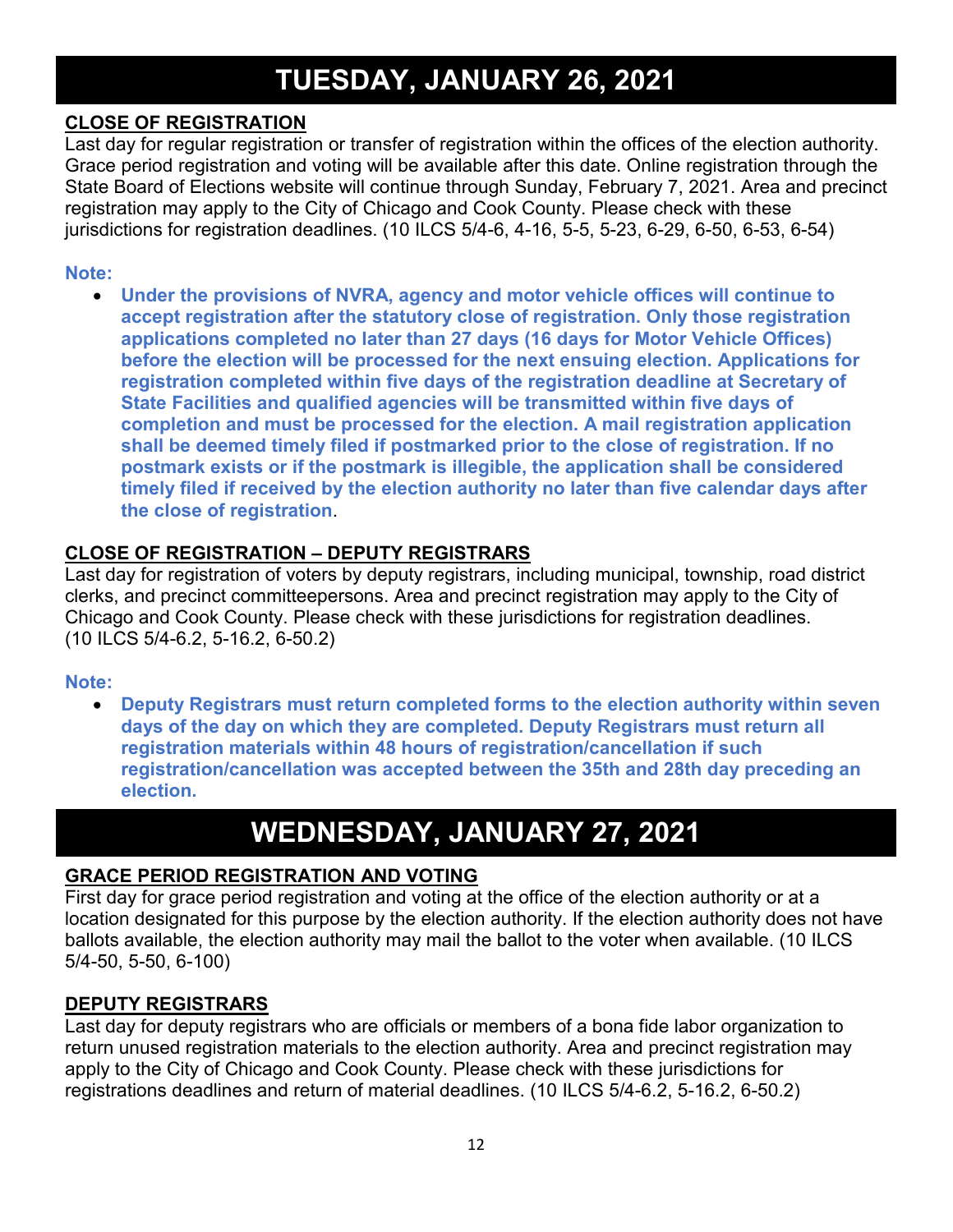### **WEDNESDAY, FEBRUARY 3, 2021**

#### **EMPLOYEE NOTICE TO BE ELECTION JUDGE**

Last day for employee to give employer written notice that they will be absent from their place of employment on Election Day because they have been appointed as an election judge under the provisions of 10 ILCS 5/13-1 or 13-2. (10 ILCS 5/13-2.5,14-4.5)

### **FRIDAY, FEBRUARY 5, 2021**

#### **VOTER REGISTRATION DATA**

Last day for voters to register to vote through the State Board of Elections website. (10 ILCS 5/1A-16.5)

### **SUNDAY, FEBRUARY 7, 2021**

#### **ONLIE VOTER REGISTRATION**

Last day for voters to register to vote through the State Board of Elections website. (10 ILCS 5/1A-16.5)

### **MONDAY, FEBRUARY 8, 2021**

#### **EARLY VOTING – PERMANENT POLLING PLACES**

First day for early voting in counties with early voting at permanent polling places other than the office of the election authority. These permanent polling places are to be open on holidays, Saturdays, and Sundays. (10 ILCS 5/19A-15(b))

### **MONDAY, FEBRUARY 8, 2021 TUESDAY, FEBRUARY 9, 2021**

#### **ERASURE OF NAMES FROM VOTER REGISTRY**

Dates on which any voter or precinct committeepersons may file an application with the election authority to erase names from the registry of voters. (10 ILCS 5/4-12, 5-15, 6-44)

#### **Note:**

• **The National Voter Registration Act of 1993 may prohibit enforcement of this provision.**

### **TUESDAY, FEBRUARY 9, 2021**

#### **HOSPITALIZED VOTER**

First day that a qualified voter who has been admitted to a hospital, nursing home, or rehabilitation center not more than 14 days before the Consolidated Primary Election to make an application with the election authority for the personal delivery of an official ballot. (10 ILCS 5/19-13)

#### **Note:**

• **This provision for voting by mail is available through Election Day if the process can be completed and the voted ballot returned to the election authority in sufficient time**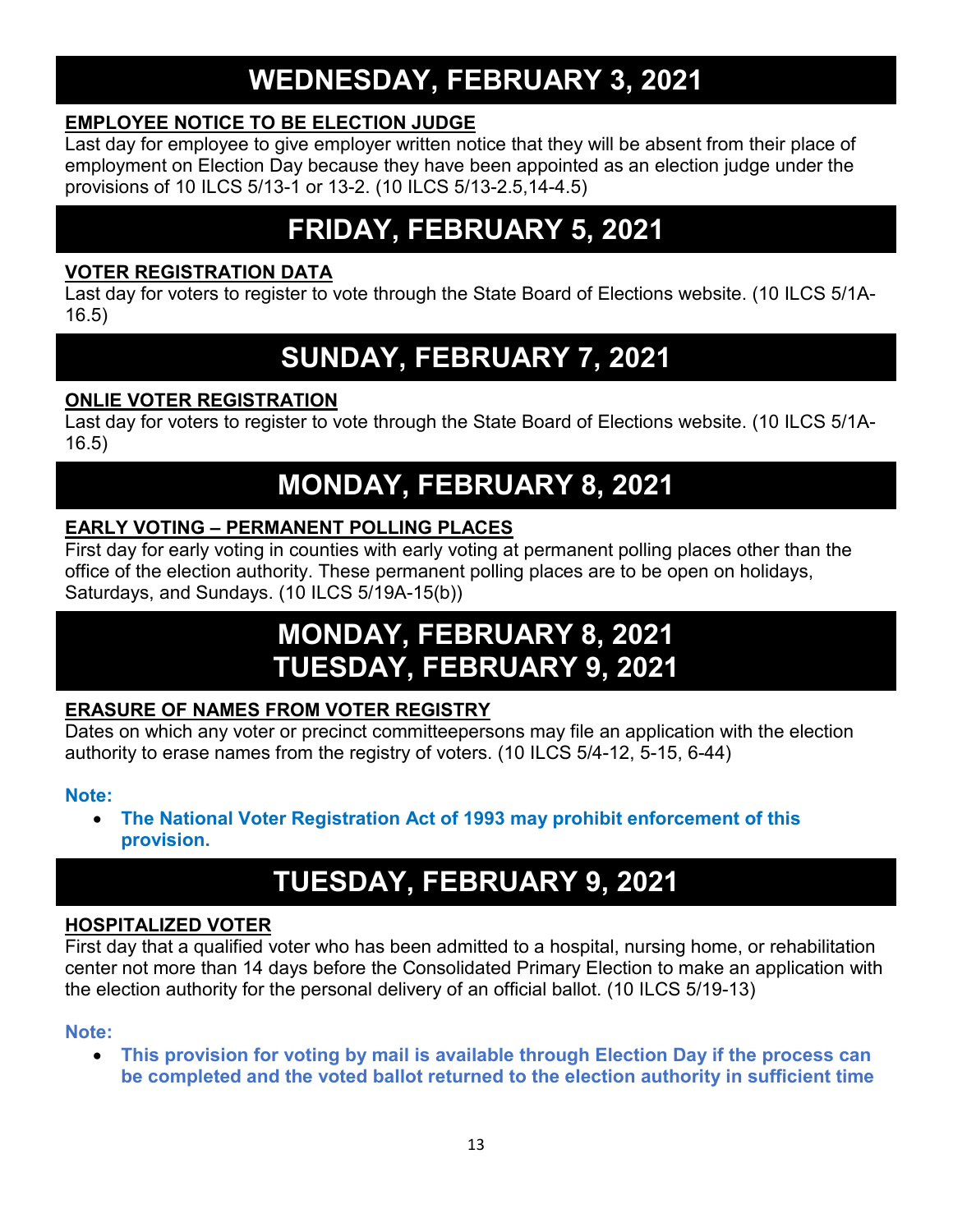#### **for delivery of the ballot to the election authority's central ballot counting location before 7:00 PM on Election Day.**

#### **POLLWATCHER CREDENTIALS**

Last day for the State Board of Elections or the election authority to have pollwatcher credentials available for distribution. (10 ILCS 5/7-34)

#### **Note:**

• **Pollwatcher credentials may, at the discretion of the election authority, be distributed prior to this date. Credentials must be available on this date through, and including, Election Day.**

### **THURSDAY, FEBRUARY 11, 2021 FRIDAY, FEBRURY 12, 2021 SATURDAY, FEBRUARY 13, 2021**

#### **HEARINGS FOR REGISTRATION ERASURE**

Dates on which county clerks or Chicago Board of Election Commissioners shall hold hearings to determine whether names in the registry of voters shall be erased, registered, or restored. (10 ILCS 5/4-13, 5-16, 6-45)

#### **Note:**

• **The National Voter Registration Act of 1993 may prohibit enforcement of this provision.**

### **TUESDAY, FEBRUARY 16, 2021**

#### **PUBLICATION – NOTICE OF PRIMARY**

Last day for the election authority to publish notice of the Consolidated Primary. The notice must include the color of the primary ballots, the time and place of holding the primary, the polling hours, the offices for which candidates will be nominated, and the political parties entitled to participate. Such notice must also include a list of precinct polling addresses unless these are published separately at least 10 days prior to the Consolidated Primary. (10 ILCS 5/7-15, 7-18, 12-4)

#### **PUBLICATION – PUBLIC QUESTION**

Last day for the election authority to publish a notice of any question of public policy to be voted upon within the jurisdiction. The election authority shall also post a copy of the notice at the principal office of the election authority. The local election official shall also post a copy of the notice at the principal office of the political or governmental subdivision. If there is no principal office, the local election official shall post the notice at the building in which the governing body of the political or governmental subdivision held its first meeting of the calendar year in which the referenda is being held. (10 ILCS 5/12-5)

#### **PUBLICATION – POLLING PLACE ADDRESSES**

Last day for election authority to publish precinct polling place addresses, if not included in the Consolidated Primary Election notice. (10 ILCS 5/7-15)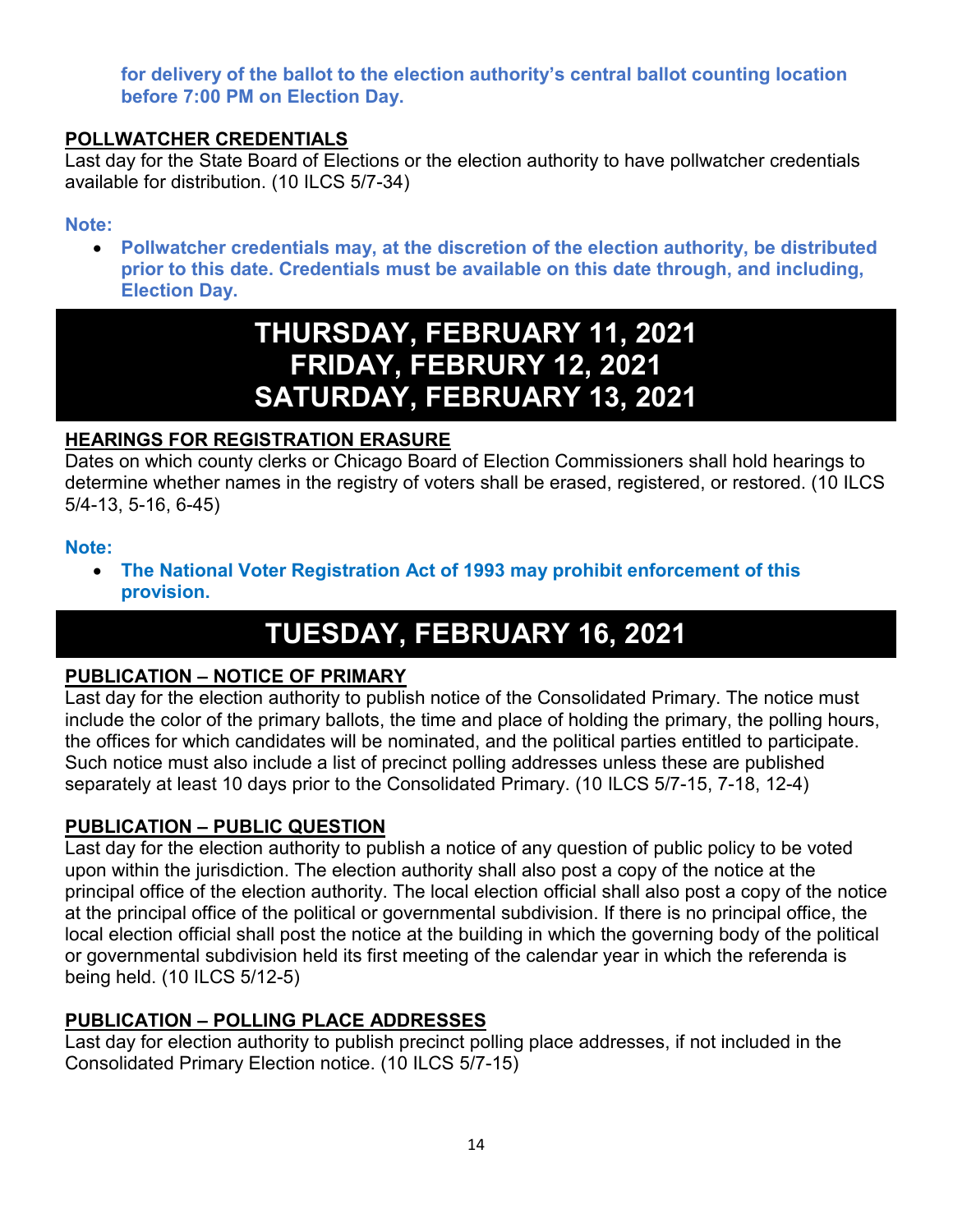#### **VOTE BY MAIL – UOCAVA**

Last day for any voter who is a member of the United States Service, their spouse, and/or their dependents of voting age who expect to be absent from the county of residence on Election Day to make application for an official ballot to the election authority having jurisdiction over their precinct residence and the last day for the election authority to mail such ballots. Members of the Armed Forces may make application via facsimile machine or other method of electronic transmission. (10 ILCS 5/20-2, 20-2.3, 20-3)

#### **Note:**

• **No registration shall be required in order to vote pursuant to this section.**

### **TUESDAY, FEBRUARY 16, 2021 WEDNESDAY, FEBRUARY 17, 2021 THURSDAY, FEBRUARY 18, 2021**

#### **HEARINGS FOR REGISTRATION ERASURE**

Dates on which boards of election commissioners (except Chicago Board of Election Commissioners) shall hold hearings to determine whether names in the registry of voters shall be erased, registered, or restored. (10 ILCS 5/6-45)

#### **Note:**

• **The National Voter Registration Act of 1993 may prohibit enforcement of this provision.**

### **THURSDAY, FEBRUARY 18, 2021**

#### **VOTE BY MAIL**

Last day for the election authority to receive, by mail, application to vote by mail from any registered voter presently within the confines of the United States. (10 ILCS 5/19-2, 19-4)

#### **PUBLICATION – SPECIMEN BALLOTS**

Last day for the election authority to publish the specimen ballots, as near as may be, in the form in which they will appear on the official ballots on Election Day. (10 ILCS 5/7-21, 24A-18, 24B-18, 24C-18)

#### **NURSING HOME VOTING – APPLICATION**

Last day for a physically incapacitated voter who desires to vote in person at a federally operated veteran's home, hospital, or facility of residence pursuant to the Nursing Home Care Act, the Specialized Mental Health Rehabilitation Act, the ID/DD Community Care Act, or the MC/DD Act, to make application to the election authority. Such voting shall take place on the Friday, Saturday, Sunday, or Monday immediately preceding the Consolidated Primary Election, as determined by the election authority. (10 ILCS 5/19-12.2)

#### **NURSING HOME VOTING – LISTING**

Last day (by noon) the election authority shall post the names and addresses of nursing home facilities from which no applications for vote by mail ballots have been received and in which no supervised voting will be conducted. (10 ILCS 5/19-12.2)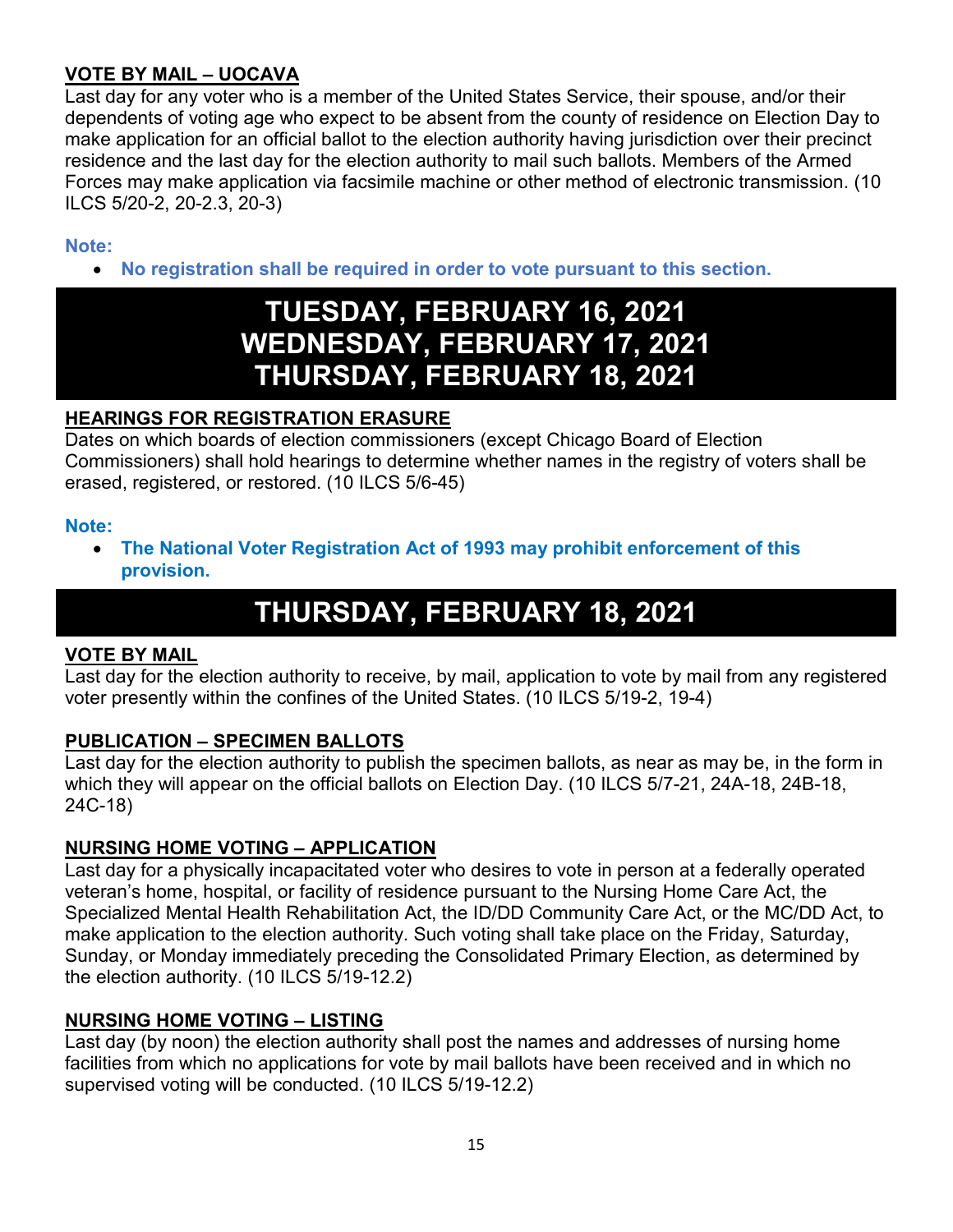#### **PUBLIC TEST OF VOTING EQUIPMENT**

Last day for the election authority to conduct public test of automatic tabulating equipment, Optical Scan Equipment, and Direct Recording Electronic Voting Equipment. (10 ILCS 5/24A-9, 24B-9, 24C-9)

#### **Note:**

• **All election authorities must provide timely notice of their public test to the State Board of Elections prior to such test. Such notice must contain the date, time, and location of such test. Public notice of the time and place of the test must be given at least 48 hours prior to such test. (10 ILCS 5/24A-9, 24B-9, 24C-9)**

### **FRIDAY, FEBRUARY 19, 2021**

#### **OFFICIAL BALLOT INSPECTION**

Last day for the election authority to have official ballots available for inspection by candidates or their agents.

### **FRIDAY, FEBRUARY 19, 2021 SATURDAY, FEBRUARY 20, 2021 SUNDAY, FEBRUARY 21, 2021 MONDAY, FEBRUARY 22, 2021**

#### **NURSING HOME VOTING**

The election authority will determine on which of the above dates Nursing Home voting will be conducted at federally operated veteran's homes, hospitals, and facilities licensed pursuant to the Nursing Home Care Reform Act, the Specialized Mental Health Rehabilitation Act, the ID/DD Community Care Act, or the MC/DD Act. No later than 9:00 a.m. of the day designated by the election authority to conduct in-person voting on the premises, the election authority shall deliver official vote by mail ballots to the judges of election conducting such voting at the facility. Between the hours of 9:00 a.m. and 7:00 p.m., sufficient time shall be allowed for residents of the facility to vote on the premises of such facility. Immediately thereafter, the judges shall bring the sealed envelope to the office of the election authority who shall deliver such ballots to the election authority's central ballot counting location prior to the closing of the polls on the day of election. (10 ILCS 5/19-4, 19-12.2)

#### **Note:**

• **In person vote by mail voting shall be conducted on the premises of facilities licensed pursuant to the Nursing Home Care Reform Act, the Specialized Mental Health Rehabilitation Act, the ID/DD Community Care Act, the MC/DD Act, and federally operated veteran's homes and hospitals, for the sole benefit of residents of such facilities who have made prior application and are registered to vote in that precinct.**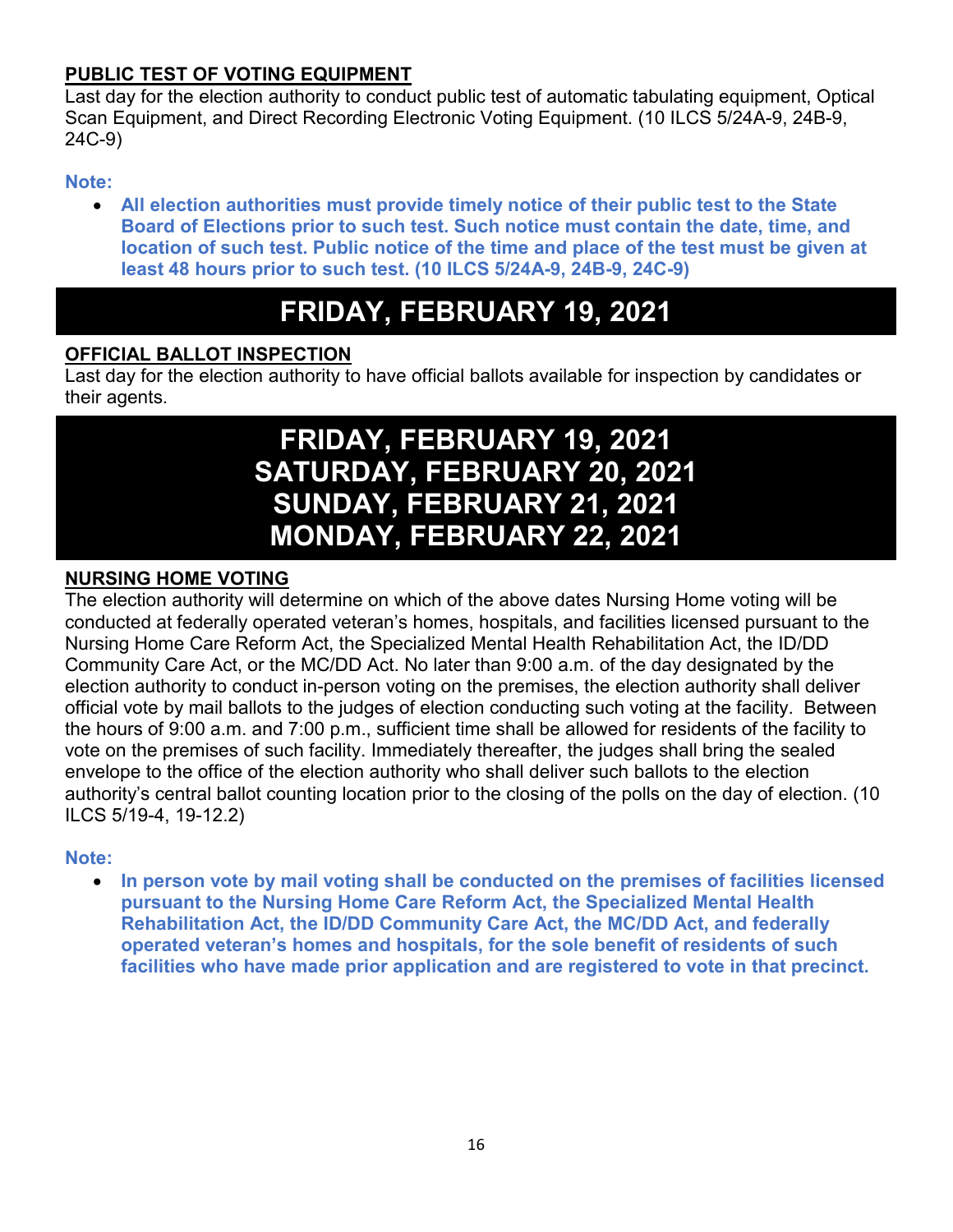### **MONDAY, FEBRUARY, 22, 2021**

#### **EARLY VOTING**

Last day for early voting at the office of the election authority and permanent locations designated by the election authority. Temporary early voting locations may be established by the election authority but are not required to maintain the same voting days and hours as the election authority. (10 ILCS 19A-15, 19A-20)

#### **BALLOT DELIVERY**

Last day for the election authority to deliver ballots to the judges of election. (10 ILCS 5/7-35)

#### **VOTE BY MAIL**

Last day for any registered voter, presently within the confines of the United States, to apply in person at the election authority or approved local official for a vote by mail ballot. (10 ILCS 5/19-2)

#### **CURBSIDE VOTING**

Last day for any temporarily or permanently physically disabled voter to request at the election authority's office that two judges of election of opposite party affiliation deliver a ballot to the voter at the point where they are unable to continue forward motion toward the polling place. (10 ILCS 5/7-47.1(b))

#### **Note:**

• **The election authority shall notify the judges of election of the appropriate precinct of such requests.** 

#### **LISTS OF VOTE BY MAIL, EARLY, AND GRACE PERIOD VOTERS**

Last day for election authority to deliver (prior to opening the polling place) to the judges of election in each precinct the list of registered voters in that precinct to whom vote by mail ballots have been issued, a listing of grace period and early voters. (10 ILCS 5/4-50, 5-50, 6-100, 19-4, 19A-5(c))

#### **PUBLICATION – LISTING OF NOMINATIONS**

Last day for the election authority in counties having a population under 500,000 to publish a list of all the nominations that are to be voted for at the Consolidated Primary Election. (10 ILCS 5/16-10)

#### **Note:**

• **This provision does not apply in situations where the local election official has already published the specimen ballot pursuant to 10 ILCS 5/7-21.**

### **TUESDAY, FEBRUARY 23, 2021 CONSOLIDATED PRIMARY ELECTION POLLS OPEN 6:00 AM – 7:00 PM**

#### **GRACE PERIOD REGISTRATION AND VOTING**

Last day of grace period registration and voting in the office of the election authority or at a location designated for this purpose by the election authority. Please contact the election authority to determine the availability of grace period registration and voting in the polling place on Election Day. (10 ILCS 5/4-50, 5-50, 6-100)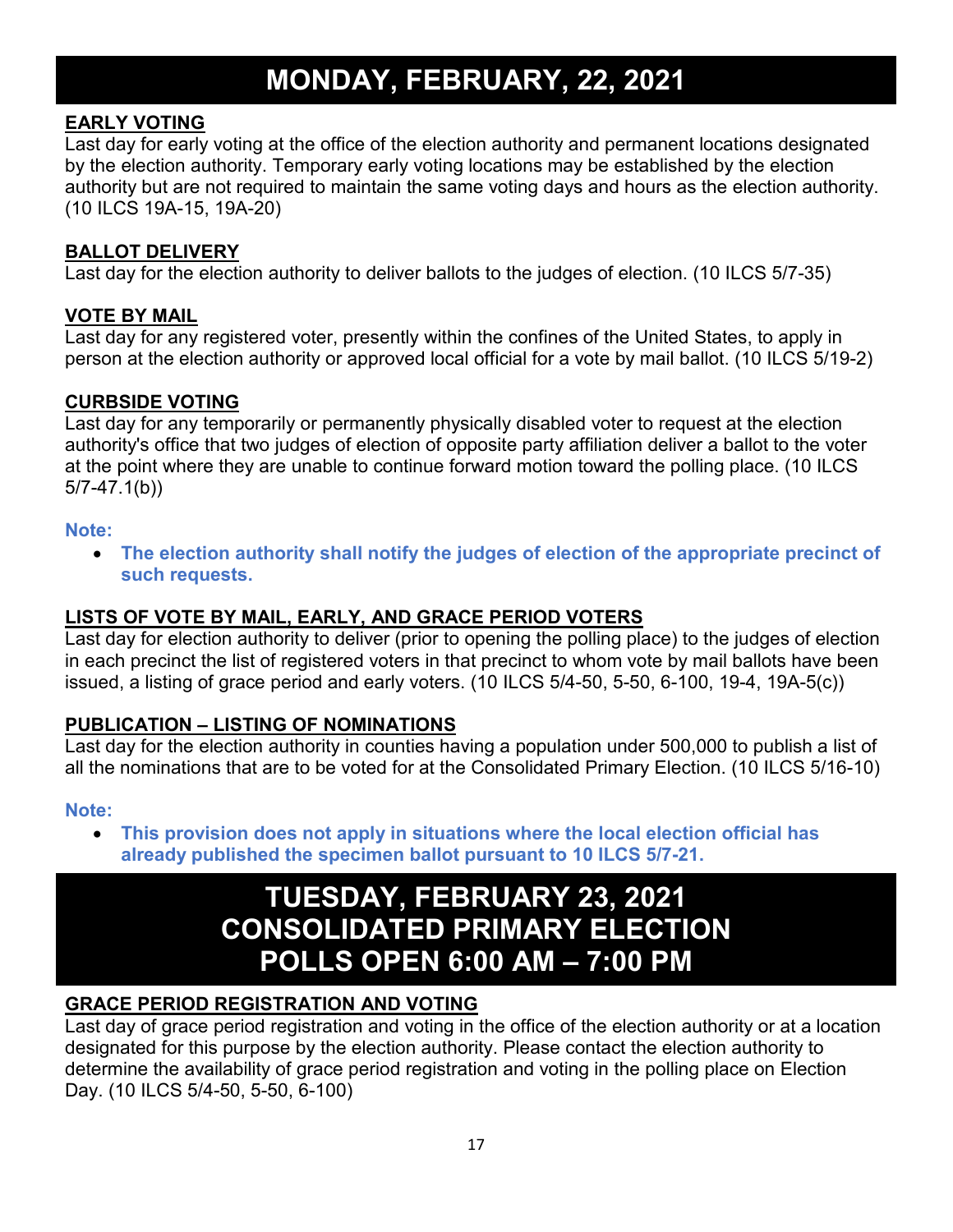### **THURSDAY, FEBRUARY 25, 2021**

#### **VOTER REGISTRATION**

Registration opens in the office of the election authority and with all deputy registrars including municipal, township, and road district clerks who are authorized deputy registrars. (10 ILCS 5/4-6, 5-5, 6-50)

#### **UNCOUNTED BALLOTS**

No later than 48 hours after the closing of polling locations on Election Day, each election authority maintaining a website shall post the number of ballots that remain uncounted. The posting shall separate the number of ballots yet to be counted into the following categories: ballots cast on Election Day, early voting ballots, provisional ballots, vote by mail ballots received by the election authority but not counted, and vote by mail ballots sent by the election authority but have not been returned to the election authority. This information shall be updated on the website of the election authority each day until the period for counting provisional and vote by mail ballots has ended. All election authorities, regardless of whether they maintain a website, shall share the same information, separated in the same manner, with the State Board of Elections no later than 48 hours after the closing of polling locations on Election Day and each business day thereafter until the period for counting provisional and vote by mail ballots has ended. (10 ILCS 5/1-9.2)

### **TUESDAY, MARCH 2, 2021**

#### **PROVISIONAL VOTERS**

Last day a provisional voter may submit additional information to the county clerk or board of election commissioners to verify or support their registration status. Materials must be received by this date. (10 ILCS 5/18A-15(d))

### **TUESDAY, MARCH 9, 2021**

#### **PROVISIONAL BALLOT COUNTING**

Last day for the county clerk or board of election commissioners to complete the validation and counting of provisional ballots. (10 ILCS 5/18A-15(d))

#### **VOTE BY MAIL BALLOT COUNTING**

Last day for the county clerk or board of election commissioners to complete the tabulation of vote by mail ballots that were:

- 1) Postmarked by Election Day, and were received after the close of the polls on Election Day, but not later than 14 days after the election;
- 2) Not postmarked, but did have a certification date prior to the Election Day on the certification envelope, and were received after the close of the polls on Election Day, but not later than 14 days after the election;
- 3) Not postmarked, but did have an intelligent mail barcode tracking system that verifies the envelope was mailed no later than Election Day, and received not later than 14 days after the election.

(10 ILCS 5/19-8)

#### **Note:**

• **Voters whose ballots were rejected must be sent a notice of such along with the reason for the rejection within two days of the rejection, but in all cases prior to the**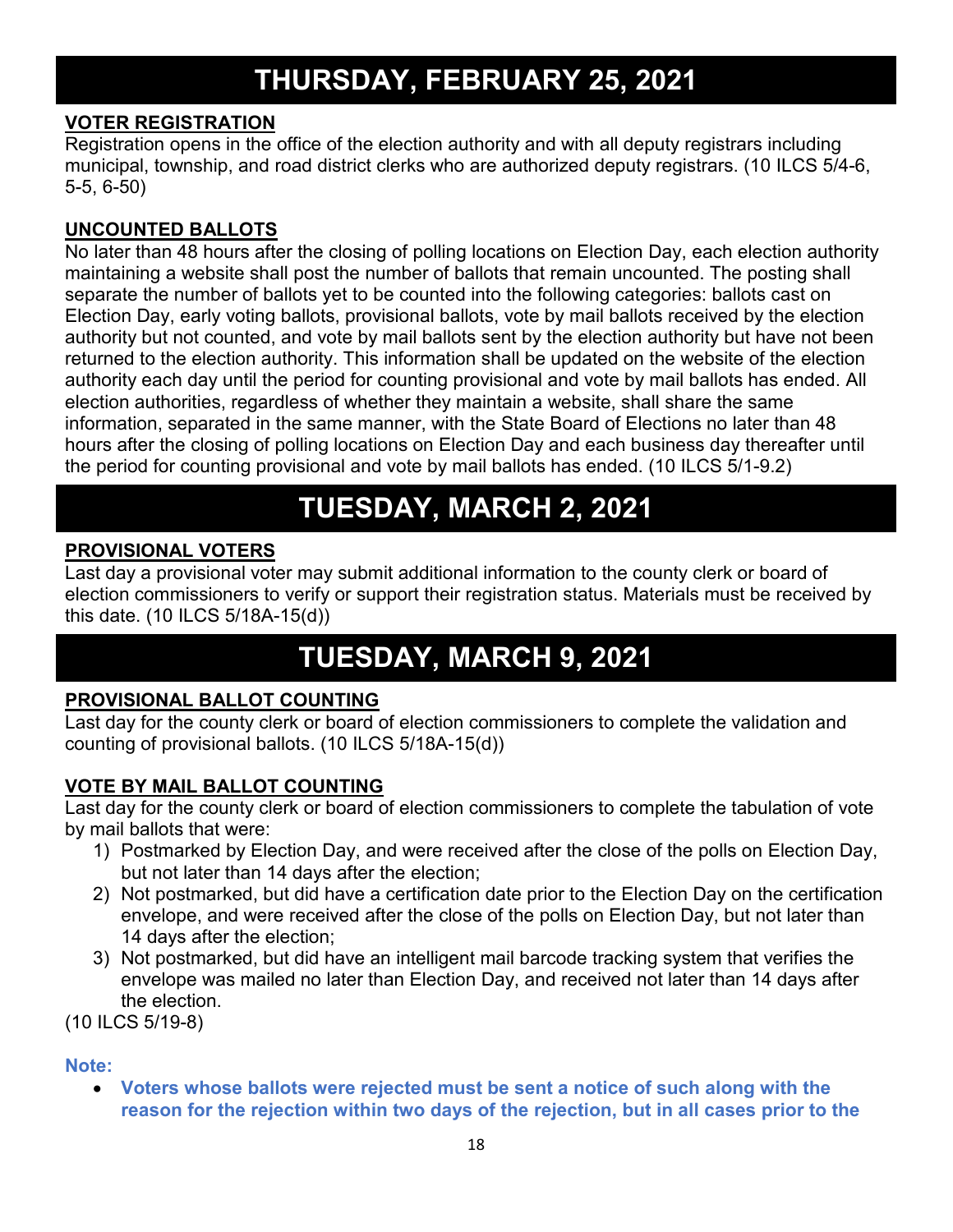**end of the 14-day period in which to count the vote by mail ballots. Such voters must be given an opportunity to appear before the election authority on or before the 14th day following the election to show cause to why the ballot should not be rejected. (10 ILCS 5/19-8(g))**

### **TUESDAY, MARCH 16, 2021**

#### **CANVASSING**

Last day for the county clerk or board of election commissioners to canvass election results. (10 ILCS 5/22-17)

#### **Note:**

• **An established party with a vacancy in nomination due to failure to nominate at the February 23, 2021 Consolidated Primary Election must fill such vacancy within five days after the date on which the canvass occurs.** 

#### **VOTE BY MAIL STATISTICS**

The last day the election authority shall transmit to the State Board of Elections the following:

- 1) The number, by precinct, of vote by mail ballots requested, provided, and counted;
- 2) The number of rejected vote by mail ballots;
- 3) The number of voters seeking review of rejected vote by mail ballots; and,
- 4) The number of vote by mail ballots counted following review.

(10 ILCS 5/19-20, 20-20)

### **AFTER THE CONSOLIDATED PRIMARY ELECTION**

#### **RETABULATION**

Prior to the canvass, in those jurisdictions where in-precinct counting equipment is utilized, the election authority shall retabulate the total number of votes cast in 5% of the precincts within the election jurisdiction, as well as 5% of the voting devices used in early voting as selected on a random basis by the State Board of Elections. (10 ILCS 5/24A-15, 24B-15, 24C-15)

#### **WRITE-IN CANDIDATES**

Each successful write-in candidate nominated or elected at the primary shall file the following documents with the proper election authority or the State Board of Elections within 10 days from the proclamation by the appropriate board:

- 1) A Loyalty Oath (optional);
- 2) A Statement of Candidacy; and
- 3) A receipt for filing of a Statement of Economic Interests.

(10 ILCS 5/7-60)

#### **DISCOVERY RECOUNT**

Within five days after the last day for proclamation of the results, petitions for discovery recount may be filed by any qualified individual (who came within 5% of the votes cast for any successful candidate) with the appropriate county clerk or board of election commissioners. The deadline to file a discovery recount for an office canvassed by the State Board of Elections is five days after the last day for the Board to canvass. The petition for discovery is filed with the appropriate election authority/authorities. (10 ILCS 5/22-9.1)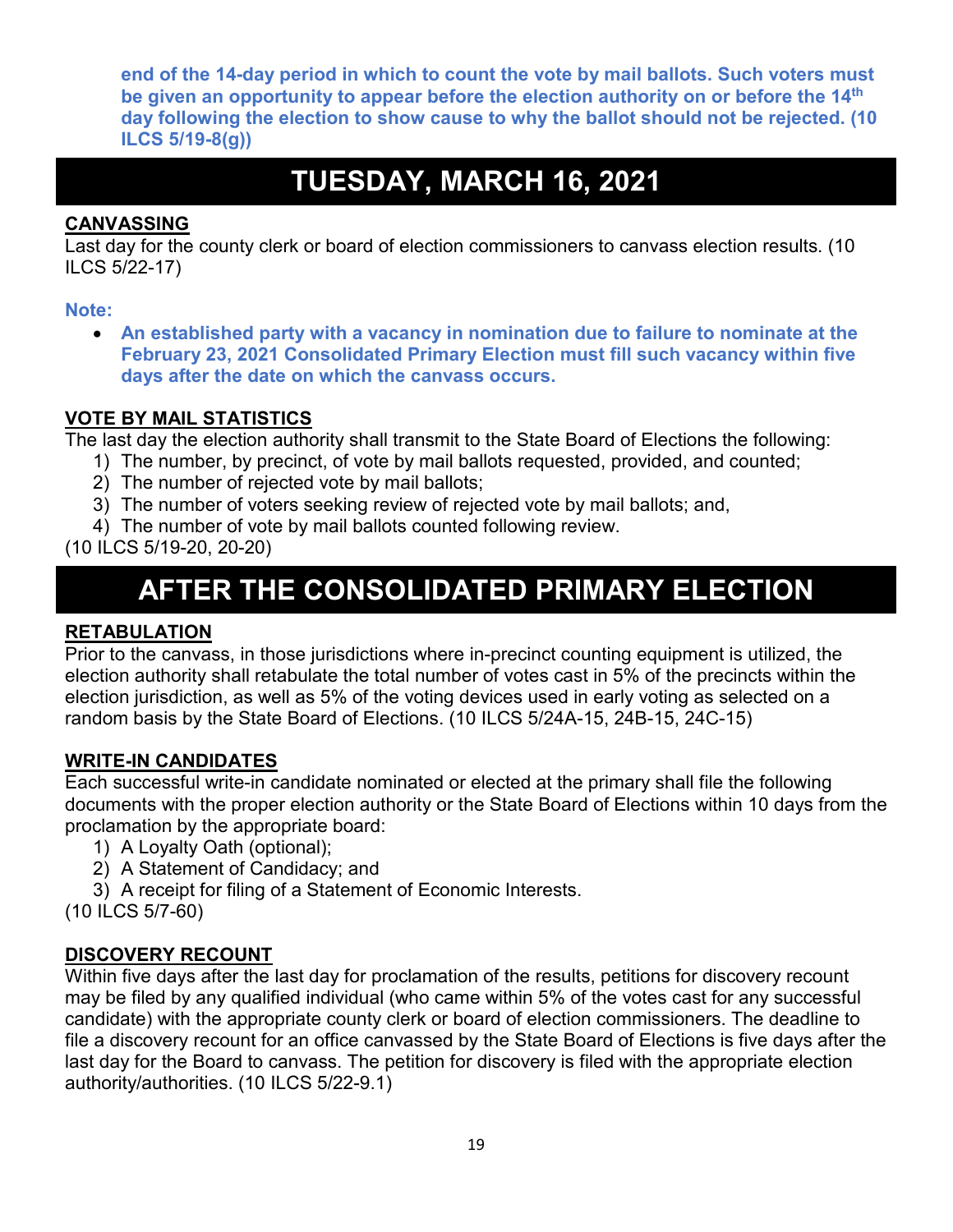#### **ELECTIONS CONTEST**

Within 10 days after completion of the final canvass of the Consolidated Primary Election, a losing candidate may file a contest of election against the candidate nominated for the office and party (if applicable) for which they were a candidate. (10 ILCS 5/7-63, 23-5)

#### **ESTABLISHED PARTY LOTTERY**

Each local election official shall conduct a public lottery for the order of placement of the established political parties on the Consolidated Election ballot. Three days written notice of the time and place for conducting such lottery must be sent to the party chair and organizations that were entitled to have pollwatchers at the most recent election, and post notice of the lottery in a conspicuous, open and public place at the entrance of the office. Such lottery shall be prior to the certification for the Consolidated Election (no later than five days following the canvass of the Consolidated Primary Election, but must be conducted prior to the proclamation of results). (10 ILCS 5/7-60.1)

#### **Exception:**

• **Boards of Election Commissioners shall hold the lottery within five days following the canvass.**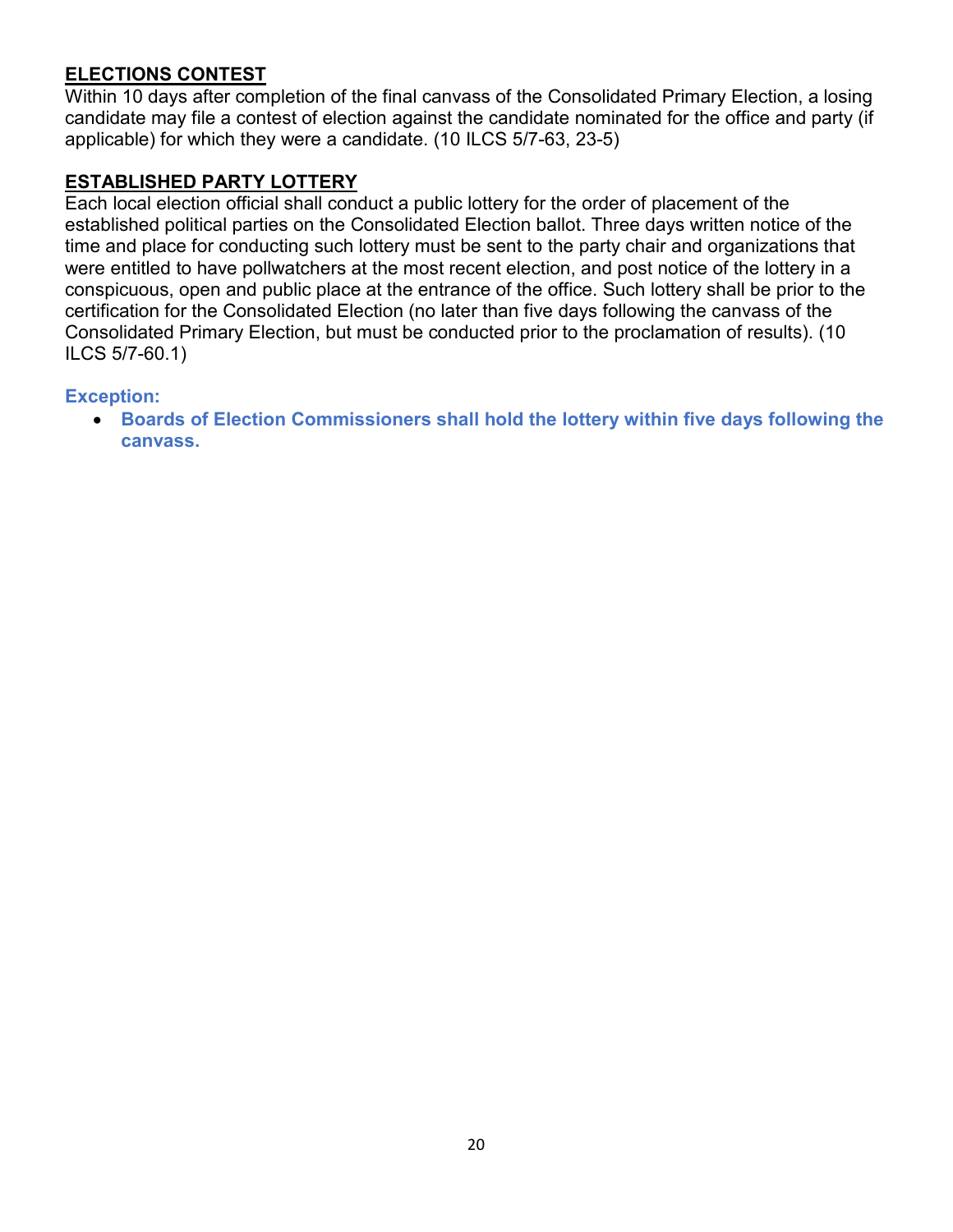### **CONSOLIDATED ELECTION APRIL 6, 2021 (10 ILCS 5/2A-1.1(b))**

#### **ESTABLISHED POLITICAL PARTIES, INDEPENDENT, AND NEW POLITICAL PARTY OFFICERS TO BE ELECTED:**

- Municipal (including Special Charter)
- Mayor or President
- Clerk
- Treasurer
- Alderman or Trustee
- Supervisor
- Clerk
- Assessor or Multi-Township Assessor
- Highway Commissioner
- Collector (if elected)
	- $\circ$  Counties with a population of over 100,000 that have township organization, expect Cook County, may conduct a referendum to discontinue the office of collector. (60 ILCS 1/50-30)

#### **NONPARTISAN OFFICERS TO BE ELECTED:**

- Municipal (Council-Manager form (Councilmen at-large and from districts) and Commission form
- Mayor or President
- Clerk
- Treasurer (Council-Manager only)
- Council Members, Commissioners, or Trustees
- Municipal City of Chicago (run—off elections if required) (65 ILCS 20/21-26)
- Municipal Aldermanic run-off elections, if required due to unexpired term created by a vacancy (65 ILCS 5/3.1-10-51, 20/21-22, 21-25)
- Park District Commissioners and Trustees
- Public Library District Trustees
- Township and Municipal Library Trustees
- Regional Board of School Trustees Trustees
- School District Board Members (including districts under article 33), School Directors, Special Charter, and Inspectors
- Township Trustees of Schools (Cook County)
- Community College District Trustees
- Township Land Commissioners (in counties under 220,000 population)
- Fire Protection District Commissioners
- Road District Clerk and Commissioners
- Springfield Metropolitan Exposition and Auditorium Authority Commissioners
- Other special purpose districts (see applicable statues)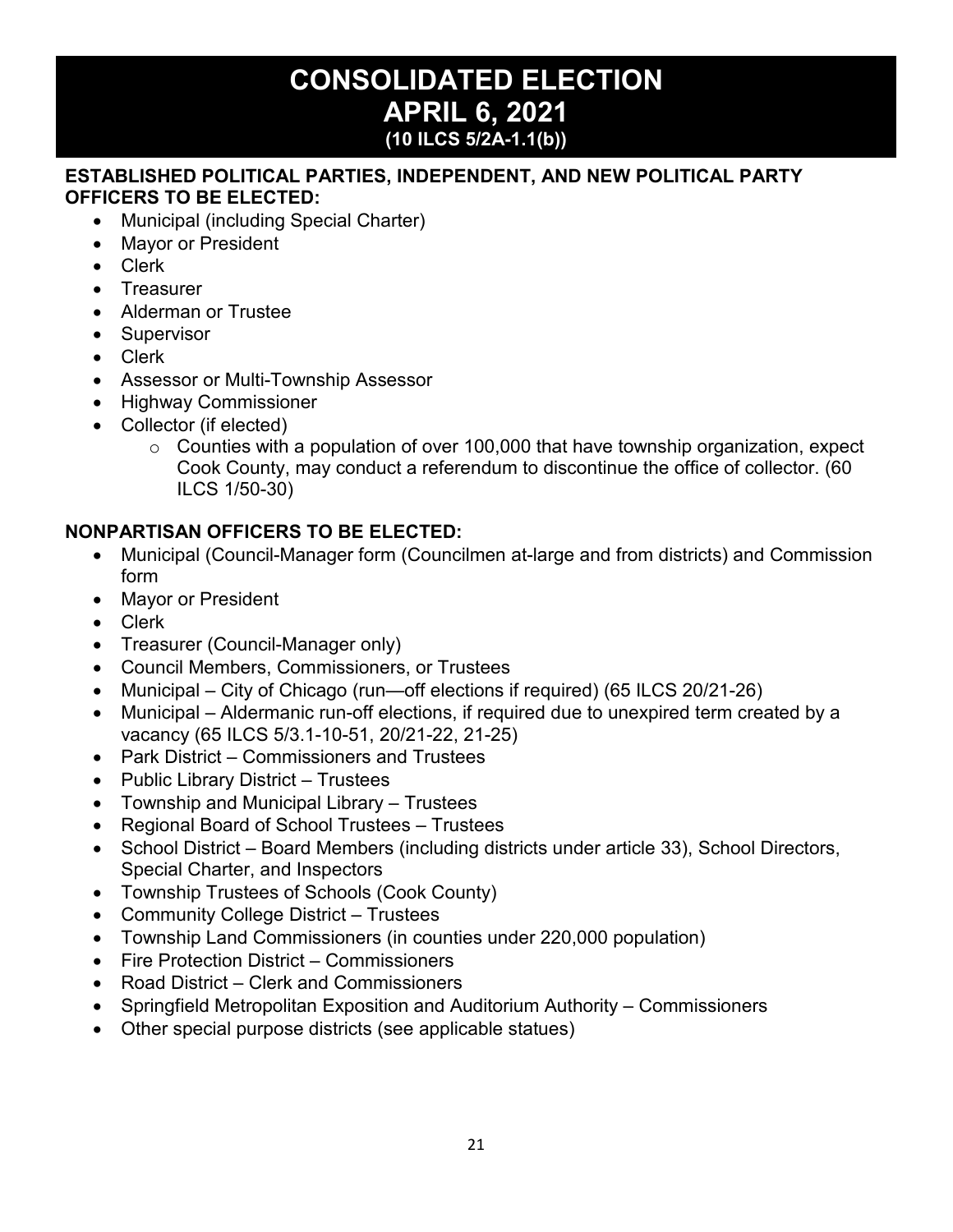### DATES GOVERNING THE CONSOLIDATED ELECTION

### **SATURDAY, JUNE 6, 2020**

#### **PETITION TO REDUCE EDUCATION TAX EXTENSION**

First day for voters within a school district to file a petition for public question to reduce the tax extension for educational purposes. If the territory of the school district is located wholly within a single county, the petition must be filed with the election authority. If the territory of the district spans more than one county, the petition must be filed with the State Board of Elections. (35 ILCS 200/18-206)

### **TUESDAY, SEPTEMBER 22, 2020**

#### **PETITION CIRCULATION**

First day to circulate nomination papers (must include original sheets signed by voters and circulators) for independent and new political party candidates in municipalities and townships, and nonpartisan candidates for township and municipal libraries, road districts, library districts, park districts, school boards, community college boards, Fox Waterway Agency, regional board of school trustees, fire protection districts, and forest preserve districts who file between December 14-21, 2020 (90 days preceding the last day to file nomination papers). (10 ILCS 5/10-4, 10-6; 615 ILCS 90/5)

### **TUESDAY, OCTOBER 6, 2020**

#### **PETITION TO REDUCE EDUCATION TAX EXTENSION**

Last day for voters within a school district to file a petition for public question to reduce the tax extension for educational purposes. If the territory of the school district is located wholly within a single county, the petition must be filed with the election authority. If the territory of the district spans more than one county, the petition must be filed with the State Board of Elections. (35 ILCS 200/18-206)

### **SUNDAY, NOVEMBER 1, 2020**

#### **NOTIFICATION OF TOWNSHIP CAUCUS**

Last day the township clerk shall notify the chairman of each township central committee by first class mail of their obligation to report the time and location of the party's caucus. (60 ILCS 1/45-10)

### **MONDAY, NOVEMBER 2, 2020**

#### **NOTIFICATION OF MULTI-TOWNSHIP CAUCUS**

Last day the multi-township clerk shall notify the chairman of each multi-township central committee by first class mail of their obligation to report the time and location of the party's caucus. (60 ILCS 1/45-25)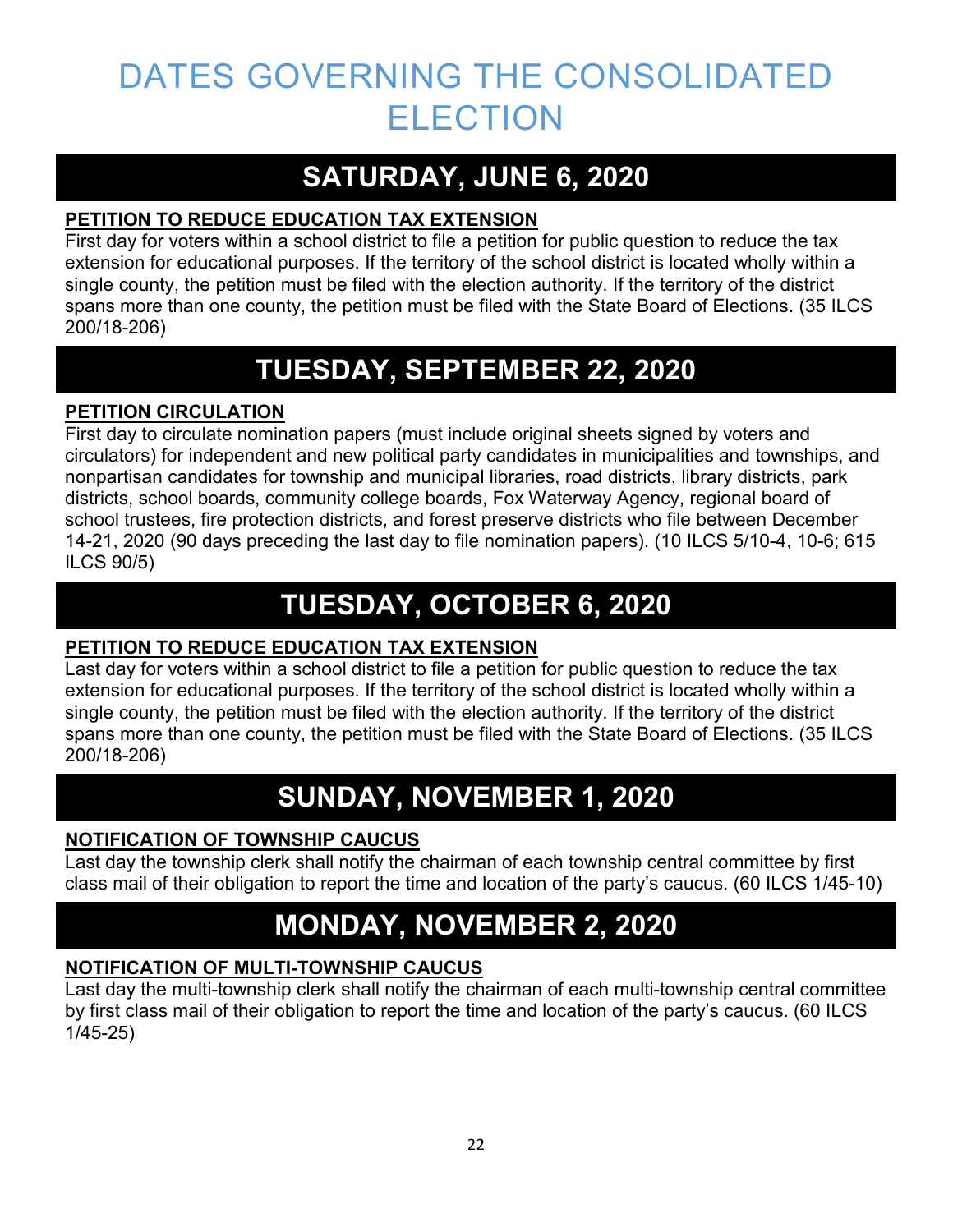### **THURSDAY, NOVEMBER 5, 2020**

#### **NOTICE OF INTENTION TO CREATE POLITICAL SUBDIVISION**

First day notice of intention to file a petition to create a political subdivision, whose officers are to be elected rather than appointed, may be published in a newspaper within the proposed political subdivision, or if none, in a newspaper of general circulation within the proposed territory. (10 ILCS 5/28-2(g))

### **WEDNESDAY, NOVEMBER 11, 2020**

#### **NOTICE OF CAUCUS TO TOWNSHIP CLERK**

Last day each chairman of the township central committee shall notify the township clerk by first class mail of the time and location of their party's caucus. (60 ILCS 1/45-10(a))

### **THURSDAY, NOVEMBER 12, 2020**

#### **NOTICE OF CAUCUS TO MULTI-TOWNSIP CLERK**

Last day each chairman of the multi-township central committee shall notify the multi-township clerk by first class mail of the time and location of their party's caucus. (60 ILCS 1/45-25(c))

### **SATURDAY, NOVEMBER 21, 2020**

#### **PUBLICATION – TOWNSHIP CAUCUS**

Last day the township board shall publish a notice stating the time and location of the caucus for each political party. (60 ILCS 1/45-10(a))

### **SUNDAY, NOVEMBER 22, 2020**

#### **PUBLICATION – MULTI-TOWNSHIP CAUCUS**

Last day the multi-township central committee shall publish a notice stating the time and location of the caucus for each political party. (60 ILCS 1/45-25(c))

### **FRIDAY, NOVEMBER 27, 2020**

#### **PUBLICATION – MUNICIPAL CAUCUS**

Last day for municipal clerk to publish a notice of municipal caucus in municipalities over 500 population (in municipalities under 500, notice shall be given by the municipal clerk by posting the notice in three of the most public places in the municipality). (10 ILCS 5/10-1(b))

### **MONDAY, NOVEMBER 30, 2020**

#### **DEPUTY REGISTRARS**

Last day County Central Committee Chairs shall submit a list to the election authority of applicants for additional deputy registrars. (10 ILCS 5/4-6.2, 5-16.2, 6-50.2)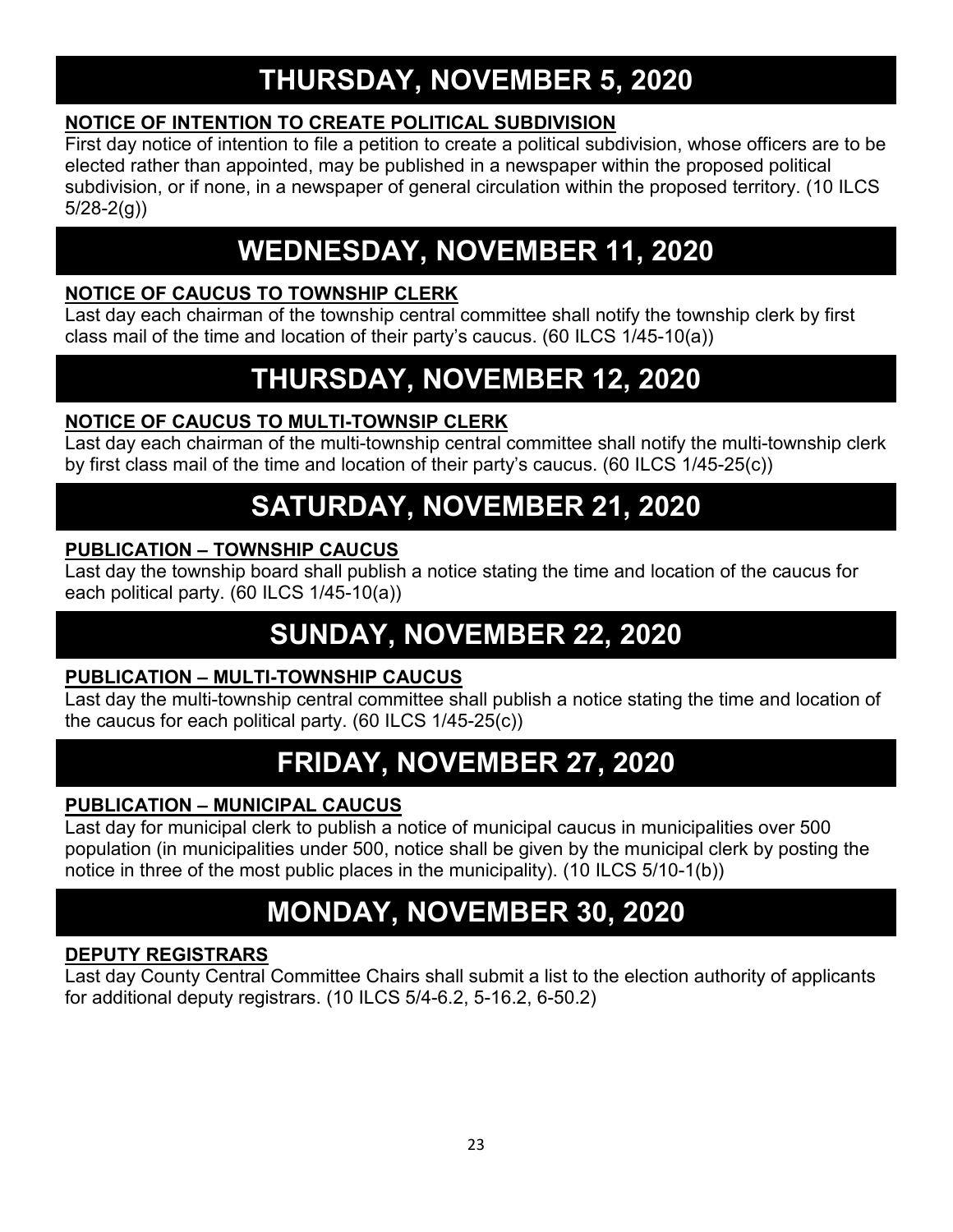### **TUESDAY, DECEMBER 1, 2020**

#### **DEPUTY REGISTRARS**

Beginning of two-year term of all deputy registrars, except precinct committeepersons who began their two-year term on the date of the county convention following their election. (10 ILCS 5/4-6.2, 5-16.2, 6-50.2)

#### **TOWNSHIP CAUCUS**

Date on which the Township Caucus shall be held (in those townships which have not adopted the primary system). (60 ILCS 1/45-10)

### **WEDNESDAY, DECEMBER 2, 2020**

#### **MULTI-TOWNSHIP CAUCUS**

Date on which the Multi-Township Caucus shall be held. (60 ILCS 1/45-25)

### **MONDAY, DECEMBER 7, 2020**

#### **MUNICIPAL CAUCUS**

Date on which the Municipal Caucus shall be held (in municipalities under 5,000 population) which have established political parties. (10 ILCS 5/10-1(a))

#### **NOTICE OF INTENTION TO CREATE POLITICAL SUBDIVISION**

Last day notice of intention to file a petition to create a political subdivision, whose officers are to be elected rather than appointed, may be published in a newspaper within the proposed political subdivision, or if none, in a newspaper of general circulation within the proposed territory. (10 ILCS 5/28-2(g))

#### **PETITION TO CREATE A POLITICAL SUBDIVISION**

Last day to file petitions (must include original sheets signed by voters and circulators) to create a political subdivision with the appropriate officer or board. (10 ILCS 28-2(b))

#### **Note:**

- **The specific statutory provisions governing the creation of political subdivisions can be found in the relevant Code governing each subdivision.**
- **Objections can be filed on or before the date of the hearing with the appropriate circuit court clerk. (10 ILCS 5/28-4)**
- **If initial officers are to be elected at the election for creation of a new unit government, candidates for such offices shall file nomination papers 113-106 days before such election (December 14-21, 2020). (10 ILCS 5/10-6)**
- **The circuit court clerk shall publish the hearing date for a public policy petition filed in their office not later than 14 days after the petition is actually filed, but at least five days before the actual hearing. Final orders within seven days of hearing. (10 ILCS 5/28-4)**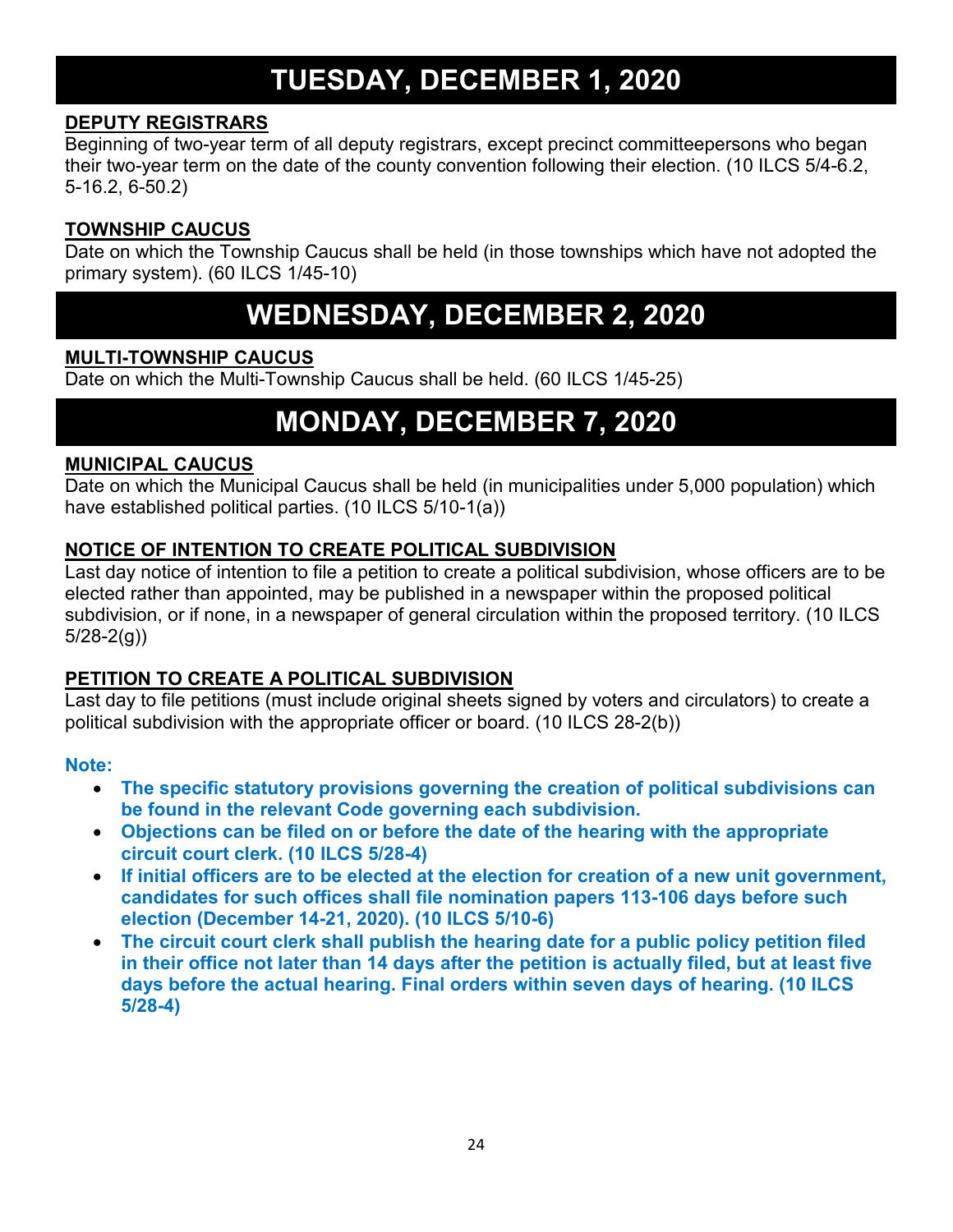### **MONDAY, DECEMBER 14, 2020**

#### **CONSOLIDATED ELECTION CANDIDATE FILING**

First day for candidates to file in office of the local election official or Board of Election Commissioners original nominating petitions (must include original sheets signed by voters and circulators) for independent and new political party candidates in municipalities, nonpartisan candidates in township and municipal libraries, Fox Waterway Agency (filed with the State Board of Elections), library districts, park districts, school boards, community college boards, regional boards of school trustees, fire protection districts, and forest preserve districts. (10 ILCS 5/10-6(2); 615 ILCS 90/5)

#### **Exception:**

• **Nomination papers for the office of Regional Board of School Trustees in a single county shall be filed in the office of the county clerk. Petitions for the office of Multi-County Regional Board of School Trustees shall be filed in the principal office of the State Board of Elections. (10 ILCS 5/10-6(1); 105 ILCS 5/6-10)**

#### **Note:**

• **Candidates who file for township or multi-township assessor must also file a proof of qualification. (60 ILCS 1/45-30)**

#### **CAUCUS CERTIFICATE OF NOMINATION**

First day established political party caucus certificates of nomination may be filed in the office of the local election official along with Statement of Candidacy and Loyalty Oath (optional) for each candidate. The receipt for filing a Statement of Economic Interest for each candidate may be filed any time during the filing period. (5 ILCS 420/4A-105; 10 ILCS 5/10-5, 10-6(2); 60 ILCS 1/45-20, 45-25(e), 45-30)

#### **Note:**

• **Candidates who file for township or multi-township assessor must also file a proof of qualification. (60 ILCS 1/45-30)**

#### **OBJECTIONS TO NEW POLITICAL SUBDIVISION PETITION**

Last day to file objections to petitions to create a political subdivision in the appropriate office where the petitions were originally filed. (10 ILCS 5/10-8, 28-4)

### **TUESDAY, DECEMBER 15, 2020**

#### **VOTER REGISTRATION DATA**

First day for election authority to indicate in writing that their voter registration data, including voting history from the latest election, is complete and up-to-date. (10 ILCS 5/4-8, 5-7, 6-35)

### **MONDAY, DECEMBER 21, 2020**

#### **CONSOLIDATED ELECTION CANDIDATE FILING**

Last day for candidates to file in office of the local election official or Board of Election Commissioners original nominating petitions (must include original sheets signed by voters and circulators) for independent and new political party candidates in municipalities, nonpartisan candidates in township and municipal libraries, Fox Waterway Agency (filed with the State Board of Elections), library districts, park districts, school boards, community college boards, regional boards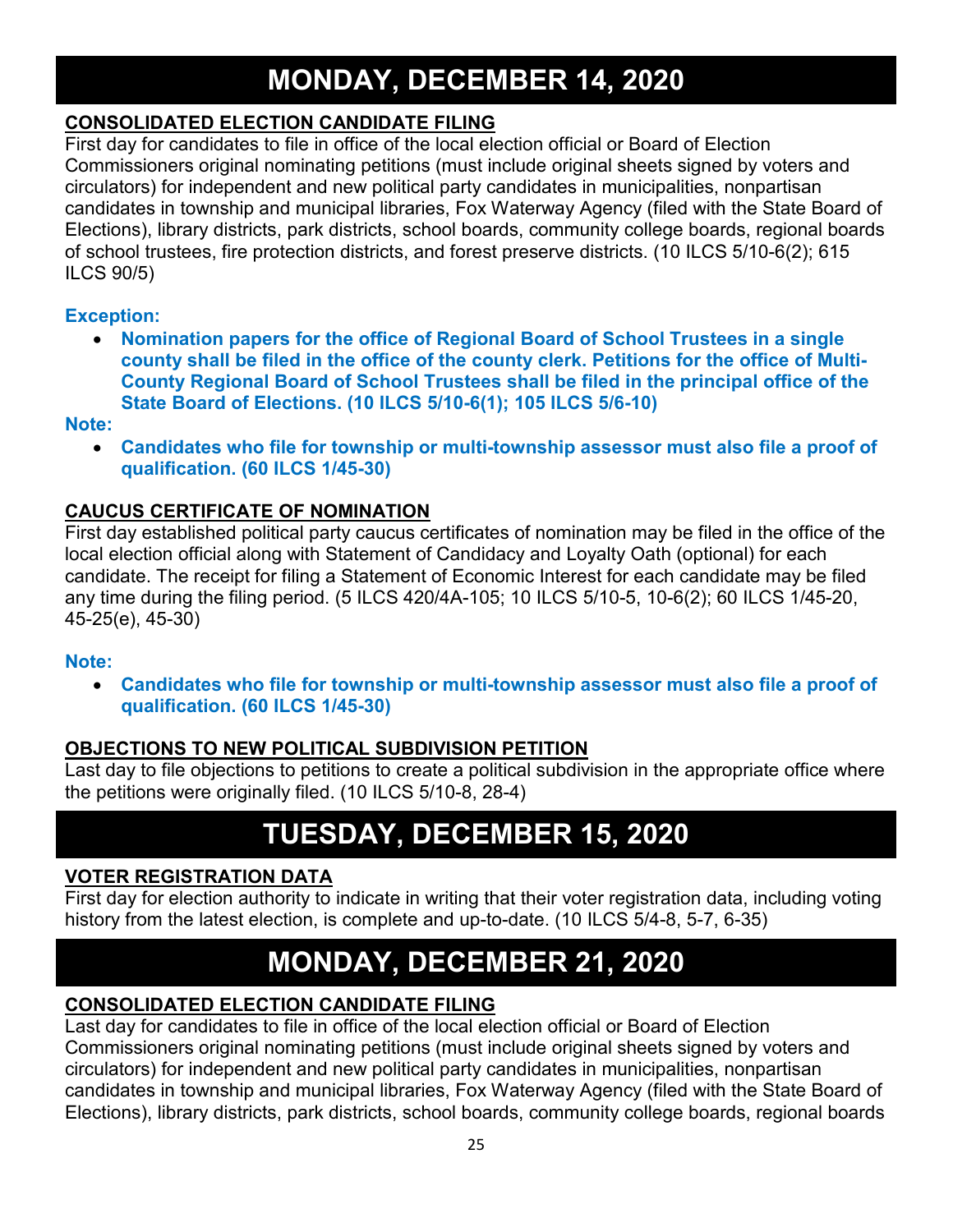of school trustees, fire protection districts, and forest preserve districts. (10 ILCS 5/10-6(2); 615 ILCS 90/5)

#### **Exception:**

• **Nomination papers for the office of Regional Board of School Trustees in a single county shall be filed in the office of the county clerk. Petitions for the office of Multi-County Regional Board of School Trustees shall be filed in the principal office of the State Board of Elections. (10 ILCS 5/10-6(1); 105 ILCS 5/6-10)**

#### **Note:**

• **Candidates who file for township or multi-township assessor must also file a proof of qualification. (60 ILCS 1/45-30)**

#### **CAUCUS CERTIFICATE OF NOMINATION**

Last day established political party caucus certificates of nomination may be filed in the office of the local election official along with Statement of Candidacy and Loyalty Oath (optional) for each candidate. The receipt for filing a Statement of Economic Interest for each candidate may be filed any time during the filing period. (5 ILCS 420/4A-105; 10 ILCS 5/10-5, 10-6(2); 60 ILCS 1/45-20, 45-25(e), 45-30)

#### **Note:**

• **Candidates who file for township or multi-township assessor must also file a proof of qualification. (60 ILCS 1/45-30)**

#### **STATEMENT OF ECONOMIC INTERESTS**

Last day for filing a Statement of Economic Interests with the county clerk as required by the Illinois Governmental Ethics Act. The receipt must be filed on or before this date with the local election official or election authority who received the nomination papers. (5 ILCS 420/4A-105; 10 ILCS 5/7- 12(8), 10-5)

### **WEDNESDAY, DECEMBER 23, 2020**

#### **NOTICE OF LOTTERY**

Last day for written notice of the time and place for conducting lottery shall be given when two or more petitions are received simultaneously for the same office and party: (a) as of the opening hour of the filing period, December 14, 2020; and/or (b) within the last hour of the filing period, December 21, 2020, (there must be seven days' notice given. If the lottery is to be held on the last statutory date, December 30, the last day to give notice is December 23.) Notice shall be given by the State Board of Elections or the election authority to the chair of each political party and to each organization of citizens within the election jurisdiction entitled to have pollwatchers present at the last election. Notice must also be posted. (10 ILCS 5/7-12(6))

### **SUNDAY, DECEMBER 27, 2020**

#### **UNIT SCHOOL DISTRICT CERTIFICATION**

Last day for the Regional Superintendent of Schools to certify to the State Board of Elections a list of each unit school district under their supervision and control and a listing of each county in which all or any part of each of those districts is located. (105 ILCS 5/6-5)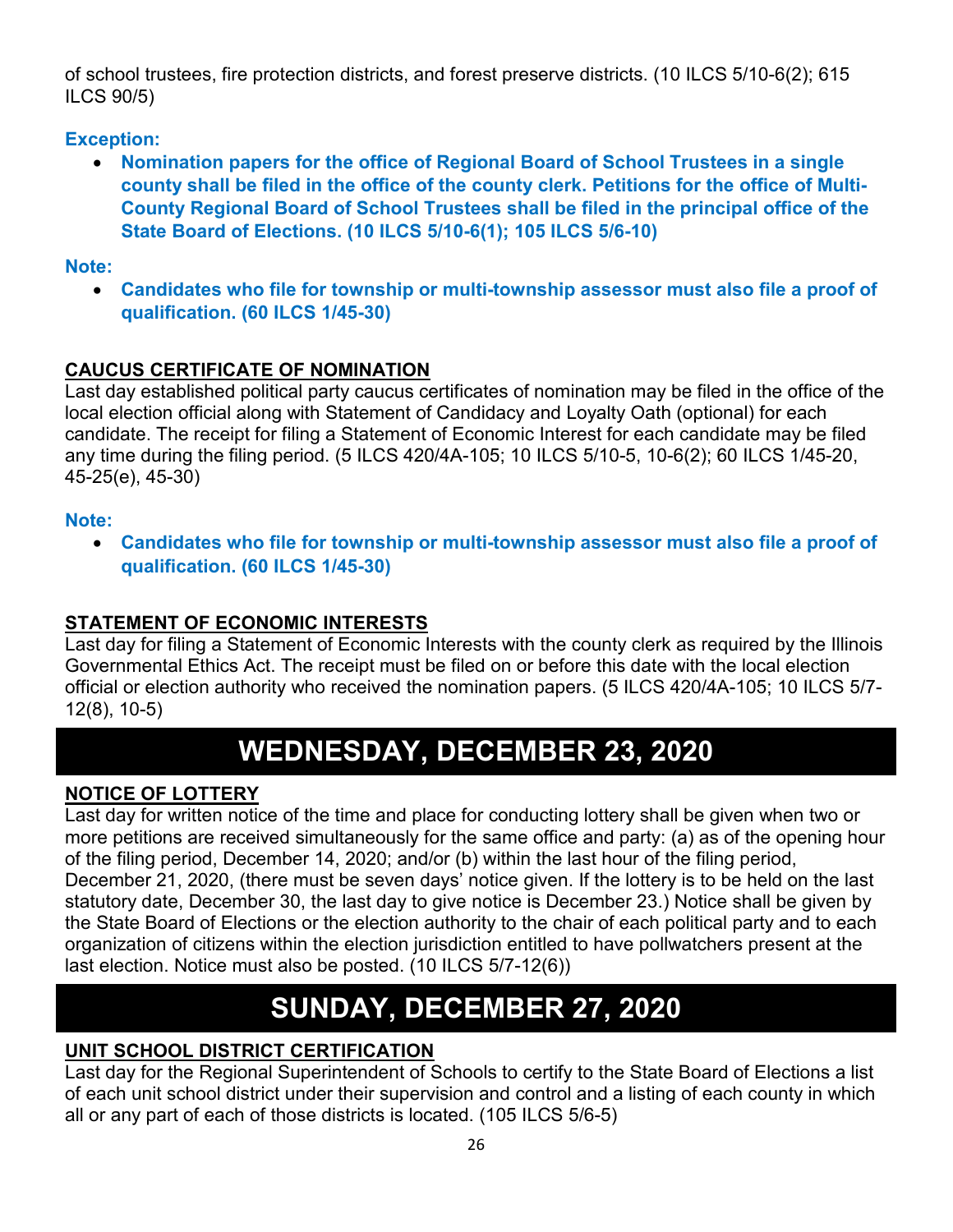### **MONDAY, DECEMBER 28, 2020**

#### **VOTER REGISTRATION DATA**

Last day for election authorities to indicate in writing that their voter registration data, including voting history from the latest election, is complete and up-to-date. (10 ILCS 5/4-8, 5-7, 6-35)

### **TUESDAY, DECEMBER 29, 2020**

#### **INCOMPATIBLE OFFICES**

Last day for an individual who has filed (during the December 14-21 filing period) nomination papers for two or more incompatible offices to withdraw from all but one of the offices with the local election official or election authority. (10 ILCS 5/7-12(9), 10-7)

#### OBJECTIONS

Last day for filing objections to the nomination papers of all candidates who filed during the December 14-21, 2020, filing period. Objections are filed with whichever election uthority the nomination papers were originally filed: the State Board of Elections, election authority, or local election official. (10 ILCS 5/7-12.1, 7-13, 10-8)

#### **Note:**

• **The objection period consists of five business days. If the office of the election authority or local election official is closed for days that would normally be business days prior to Friday, December 25, 2020, they must extend the deadline for filing objections in their office.**

### **WEDNESDAY, DECEMBER 30, 2020**

#### **BALLOT PLACEMENT LOTTERY**

Last day the lottery shall be conducted by the local election official or election authority when two or more petitions are received simultaneously for the same office and party or nonpartisan candidates as of the opening hour of the filing period on December 14, 2020, or during the last hour on December 21, 2020. (10 ILCS 5/7-12(6), 10-6.2)

### **MONDAY, JANUARY 4, 2021**

#### **UNITED STATES SERVICE MEMBER VOTER REGISTRATION**

First day any voter who is a member of the United States Service, their spouse, and/or dependents of voting age who expect to be absent from their county of residence on Election Day to make an application for an official ballot to the election authority having jurisdiction over their residence. Members of the Armed Forces may make application via facsimile machine or other method of electronic transmission. (10 ILCS 5/20-2, 20-2.3, 20-3)

#### **Note:**

• **No registration shall be required to vote pursuant to this section.** 

#### **VOTE BY MAIL REGISTRATION – CITIZENS TEMPORARILY OUTSIDE THE U.S.**

First day for citizens of the United States temporarily residing outside the territorial limits of the United States who are not registered but otherwise qualified to vote and who expect to be absent from their county of residence on Election Day to make simultaneous application to the election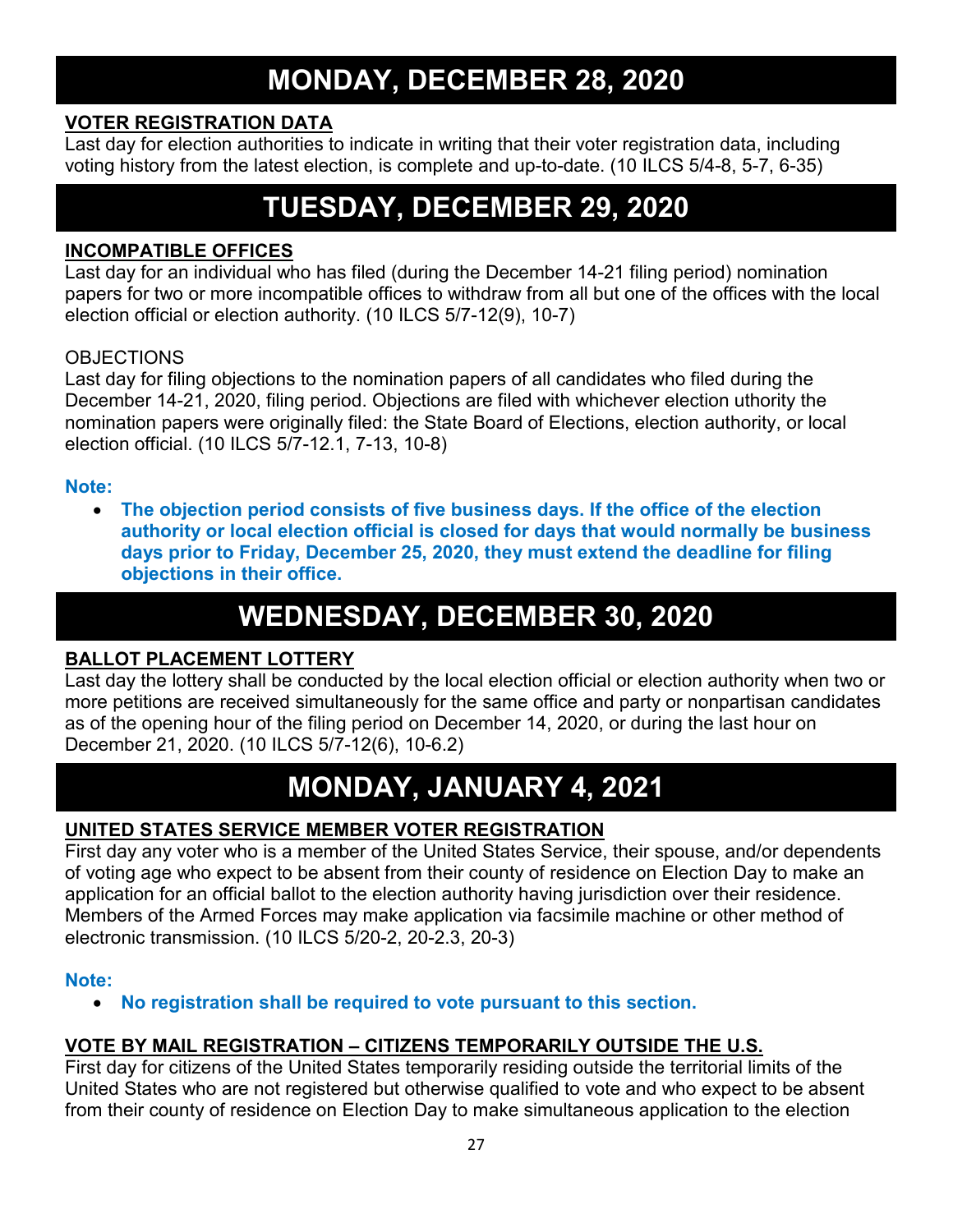authority having jurisdiction over their precinct of residence for vote by mail registration and a vote by mail ballot. Citizens of the United States may make application via facsimile machine or other method of electronic transmission. (10 ILCS 5/20-2.1, 20-3)

#### **Note:**

- **Such application may be made only on the official federal postcard and no registration shall be required.**
- **Vote by mail registration shall be required for all citizens temporarily residing outside the United States in order to vote.**

#### **REFERENDA – PETITION FILING**

Last day for filing petitions (must contain original sheets signed by voters and circulators) for referenda for the submission of questions of public policy (local). (10 ILCS 5/28-2(a), 28-6, 28-7)

#### **Exception:**

• **Proposition to create a political subdivision, referenda held under the provisions of Article IX of the Liquor Control Act, and Section 18-120 of the Property Tax Code.** 

#### **LISTING OF VOTERS**

Last day for election authorities to provide to each county chair or their representative, precinct lists prepared for the 2020 General Election marked to indicate which registrants voted at the General Election. (10 ILCS 5/4-11, 5-14, 6-60)

### **WEDNESDAY, JANUARY 6, 2021**

#### **VOTE BY MAIL – APPLICATION**

First day for any registered voter presently within the confines of the United States, to make application by mail or in person to the election authority for an official ballot. Please note that mailing and delivery of ballots does not begin until Thursday, February 25, 2021. (10 ILCS 5/19-2, 19-4)

### **MONDAY, JANUARY 11, 2021**

#### **OBJECTIONS – REFERENDA**

Last day to file objections to petitions for referenda for the submission of questions of public policy (local). Objections to petitions for local referenda are filed with the same office in which the original petitions were filed. (10 ILCS 5/10-8, 28-4)

#### **Exception:**

• **Proposition to create a political subdivision, referenda held under the provisions of Article IX of the Liquor Control Act, and Section 18-120 of the Property Tax Code.** 

#### **Note:**

• **For procedures on objections see page 42 (except those filed with the Circuit Clerk).**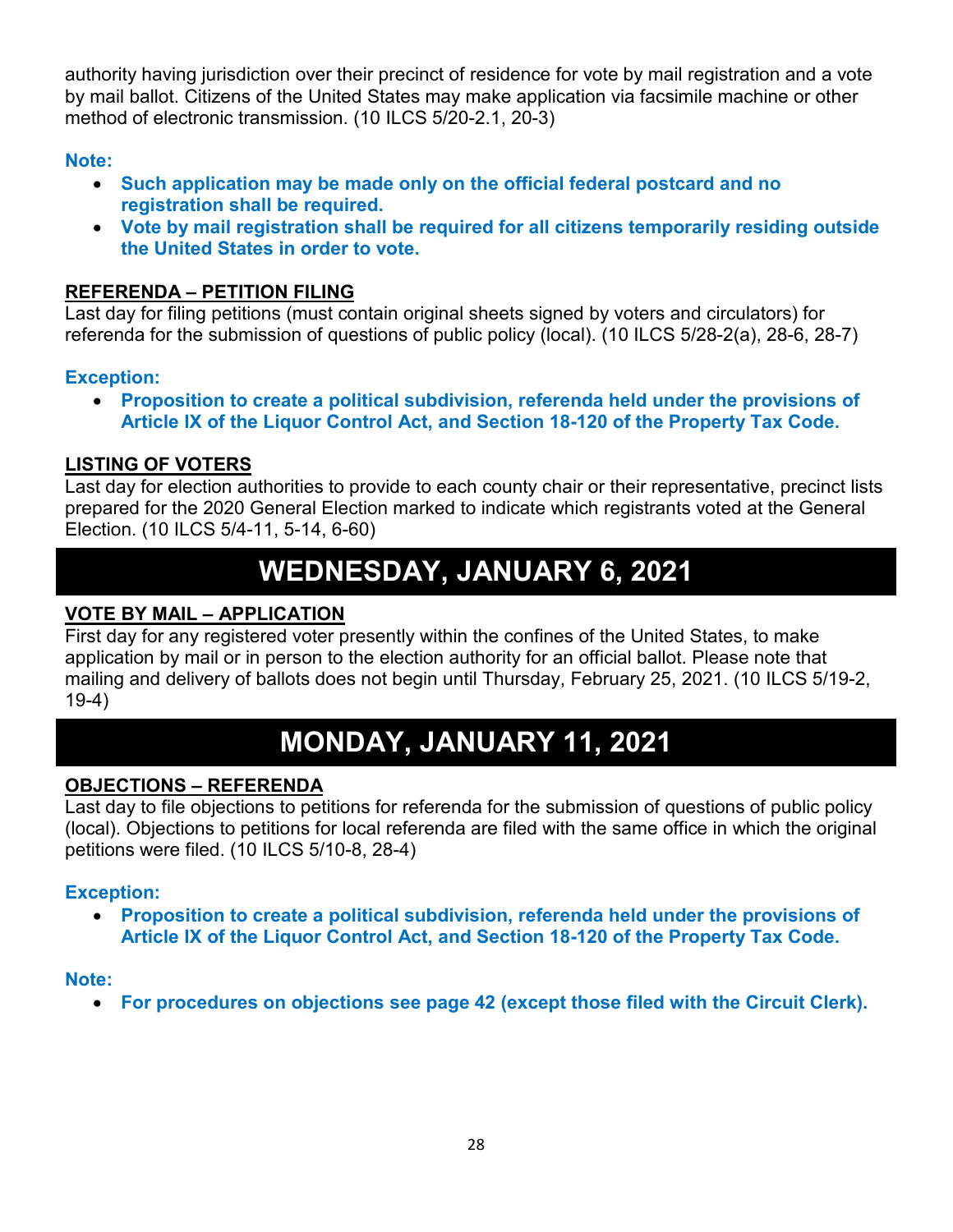### **SATURDAY, JANUARY 16, 2021**

#### **LISTING OF UNIT SCHOOL DISTRICTS**

Last day for the State Board of Elections to certify a list of unit school districts and counties encompassed by the school districts to the election authorities. (105 ILCS 5/6-5)

### **TUESDAY, JANUARY 19, 2021**

#### **REFERENDA RESOLUTIONS**

Last day for local governing boards to adopt a resolution or ordinance to allow a binding public question to appear on the ballot. (10 ILCS 5/28-2(c))

Last day for County, Municipal, Township, and Park Boards to authorize the placement of advisory referenda on the ballot by resolution. (55 ILCS 5/2-3002, 5-1005.5; 60 ILCS 1/30-205, 80-80; 65 ILCS 5/3.1-40-60; 70 ILCS 1205/8-30; 105 ILCS 5/9-1.5)

### **WEDNESDAY, JANUARY 27, 2021**

#### **VACANCY IN NOMINATION**

Last day for established political party (local established or statewide established) to fill a vacancy in nomination for failure to nominate at the December  $7<sup>th</sup>$  municipal caucus, December 1<sup>st</sup> township caucus, or the December 2<sup>nd</sup> multi-township caucus.

Last day for an established party to fill a vacancy when the party does not have to conduct a primary election and the party has fewer candidates who filed than positions to fill for the particular office (i.e. when an office or offices were not just uncontested, but an insufficient number of candidates filed for such office or offices). (10 ILCS 5/7-60.1, 7-61)

### **THURSDAY, JANUARY 28, 2021**

#### **BALLOT PLACEMEMT LOTTERY**

Last day for the local election official to conduct a lottery for established party placement on the ballot when said parties nominate by caucus or when no primary is being held. (10 ILCS 5/7-60, 7- 60.1, 10-6.2)

#### **Note:**

• **We suggest the lottery be held no later than January 27, 2021, in order to certify the ballot by January 28, 2021.** 

#### **BALLOT CERTIFICATION**

Last day for the local election official (including township clerk) to certify candidates and the offices they are filing for to the election authority. (10 ILCS 5/7-13.1; 60 ILCS 1/45-20)

Last day for the election authorities in single county educational service regions to certify candidates for Regional Trustees to the election authorities in those counties having unit school districts under the supervision and control of the single county educational service region. (10 ILCS 5/10-15; 105 ILCS 5/6-5)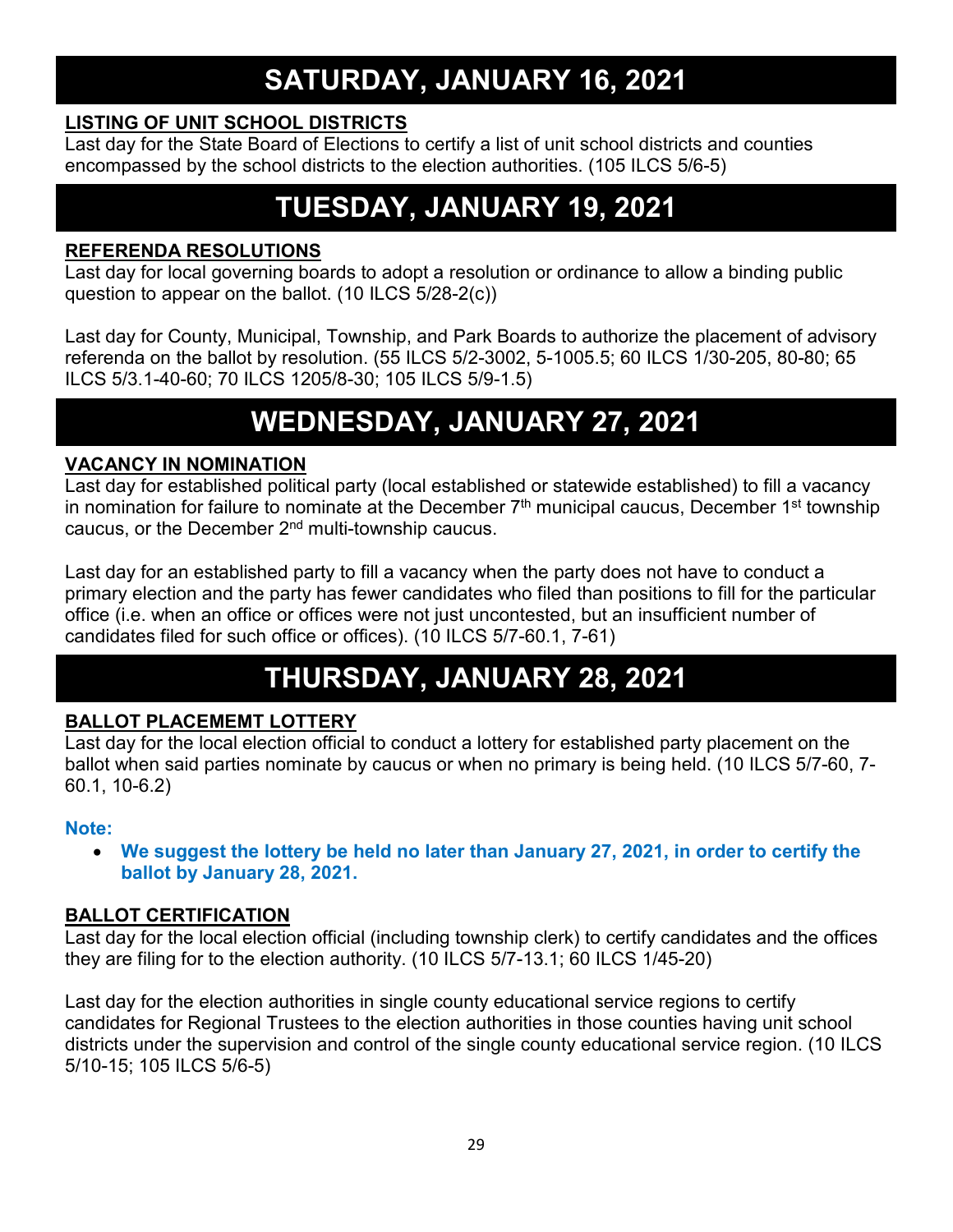Last day for the State Board of Election to certify Multi-County Regional Trustees and Fox Waterway Agency candidates to the election authorities. (10 ILCS 5/7-60.1; 105 ILCS 5/6-5; 615 ILCS 90/5)

Last day for the circuit court clerk and the local election official to certify any binding public question or advisory referenda to the election authority having jurisdiction over the political subdivision. (10 ILCS 5/28-5)

#### **WITHDRAWAL OF CANDIDACY**

Last day candidates may file Withdrawal of Candidacy in the office of the local election official, election authority, or the State Board of Elections. (10 ILCS 5/7-12(9),10-7; 65 ILCS 20/21-29)

### **WEDNESDAY, FEBRUARY 3, 2021**

#### **OBJECTIONS – VACANCY IN NOMINATION**

Last day to file an objection to resolutions for filling a vacancy in nomination by an established party for (1) failure to nominate at the December  $7<sup>th</sup>$  municipal caucus, December 1<sup>st</sup> township caucus, or the December  $2<sup>nd</sup>$  multi-township caucus or (2) when the party does not have to conduct a primary election and the party has fewer candidates filed than positions to fill for the particular office. (10 ILCS 5/7-61, 10-11)

### **THURSDAY, FEBRUARY 4, 2021**

#### **WRITE-IN CANDIDATES**

Last day a person may file a notarized Declaration of Intent to be a write-in candidate with the proper election authority or authorities (appropriate county clerk(s) and/or boards of election commissioners). Write-in votes shall only be counted for person(s) who have filed a Declaration of Intent. Write-in declarations are NOT filed with the State Board of Elections. (10 ILCS 5/17-16.1)

### **FRIDAY, FEBRUARY 5, 2021**

#### **PUBLICATION – VOTING AIDS**

Last day the election authority shall provide public notice, calculated to reach the elderly and handicapped voter, of the availability of registration and voting aids under the Federal Voting Accessibility for the Elderly and Handicapped Act, of the availability of assistance in marking the ballot, procedures for voting by mail, and procedures for early voting. (10 ILCS 5/7-15, 12-1)

#### **PUBLICATION – PUBLIC QUESTION**

First day for the election authority to publish a notice of any question of public policy to be voted upon within the jurisdiction. (10 ILCS 5/12-5)

### **MONDAY, FEBRUARY 8, 2021**

#### **PUBLICATION – NEW VOTING DEVICES**

Last day for the election authority to publish a notice that mechanical or electronic voting devices will be used for the first time at the Consolidated Election. (10 ILCS 5/24-1.1, 24A-3, 24B-3, 24C-3)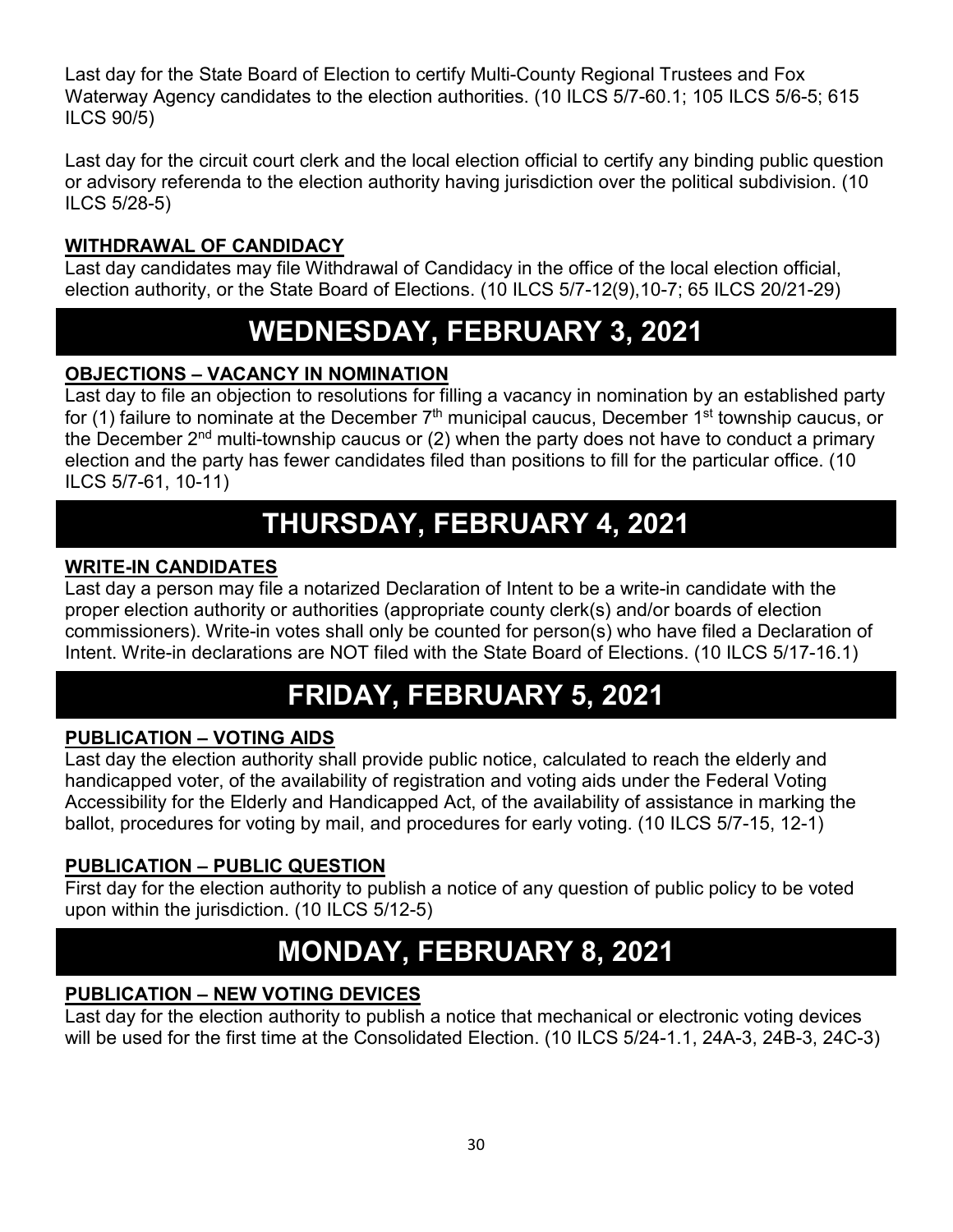### **TUESDAY, FEBRUARY 16, 2021**

#### **POSTING FOR EARLY VOTING**

Last day for election authority to post schedule for early voting conducted at the office of the election authority and each temporary location. Posting shall remain at each site until the last day of the early voting period (April 5, 2021). If the election authority has a website, it shall make the schedule available on the website. (10 ILCS 5/19A-25(b))

#### **SCHEDULE FOR EARLY VOTING**

Last day for the election authority to provide the State Board of Elections with a list of all early voting sites and the hours each site will be open. (10 ILCS 5/19A-25(f))

### **THURSDAY, FEBRUARY 18, 2021**

#### **PUBLICATION – EARLY VOTING**

First day for election authority to publish (1) the location of each permanent and temporary site for early voting and the precincts served by each location, and (2) the dates and hours that early voting will be conducted at each location. The election authority shall publish this information at least once a week during the statutory period for early voting. If the election authority maintains a website, they shall make the schedule available on its website. (10 ILCS 19A-25(a)(d))

### **FRIDAY, FEBRUARY 19, 2021**

#### **VOTE BY MAIL – UOCAVA**

Last day for the election authority to have in their office a sufficient number of ballots printed and available for mailing to persons in the United States Service or their spouse and dependents of voting age, citizens temporarily residing outside the territorial limits of the United States, and nonresident civilians. (10 ILCS 5/7-16, 16-5.01)

### **THURSDAY, FEBRUARY 25, 2021**

#### **VOTE BY MAIL**

First day for the election authority to mail an official ballot to a registered voter within the confines of the United States who has made application to vote by mail. (10 ILCS 5/19-4)

#### **EARLY VOTING – OFFICE OF THE ELECTION AUTHORITY**

First day for early voting at the office of the election authority and temporary locations designated by the election authority. Temporary polling locations for early voting can be established at the discretion of the election authority, and the dates and hours are also at the discretion of the election authority. (10 ILCS 5/19A-15, 19A-20)

#### **ORGANIZATION OF CITIZENS – POLLWATCHERS**

Last day for organizations of citizens which have among their purpose the investigation or prosecution of election fraud ballot proposition proponents or opponents and state nonpartisan civic organizations to register their names and addresses and the names and addresses of their principal officers with the proper election authority if such organizations(s) wish to qualify for pollwatchers at the Consolidated Election. (10 ILCS 5/17-23, 18-6)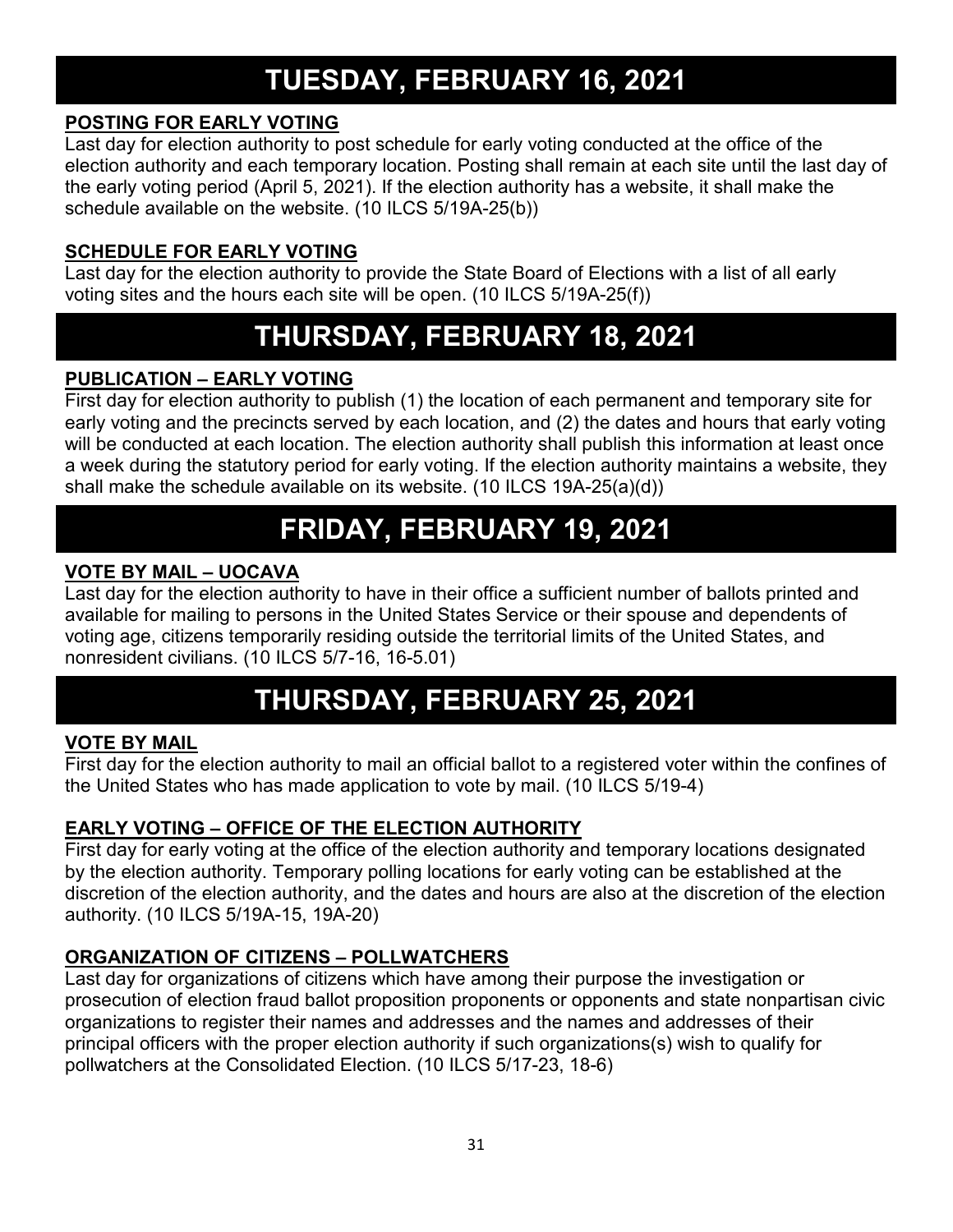### **SUNDAY, MARCH 7, 2021 MONDAY, MARCH 8, 2021 TUESDAY, MARCH 9, 2021**

#### **LODGING HOUSE AFFIDAVITS**

Dates for filing Lodging House Affidavits listing the names and descriptions of those residents who list such location as their voting address, with the Boards of Election Commissioners (10 ILCS 5/6- 56)

#### **Note:**

• **The National Voter Registration Act of 1993 may prohibit the enforcement of this provision.**

### **MONDAY, MARCH 8, 2021**

#### **PUBLICATION – CONSOLIDATED ELECTION**

First day for the election authority to publish notice of the Consolidated Election. The notice must include the polling hours and the offices for which candidates will be elected. Such notice must also include a list of precinct polling addresses unless published separately at least 10 days prior to the Consolidated Election. (10 ILCS 5/12-4)

#### **NURSING HOME VOTING**

Last day for the election authority to arrange with nursing home administrators the date and time to conduct in-person voting in such facilities and to post a notice in the office of the election authority of all such arrangements. (10 ILCS 5/19-12.2)

#### **VOTE BY MAIL – CITIZENS TEMPORARILY OUTSIDE U.S.**

Last day for citizens of the United States temporarily residing outside the territorial limits of the United States who are not registered but otherwise qualified to vote and who expect to be absent from their county of residence on Election Day to make simultaneous application to the election authority having jurisdiction over their precinct of residence for vote by mail registration and a vote by mail ballot. (10 ILCS 5/20-2.1, 20-3)

### **TUESDAY, MARCH 9, 2021**

#### **CLOSE OF REGISTRATION**

Last day for regular registration or transfer of registration within the offices of the election authority. Grace period registration and voting will be available after this date. Online voter registration through the State Board of Elections website will continue through March 21, 2021. Area and precinct registration may apply to the City of Chicago and Cook County. Please check with these jurisdictions for registration deadlines. (10 ILCS 5/4-6, 4-16, 5-5, 5-23, 6-29, 6-50, 6-53, 6-54)

#### **Note:**

• **Under the provisions of NVRA, agency and motor vehicle offices will continue to accept registration after the statutory close of registration. Only those registration applications completed no later than 27 days (16 days for Motor Vehicle Offices) before the election will be processed for the next ensuing election. Applications for registration completed within five days of the registration deadline at Secretary of**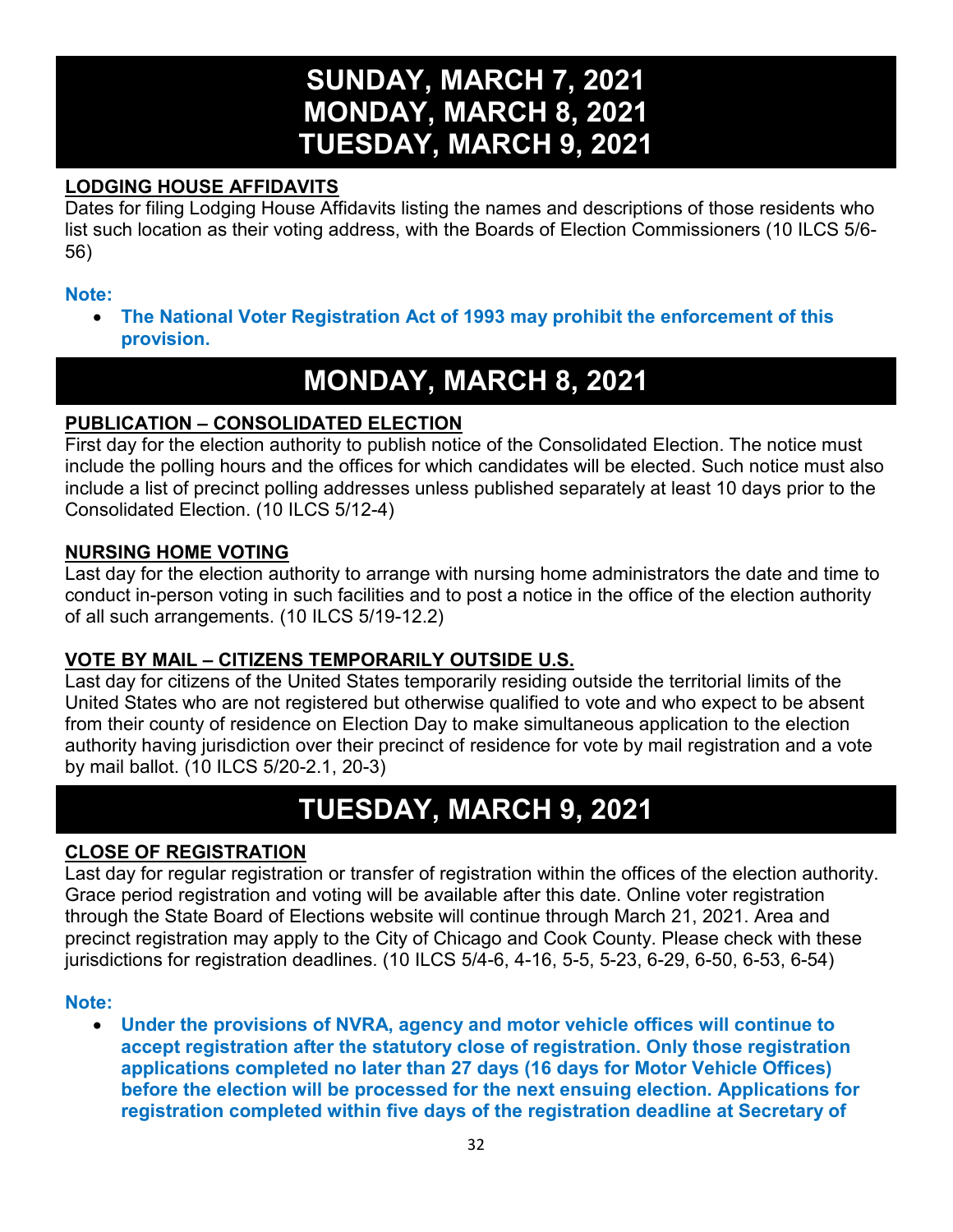**State Facilities and qualified agencies will be transmitted within five days of completion and must be processed for the election. A mail registration application shall be deemed timely filed if postmarked prior to the close of registration. If no postmark exists or if the postmark is illegible, the application shall be considered timely filed if received by the election authority no later than five calendar days after the close of registration.**

#### **CLOSE OF REGISTRATION – DEPUTY REGISTRARS**

Last day for registration of voters by deputy registrars, including municipal, township, road district clerks, and precinct committeepersons. Area and precinct registration may apply to the City of Chicago and Cook County. Please check with these jurisdictions for registration deadlines. (10 ILCS 5/4-6.2, 5-16.2, 6-50.2)

#### **Note:**

• **Deputy Registrars must return completed forms to the election authority within seven days of the day on which they are completed. Deputy Registrars must return all registration materials within 48 hours of registration/cancellation if such registration/cancellation was accepted between the 35th and 28th day preceding an election. Registrations accepted on the 28th day must be returned within 24 hours. (10 ILCS 5/6-50.2(c))**

### **WEDNESDAY, MARCH 10, 2021**

#### **GRACE PERIOD REGISTRATION AND VOTING**

First day for grace period registration and voting at the office of the election authority or at a location designated for this purpose by the election authority. If the election authority does not have ballots available, the election authority may mail the ballot to the voter when available. (10 ILCS 5/4-50, 5-50, 6-100)

#### **DEPUTY REGISTRARS**

Last day for deputy registrars who are officials or members of a bona fide labor organization to return unused registration materials to the election authority. Area and precinct registration may apply to the City of Chicago and Cook County. Please check with these jurisdictions for the registration deadlines. (10 ILCS 5/4-6.2, 5-16.2, 6-50.2)

### **FRIDAY, MARCH 12, 2021**

#### **EARLY VOTING AND VOTE BY MAIL (IF PRIMARY WAS HELD)**

First day to vote early or by mail if a primary was held in the election jurisdiction. (10 ILCS 5/19-4)

### **WEDNESDAY, MARCH 17, 2021**

#### **EMPLOYEE NOTICE TO BE ELECTION JUDGE**

Last day for employee to give employer written notice that they will be absent from place of employment on Election Day because they have been appointed as an election judge under the provisions of 10 ILCS 5/13-1 or 13-2. (10 ILCS 5/13-2.5, 14-4.5)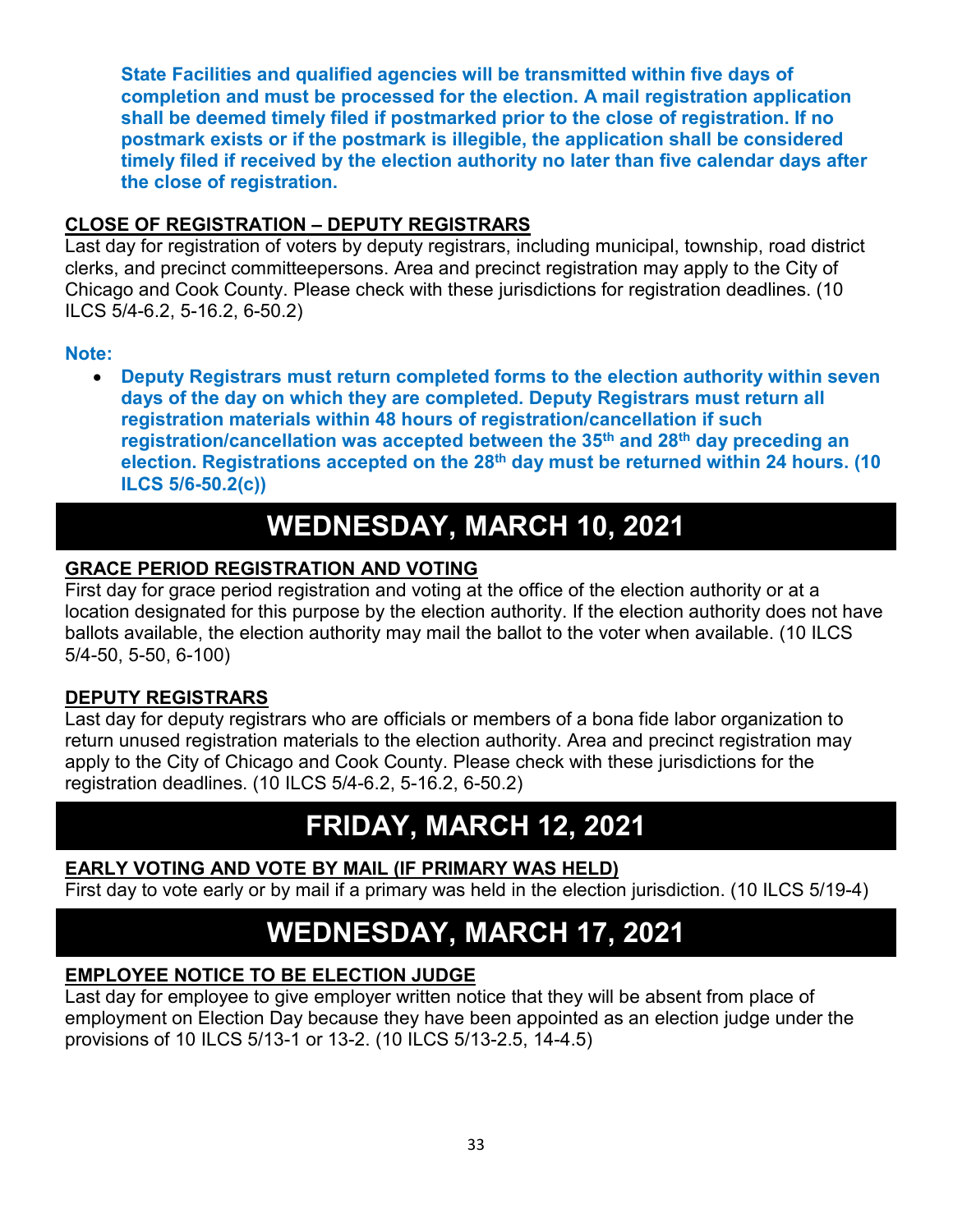### **FRIDAY, MARCH 19, 2021**

#### **VOTER REGISTRATION DATA**

Last day for election authority to indicate in writing that their voter registration data is complete and up-to-date. (10 ILCS 5/4-8, 5-7, 6-35)

### **SUNDAY, MARCH 21, 2021**

#### **ONLINE VOTER REGISTRATION**

Last day for voters to register to vote through the State Board of Elections website. (10 ILCS 5/1A-16.5)

### **MONDAY, MARCH 22, 2021**

#### **EARLY VOTING – PERMANENT POLLING PLACES**

First day for early voting at permanent polling places other than the office of the election authority. These permanent polling places are to be open on holidays, Saturdays, and Sundays. (10 ILCS 5/19A-15(b))

### **MONDAY, MARCH 22, 2021 TUESDAY, MARCH 23, 2021**

#### **ERASURE OF NAMES FROM VOTER REGISTRY**

Dates on which any voter or precinct committeepersons may file an application with the election authority to erase names from the registry of voters. (10 ILCS 5/4-12, 5-15, 6-44)

#### **Note:**

• **The National Voter Registration Act of 1993 may prohibit the enforcement of this provision.**

### **TUESDAY, MARCH 23, 2021**

#### **HOSPITALIZED VOTER**

First day a qualified voter who has been admitted to a hospital, nursing home, or rehabilitation center not more than 14 days before the Consolidated Election to make an application with the election authority for the personal delivery of a vote by mail ballot. (10 ILCS 5/19-13)

#### **Note:**

• **This provision for voting by mail is available through Election Day if the process can be completed and the voted ballot returned to the election authority in sufficient time for delivery of the ballot to the election authority's central ballot counting location before 7:00 PM on Election Day.**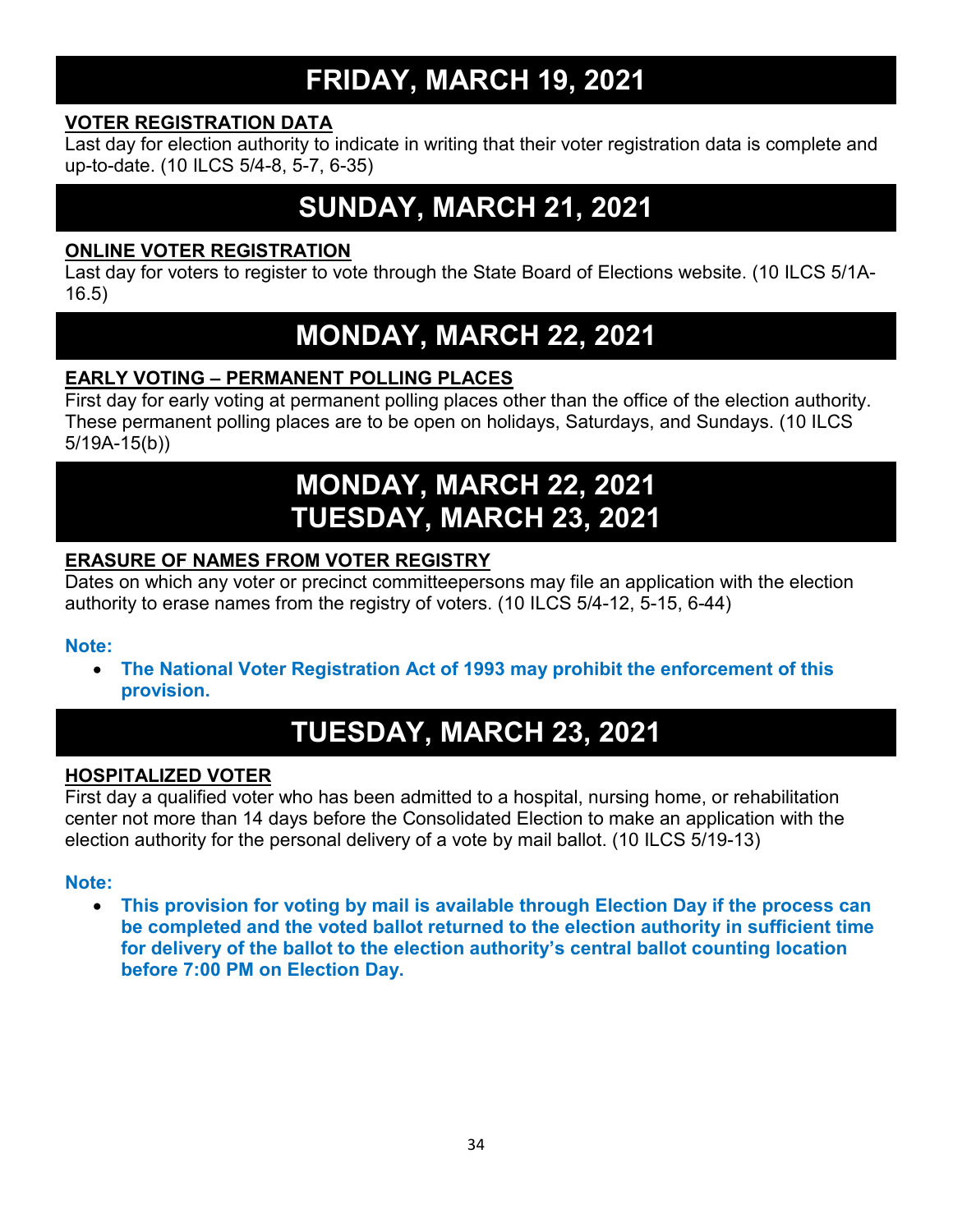#### **POLLWATCERH CREDENTIALS**

Last day for the State Board of Elections or the election authority to have pollwatcher credentials available for distribution. (10 ILCS 5/17-23)

#### **Note:**

• **Pollwatcher credentials may, at the discretion of the election authority, be distributed prior to this date. Credentials must be available on this date and up to, and including, Election Day.**

#### **REGISTRATION REPORT FOR EACH COUNTY CHAIR**

Last day for county clerks (other than Cook, DuPage, Lake, and Will Counties) to provide to each county chair or their representative, precinct lists prepared for the 2021 Consolidated Election marked to indicate the names of all persons who have registered since the 2021 Consolidated Primary. (10 ILCS 5/4-11)

#### **Note:**

• **There is no statutory deadline for these lists in jurisdictions under boards of election commissioners (including DuPage County) in Cook, Lake, or Will counties. These statutes specify only that such lists be prepared and distributed prior to the Consolidated Election. (10 ILCS 5/5-14, 6-60)**

### **THURSDAY, MARCH 25, 2021 FRIDAY, MARCH 26, 2021 SATURDAY, MARCH 27, 2021**

#### **HEARINGS FOR REGISTRATION ERASURE**

Dates on which county clerks or Chicago Board of Election Commissioners shall hold hearings to determine whether names in the registry of voters shall be erased, registered, or restored, (10 ILCS 5/4-13, 5-16, 6-45)

#### **Note:**

• **The National Voter Registration Act of 1993 may prohibit enforcement of this provision.**

### **MONDAY, MARCH 29, 2021**

#### **PUBLICATION – NOTICE OF CONSOLIDATED ELECTION**

Last day for the election authority to publish notice of the Consolidated Election. The notice must include the polling hours and the offices for which candidates will be elected. Such notice must also include a list of precinct polling addresses unless these are published separately at least 10 days prior to the Consolidated Election. (10 ILCS 5/12-4)

#### **PUBLICATION – PUBLIC QUESTION**

Last day for the election authority to publish a notice of any question of public policy to be voted upon within the jurisdiction. The election authority shall also post a copy of the notice at the principal office of the election authority. The local election official shall also post a copy of the notice at the principal office of the political or governmental subdivision. If there is no principal office, the local election official shall post the notice at the building in which the governing body of the political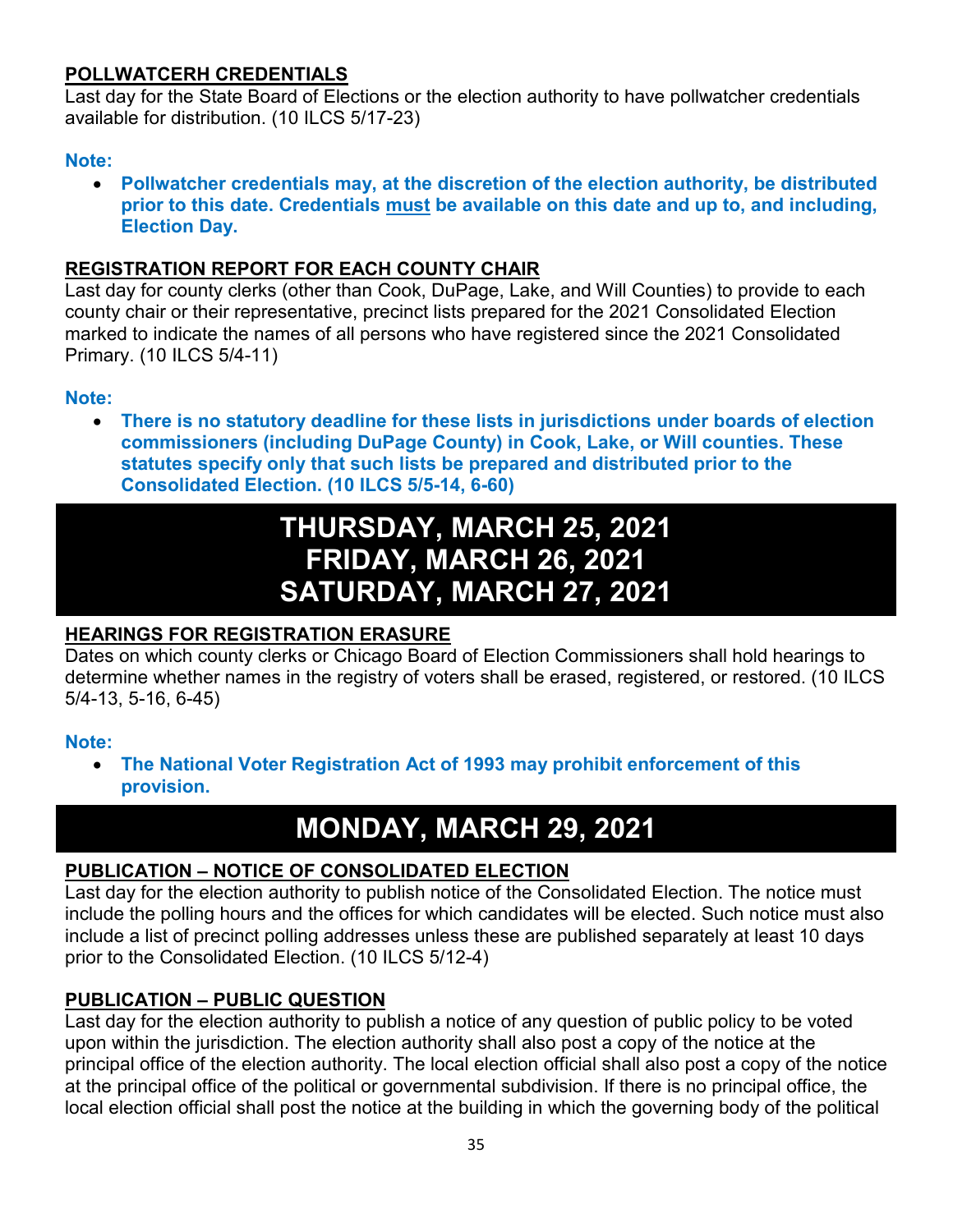or governmental subdivision held its first meeting of the calendar year in which the referenda is being held. (10 ILCS 5/12-5)

#### **VOTE BY MAIL – UOCAVA**

Last day for any voter who is a member of the United States Service, their spouse, and/or their dependents of voting age who expect to be absent from their county of residence on Election Day to make application for an official ballot to the election authority having jurisdiction over their precinct residence and the last day for the election authority to mail such ballots. Members of the Armed Forces may make application via facsimile machine or other method of electronic transmission. (10 ILCS 5/20-2, 20-2.3, 20-3)

#### **Note:**

• **No registration shall be required in order to vote pursuant to this section.**

### **TUESDAY, MARCH 30, 2021 WEDNESDAY, MARCH 31, 2021 THURSDAY, APRIL 1, 2021**

#### **HEARINGS FOR REGISTRATION ERASURE**

Dates on which boards of election commissioners (except Chicago Board of Election Commissioners) shall hold hearings to determine whether names in the registry of voters shall be erased, registered, or restored. (10 ILCS 5/6-45)

#### **Note:**

• **The National Voter Registration Act of 1993 may prohibit the enforcement of this provision.**

### **THURSDAY, APRIL 1, 2021**

#### **PUBLIC TEST OF VOTING EQUIPMENT**

Last day for the election authority to conduct public test of automatic tabulating equipment, Optical Scan Equipment, and Direct Recording Electronic Voting Equipment. (10 ILCS 5/24A-9, 24B-9, 24C-9)

#### **Note:**

• **All election authorities must provide timely written notice of their public test to the State Board of Elections prior to such test. Such notice must contain the date, time, and location of such test. Public notice of the time and place of the test must be given at least 48 hours prior to such test. (10 ILCS 5/24A-9, 24B-9, 24C-9)**

#### **NURSING HOME VOTING – APPLICATION**

Last day for a physically incapacitated voter who desires to vote in person at a federally operated veteran's home, hospital, or facility of residence pursuant to the Nursing Home Care Act, the Specialized Mental Health Rehabilitation Act, the ID/DD Community Care Act, or the MC/DD Act to make application for such to the election authority. Such voting shall take place on the Friday, Saturday, Sunday, or Monday immediately preceding the Consolidated Election, as determined by the election authority. (10 ILCS 5/19-12.2)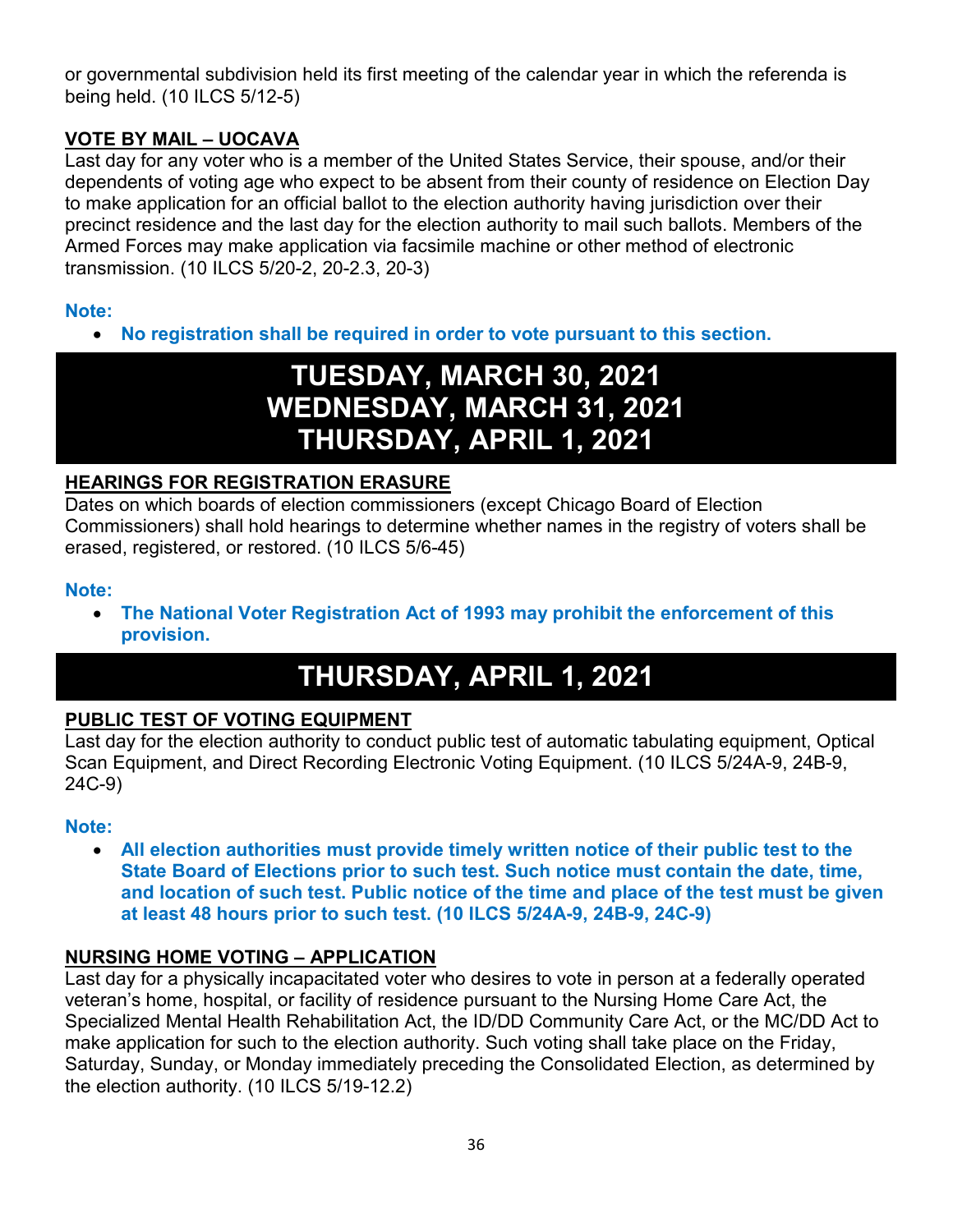#### **NURSING HOME VOTING – LISTING**

Last day (by noon) the election authority shall post the names and addresses of nursing home facilities from which no applications for vote by mail ballots have been received and in which no supervised voting will be conducted.

(10 ILCS 5/19-12.2)

#### **VOTE BY MAIL – APPLICATION**

Last day for the election authority to receive, by mail, a vote by mail application from any registered voter presently within the confines of the United States. (10 ILCS 5/19-12.2)

### **FRIDAY, APRIL 2, 2021**

#### **OFFICIAL BALLOTS FOR INSPECTION**

Last day for the election authority to have official ballots available for inspection by candidates or their agents. (10 ILCS 5/16-5)

### **FRIDAY, APRIL 2, 2021 SATURDAY, APRIL 3, 2021 SUNDAY, APRIL 4, 2021 MONDAY, APRIL 5, 2021**

#### **NURSING HOME VOTING**

The election authority will determine on which of the above dates for Nursing Home voting will be conducted at federally operated veteran's homes, hospitals, and facilities licensed pursuant to the Nursing Home Care Reform Act, the Specialized Mental Health Rehabilitation Act, the ID/DD Community Care Act, or the MC/DD Act. No later than 9:00 a.m. of the day designated by the election authority to conduct in-person voting on the premises, the election authority shall deliver official vote by mail ballots to the judges of election conducting such voting at the facility. Between the hours of 9:00 a.m. and 7:00 p.m., sufficient time shall be allowed for residents of the facility to vote on the premises of such facility. Immediately thereafter, the judges shall bring the sealed envelope to the office of the election authority who shall deliver such ballots to the election authority's central ballot counting location prior to the closing of the polls on the day of election. (10 ILCS 5/19-4, 19-12.2)

#### **Note:**

• **In person vote by mail voting shall be conducted on the premises of facilities licensed pursuant to the Nursing Home Care Reform Act, the Specialized Mental Health Rehabilitation Act, the ID/DD Community Care Act, the MC/DD Act, and federally operated veteran's homes and hospitals, for the sole benefit of residents of such facilities who have made prior application and are registered to vote in that precinct. (10 ILCS 5/19-4, 19-12.2, 24A-9, 24B-9, 24C-9)**

### **MONDAY, APRIL 5, 2021**

#### **EARLY VOTING**

Last day for early voting at the office of the election authority and locations designated by the election authority. (10 ILCS 5/19A-15, 19A-20)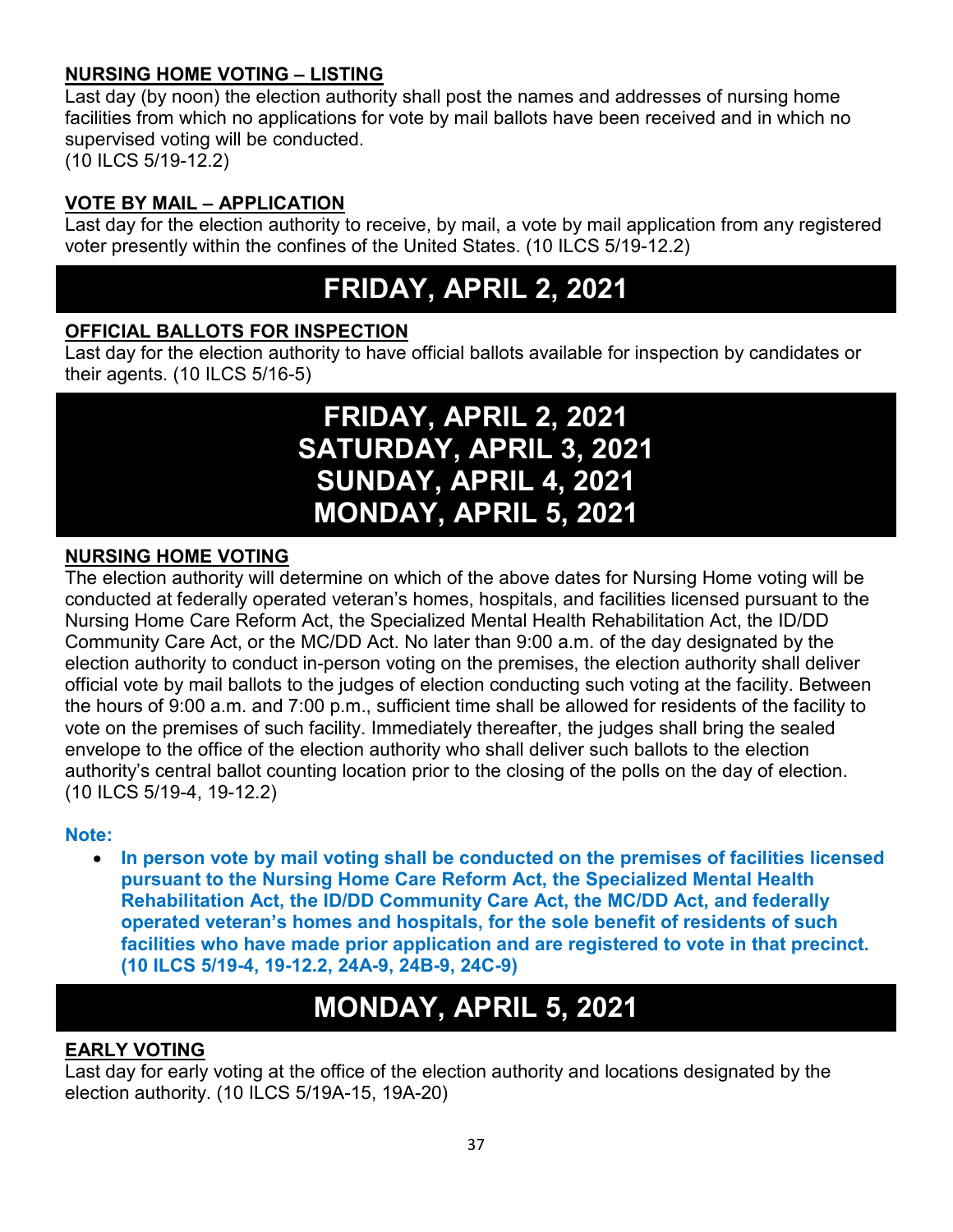#### **CURBSIDE VOTING**

Last day for any temporarily or permanently physically disabled voter to request at the election authority's office that two judges of election of opposite party affiliation deliver a ballot to them at the point where they are unable to continue forward motion toward the polling place. (10 ILCS 5/17- 13, 18-5.1)

#### **Note:**

• **The election authority shall notify the judges of election for the appropriate precinct of such requests.** 

#### **BALLOT DELIVERY**

Last day for the election authority to deliver ballots to the judges of election. (10 ILCS 5/16-5)

#### **VOTE BY MAIL**

Last day for any registered voter, presently within the confines of the United States, to request a vote by mail ballot in person at the office of the election authority. (10 ILCS 5/19-2)

#### **LISTS OF VOTE BY MAIL, EARLY, AND GRACE PERIOD VOTERS**

Last day for election authority to deliver, prior to opening the polling place, to the judges of election in each precinct the list of registered voters in that precinct to whom vote by mail ballots have been issued by mail, a listing of grace period and early voters. (10 ILCS 5/4-50, 5-50, 6-100, 19-4, 19A- $5(c)$ 

#### **PUBLICATION – LIST OF NOMINATIONS**

Last day for the election authority in counties having a population under 500,000 to publish a list of all the nominations that is to be voted for at the Consolidated Election. (10 ILCS 5/16-10)

### **TUESDAY, APRIL 6, 2021 CONSOLIDATED ELECTION POLLS OPEN 6:00 AM – 7:00 PM**

#### **GRACE PERIOD REGISTRATION AND VOTING**

Last day of grace period registration and voting in the office of the election authority or at locations designated for this purpose by the election authority. Please contact the election authority to determine the availability of grace period registration and voting in the polling place on Election Day. (10 ILCS 5/4-50, 5-50, 6-100)

### **THURSDAY, APRIL 8, 2021**

#### **VOTER REGISTRATION**

Registration opens in the office of the election authority and with all deputy registrars including municipal, township, and road district clerks who are authorized deputy registrars. (10 ILCS 5/4-6, 5-5, 6-50)

#### **UNCOUNTED BALLOTS**

No later than 48 hours after the closing of polling locations on Election Day, each election authority maintaining a website shall post the number of ballots that remain uncounted. The posting shall separate the number of ballots yet to be counted into the following categories: ballots cast on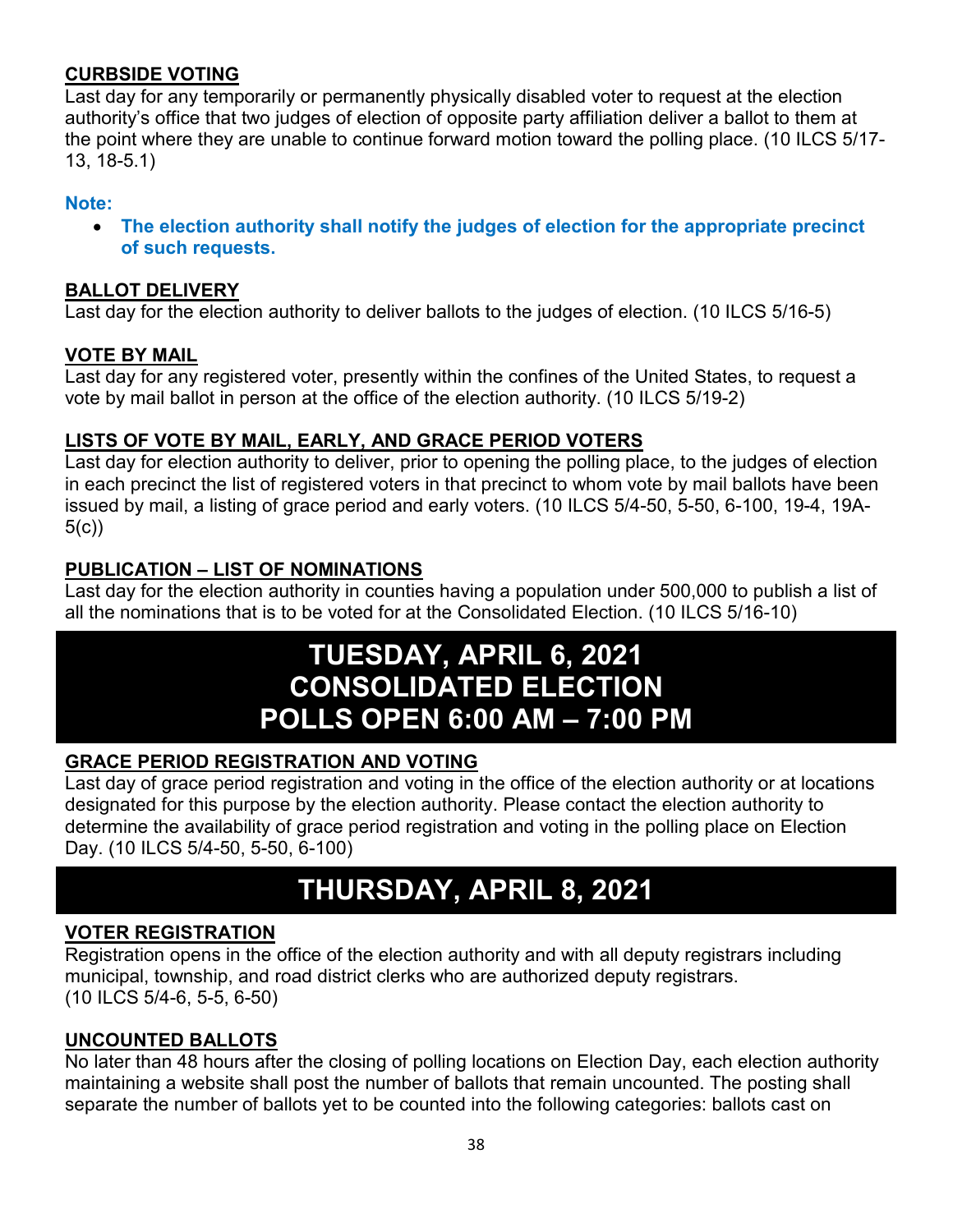Election Day, early voting ballots, provisional ballots, vote by mail ballots received by the election authority but not counted, and vote by mail ballots sent by the election authority but have not been returned to the election authority. This information shall be updated on the website of the election authority each day until the period for counting provisional and vote by mail ballots has ended. All election authorities, regardless of whether they maintain a website, shall share the same information, separated in the same manner, with the State Board of Elections no later than 48 hours after the closing of polling locations on Election Day and each business day thereafter until the period for counting provisional and vote by mail ballots has ended. (10 ILCS 5/1-9.2)

### **TUESDAY, APRIL 13, 2021**

#### **PROVISIONAL VOTERS**

Last day a provisional voter may submit additional information to the county clerk or board of election commissioners to verify or support their registration status. Material must be received by this date. (10 ILCS 5/18A-15(d))

### **TUESDAY, APRIL 20, 2021**

#### **PROVISIONAL BALLOT COUNTING**

Last day for the county clerk or board of election commissioners to complete the validation and counting of provisional ballots. (10 ILCS 5/18A-15(a))

#### **VOTE BY MAIL BALLOT COUNTING**

Last day for the county clerk or board of election commissioners to complete the tabulation of vote by mail ballots that were: (1) postmarked by Election Day and were received after the close of the polls on Election Day but not later than 14 days after the election, (2) not postmarked at all, but did have a certification date prior to the Election Day on the certification envelope, and were received after the close of the polls on Election Day, but not later than 14 days after the election, and (3) not postmarked, but did have an intelligent mail barcode tracking system that verifies the envelope was mailed no later than Election Day and received not later than 14 days after the election. (10 ILCS 5/19-8)

#### **Note:**

• **Voters whose ballots were rejected must be sent a notice of such along with the reason for the rejection within two (2) days of the rejection, but in all cases prior to the end of the 14-day period in which to count the vote by mail ballots. Such voters must be given an opportunity to appear before the election authority on or before the 14th day following the election to show cause to why the ballot should not be rejected. (10 ILCS 5/19-8(g))**

### **TUESDAY, APRIL 27, 2021**

#### **CANVASSING**

Last day for the county clerk or board of election commissioners to canvass the election results. (10 ILCS 5/22-17)

#### **VOTE BY MAIL STATISTICS**

The last day the election authority shall transmit to the State Board of Elections the following: (1) the number, by precinct, of vote by mail ballots requested, provided, and counted, (2) the number of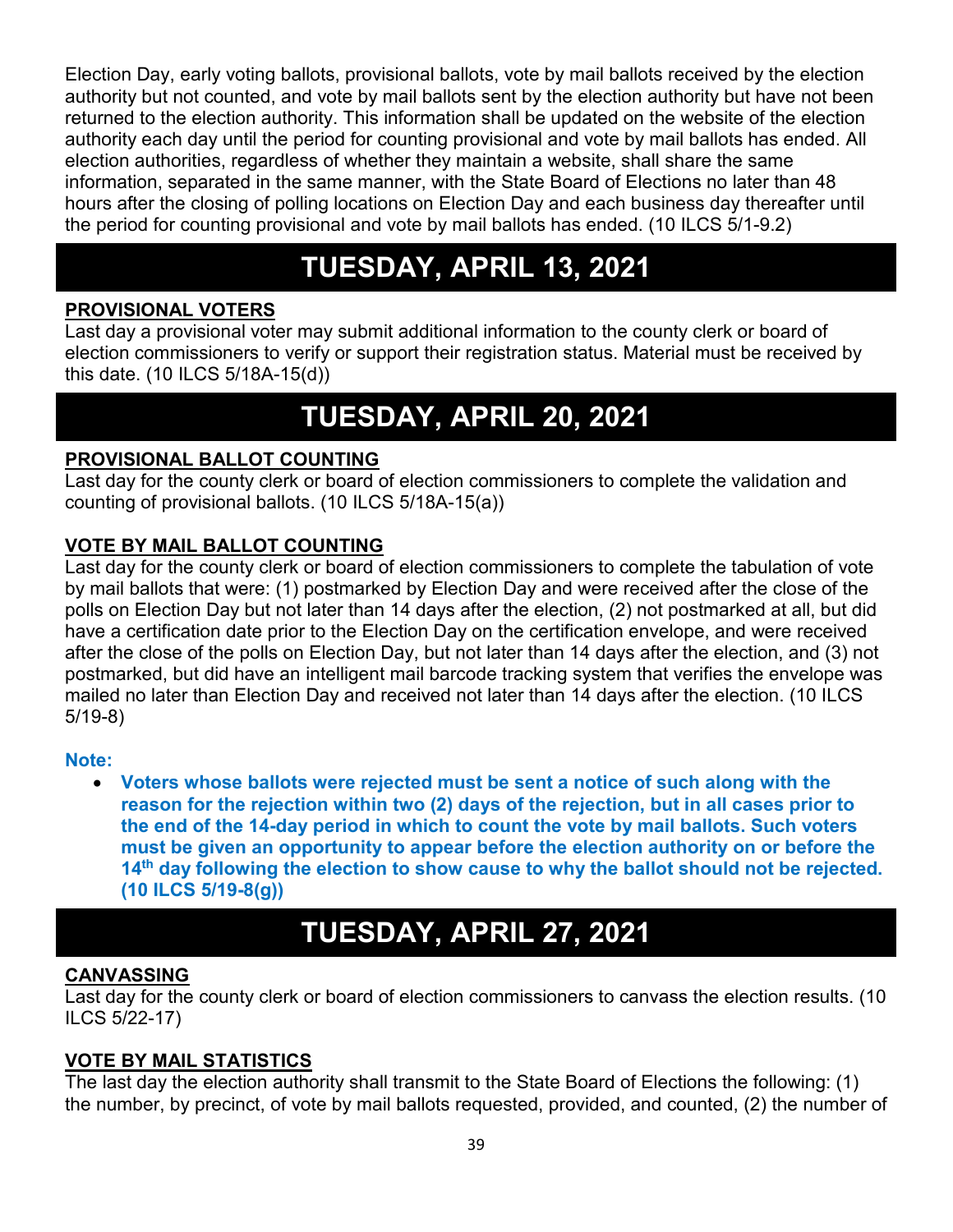rejected vote by mail ballots, (3) the number of voters seeking review of rejected vote by mail ballots, and (4) the number of vote by mail ballots counted following review. (10 ILCS 5/19-20, 20- 20)

### **AFTER THE CONSOLIDATED ELECTION**

#### **RETABULATION**

Prior to the canvass, in those jurisdictions where in-precinct counting equipment is utilized, the election authority shall retabulate the total number of votes cast in 5% of the precincts within the election jurisdiction, as well as 5% of the voting devices used in early voting as selected on a random basis by the State Board of Elections. (10 ILCS 5/24A-15, 24B-15, 24C-15)

#### **AFTER PROCLAMATION BY ELECTION AUTHORITY**

The election authority shall issue a certificate of election to each person declared elected. (10 ILCS 5/22-18)

For political subdivisions which are multi-county, the election authority of the county where the principal office of the political subdivision is located shall make the certificate of election. (10 ILCS 5/22-18)

#### **WRITE-IN CANDIDATES**

Each successful write-in candidate elected at the Consolidated Election shall file the following documents with the proper election authority or the State Board of Elections within 10 days from the proclamation by the appropriate board:

- 1. A Loyalty Oath (optional);
- 2. A Statement of Candidacy; and
- 3. A receipt for filing of a Statement of Economic Interests.

(10 ILCS 5/7-60)

#### **DISCOVERY RECOUNT**

Within five days after the last day for proclamation of the results, petitions for discovery recount may be filed by any qualified individual (who came within 5% of the votes cast for any successful candidate) with the appropriate county clerk or board of election commissioners. The deadline to file a discovery recount for an office canvassed by the State Board of Elections is five days after the last day for the Board to canvass. The petition for discovery is filed with the appropriate election authority/authorities. (10 ILCS 5/22-9.1)

#### **ELECTION CONTEST**

In general, the circuit court shall hear election contests. Individuals should refer to the particular statute which applies to their unit of government. (10 ILCS 5/23-4, 23-5)

#### **TAKING OFFICE**

Municipal Office (65 ILCS 5/3.1-10-15) City of Chicago (65 ILCS 20/21-22) Township Supervisor, Clerk, and Trustees (60 ILCS 1/50-15, 50-40) Township and Multi-Township Assessors (35 ILCS 200/2-45) Township Collectors (60 ILCS 1/50-15) Road Districts (605 ILCS 5/6-116) Public Library District and Local Libraries (75 ILCS 5/4-3, 4-6, 16/30-10)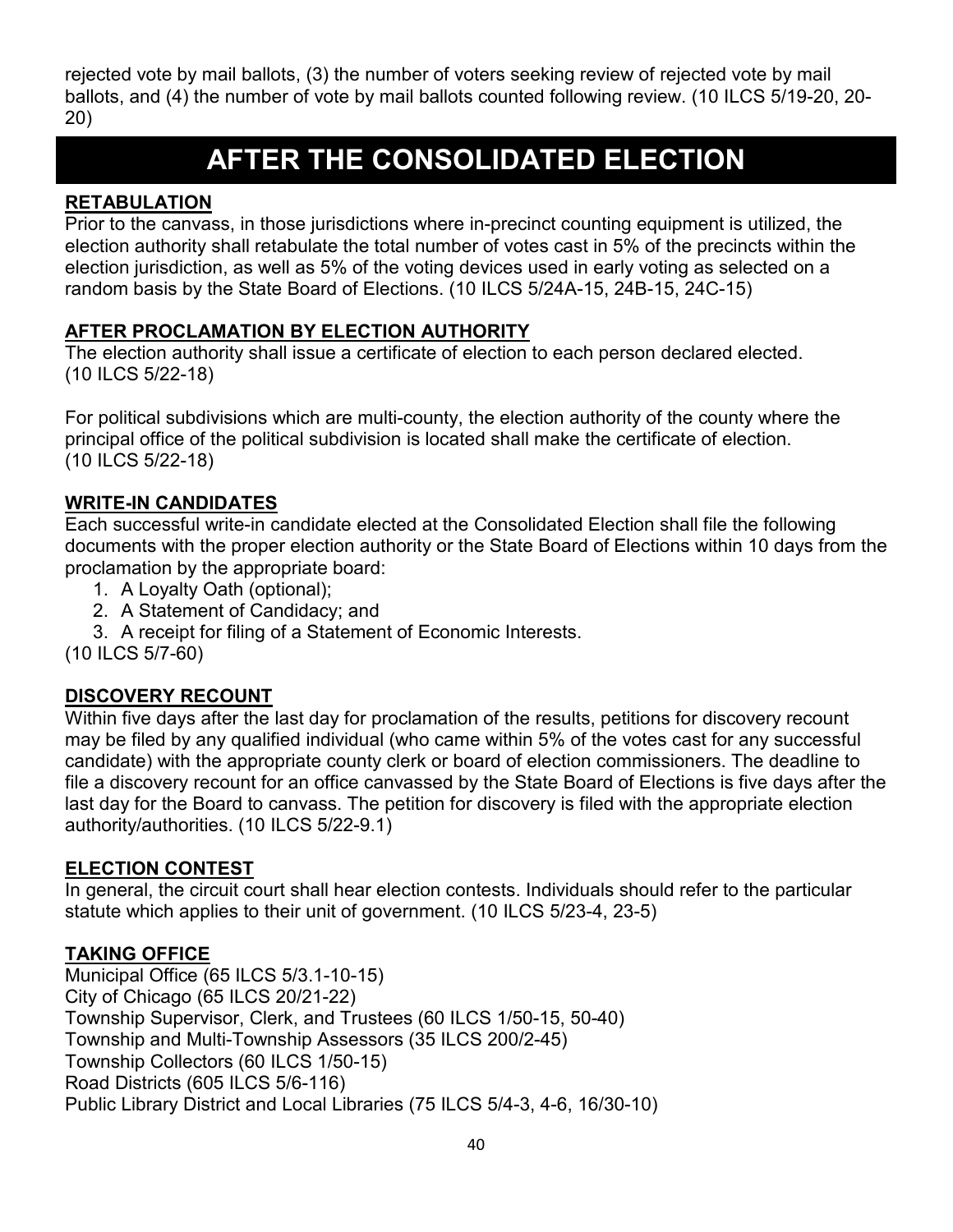Fox Waterway Agency (615 ILCS 90/5) Park Districts (70 ILCS 1205/2-12) Forest Preserve Districts (70 ILCS 805/3.5a) School District Members under Article 33 (105 ILCS 5/33-1a) Regional Board of School Trustees (105 ILCS 5/6-17) School Districts (105 ILCS 5/10-16) Trustees of Schools – Cook County Only (105 ILCS 5/5-14) School Directors (105 ILCS 5/10-4) Community Colleges (110 ILCS 805/3-8) Fire Protection Districts (70 ILCS 705/4) Township Land Commissioners (105 ILCS 5/15-24) Southwestern Illinois Community College (110 ILCS 805/3-7) Lincoln Land Community College (110 ILCS 805/3-7)

### **FRIDAY, MAY 7, 2021**

#### **CANVAS – FOX WATERWAY AGENCY**

Last day for the State Board of Elections to canvass results for the Fox Waterway Agency offices. (10 ILCS 5/22-7)

### **MONDAY, MAY 17, 2021**

#### **VOTER REGISTRATION DATA**

First day for election authority to indicate in writing that their voter registration data, including voting history from the latest election, is complete and up-to-date. (10 ILCS 5/4-8, 5-7, 6-35)

### **TUESDAY, MAY 25, 2021**

#### **VOTER REGISTRATION DATA**

Last day for election authority to indicate in writing that their voter registration data, including voting history from the latest election, is complete and up-to-date. (10 ILCS 5/4-8, 5-7, 6-35)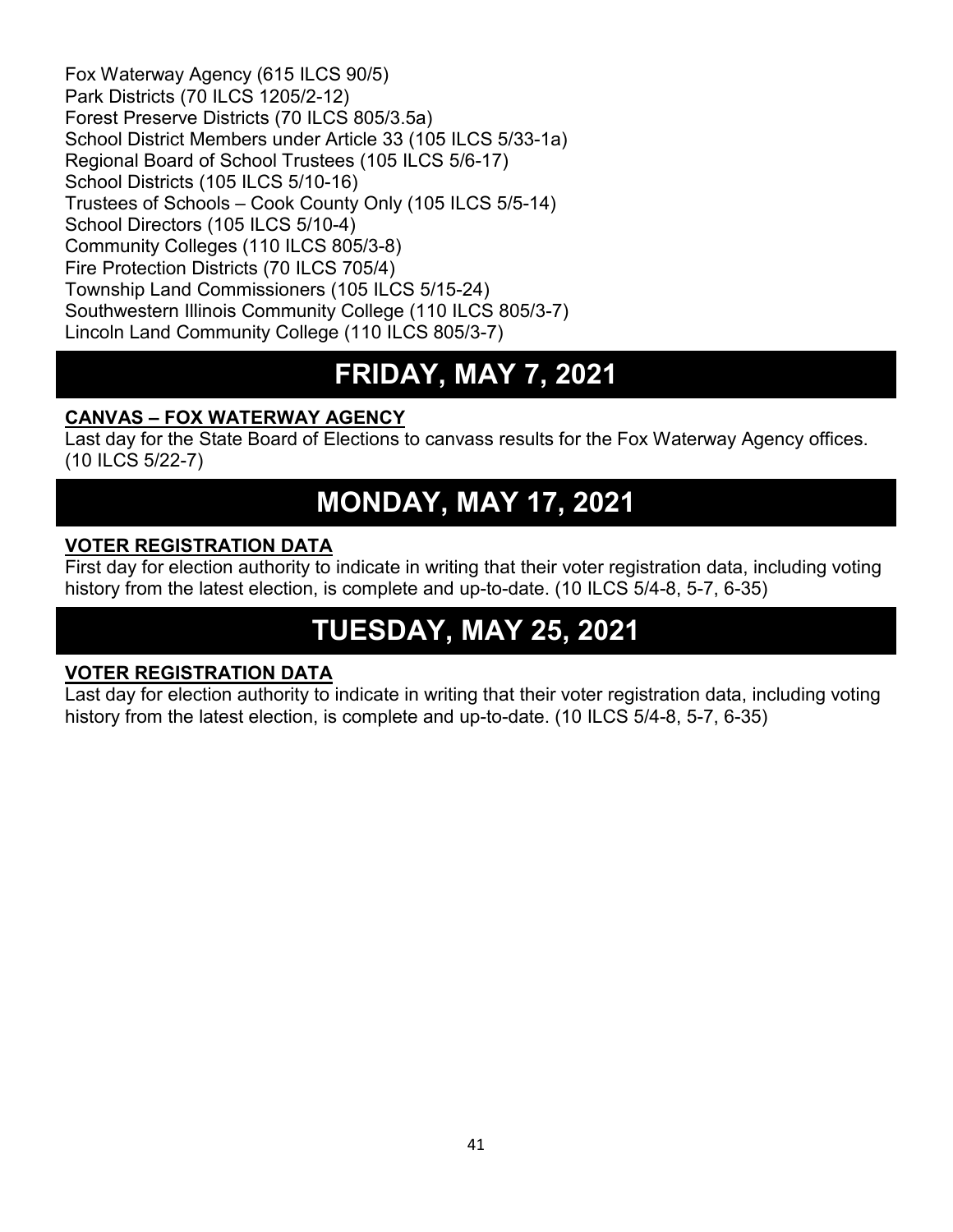### **PROCEDURES ON OBJECTIONS**

All citations contained herein are "Illinois Compiled Statutes," 2019, 10 ILCS 5/10-8, through 10- 10.1.

#### **FILING OBJECTION PETITION**

Nomination papers shall be deemed to be valid unless objections are filed in writing, **an original and two (2) copies, within 5 business** days after the last day for filing nomination papers.

#### **PROCESSING OBJECTION**

**Not later than 12:00 noon on the second business day** after the receipt of objector's petitions, the election authority or local election officials, **shall transmit by registered mail or receipted personal delivery** the certificate of nomination or nomination papers and original objector's petition to the chair of the proper electoral board designated in 5/10-9, or their authorized agent, and **shall transmit a copy by registered mail or receipted personal delivery** of the objector's petitions, to the candidate whose certificate of nomination or nomination papers are objected to, addressed to the place of residence designated in said certificate of nomination or nomination papers.

#### **RESPONSIBILITY OF CHAIR OF ELECTORAL BOARD**

**Within 24 hours** after the receipt of objector's petition, chair of the electoral board other than the State Board of Elections shall **send a call by registered or certified mail**, to each of the members of the electoral board, objector, and candidate and shall also cause the sheriff of the county or counties in which such officers and persons reside to serve a copy of such call upon each of the officers and persons.

In those cases where the State Board of Elections is the designated electoral board, the Chair of the State Board of Elections shall send the call to the objector and candidate whose certificate of nomination or nomination papers are objected to stating the day, hour and place at which the State Board of Elections shall meet (electoral board hearing may be held in the principal or permanent branch office of the State Board of Elections).

#### **ELECTORAL BOARD MEETING**

**Meetings** of electoral board **shall not be less than 3 nor more than 5 days after receipt of objector's petitions** by chair of electoral board.

#### **JUDICIAL REVIEW FILED**

**Within 5 days after the decision of electoral board**, the candidate or objector aggrieved by decision of the board may file petition for judicial review with clerk of the circuit court. **Court hearings are to be held within 30 days after filing the petition** and the decision delivered promptly thereafter.

#### **NO JUDICIAL REVIEW**

If no petition for judicial review has been filed **within 5 days after the decision of the electoral board, the electoral board shall transmit a copy of its ruling together with the original certificate of nomination or nomination papers or petitions and the original objector's petitions** to the officers or board with whom they were on file and such officer or board shall abide by and comply with the ruling so made to all intents and purposes.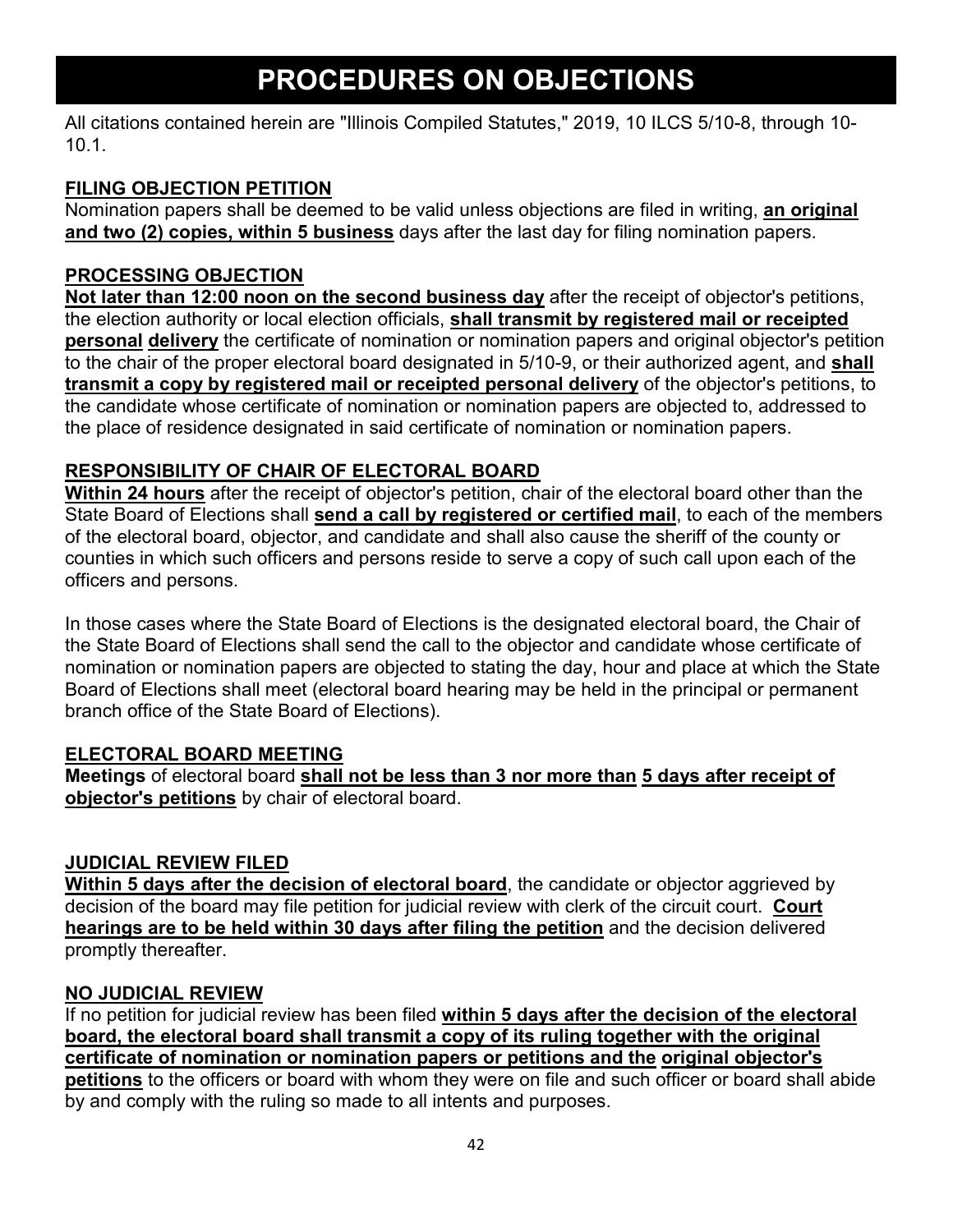### **2020 DECEMBER QUARTERLY REPORT OCTOBER 1, 2020 THROUGH DECEMBER 31, 2020**

#### **THURSDAY, DECEMBER 31, 2020**

Last day of the political committee's financial activity that is to be included in its December Quarterly Report of Campaign Contributions and Expenditures. The period covered by the December Quarterly Report extends from October 1, 2020 (or later if the committee was formed subsequently) through December 31, 2020 inclusively. (10 ILCS 5/9-10(b))

#### **FRIDAY, JANUARY 1, 2021**

First day that any political committee shall file its December Quarterly Report of Campaign Contributions and Expenditures with the Board. (10 ILCS 5/9-10(b))

#### **FRIDAY, JANUARY 15, 2021**

Last day for a political committee to file its December Quarterly Report of Campaign Contributions and Expenditures with the Board. (10 ILCS 5/9-10(b))

### **CONSOLIDATED PRIMARY ELECTION FEBRUARY 23, 2021**

#### **FRIDAY, DECEMBER 25, 2020**

First day of the period during which independent expenditures of \$1000 or more made by a political committee must be reported electronically within two (2) business days after making the independent expenditure. (10 ILCS 5/9-10(e))

#### **SUNDAY, JANUARY 24, 2021**

First day of period during which any receipt of a contribution of \$1000 or more by a political committee participating in the election, must be reported within two (2) business days following its receipt. (10 ILCS 5/9-10(c))

#### **MONDAY, FEBRUARY 22, 2021**

Last day of period during which any receipt of a contribution of \$1000 or more by a political committee participating in the election, must be reported within two (2) business days following its receipt. (10 ILCS 5/9-10(c))

### **MARCH QUARTERLY REPORT JANUARY 1, 2021 THROUGH MARCH 31, 2021**

#### **FRIDAY, JANUARY 1, 2021**

First day of the political committee's financial activity that is to be included in its March Quarterly Report of Campaign Contributions and Expenditures. (10 ILCS 5/9-10(b))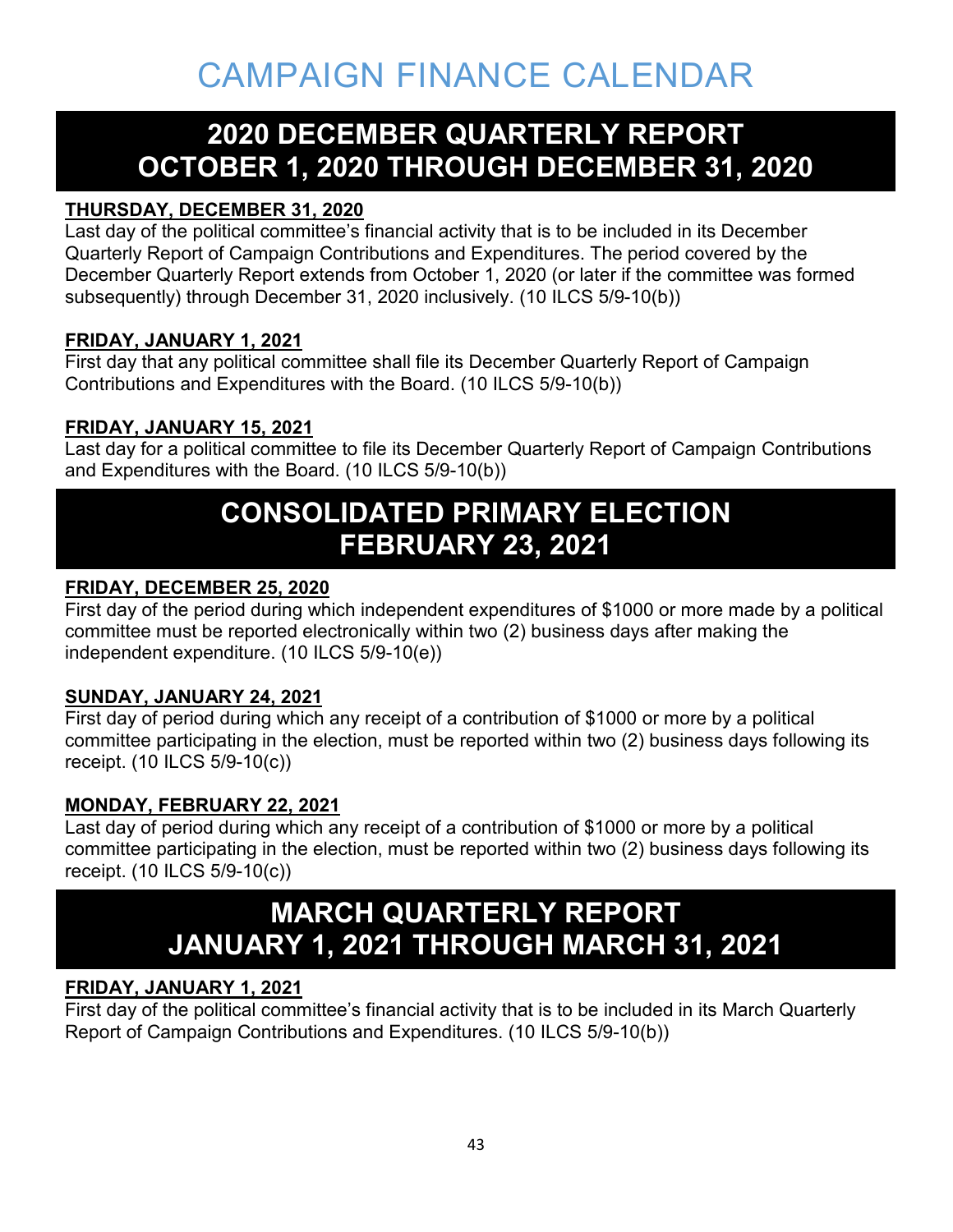#### **WEDNESDAY, MARCH 31, 2021**

Last day of the political committee's financial activity that is to be included in its March Quarterly Report of Campaign Contributions and Expenditures. The period covered by the March Quarterly Report extends from January 1, 2021 (or later if the committee was formed subsequently) through March 31, 2021 inclusively. (10 ILCS 5/9-10(b))

#### **THURSDAY, APRIL 1, 2021**

First day that any political committee shall file its March Quarterly Report of Campaign Contributions and Expenditures with the Board. (10 ILCS 5/9-10(b))

#### **THURSDAY, APRIL 15, 2021**

Last day for a political committee to file its March Quarterly Report of Campaign Contributions and Expenditures with the Board. (10 ILCS 5/9-10(b))

### **JUNE QUARTERLY REPORT APRIL 1, 2021 THROUGH JUNE 30, 2021**

#### **THURSDAY, APRIL 1, 2021**

First day of the political committee's financial activity that is to be included in its June Quarterly Report of Campaign Contributions and Expenditures. (10 ILCS 5/9-10(b))

#### **WEDNESDAY, JUNE 30, 2021**

Last day of the political committee's financial activity that is to be included in its June Quarterly Report of Campaign Contributions and Expenditures. The period covered by the June Quarterly Report extends from April 1, 2021 (or later if the committee was formed subsequently) through June 30, 2021 inclusively. (10 ILCS 5/9-10(b))

#### **THURSDAY, JULY 1, 2021**

First day that any political committee shall file its June Quarterly Report of Campaign Contributions and Expenditures with the Board. (10 ILCS 5/9-10(b))

#### **THURSDAY, JULY 15, 2021**

Last day for a political committee to file its June Quarterly Report of Campaign Contributions and Expenditures with the Board. (10 ILCS 5/9-10(b))

### **SEPTEMBER QUARTERLY REPORT JULY 1, 2021 THROUGH SEPTEMBER 30, 2021**

#### **THURSDAY, JULY 1, 2021**

First day of the political committee's financial activity that is to be included in its September Quarterly Report of Campaign Contributions and Expenditures. (10 ILCS 5/9-10(b))

#### **THURSDAY, SEPTEMBER 30, 2021**

Last day of the political committee's financial activity that is to be included in its September Quarterly Report of Campaign Contributions and Expenditures. The period covered by the September Quarterly Report extends from July 1, 2021 (or later if the committee was formed subsequently) through September 30, 2021 inclusively. (10 ILCS 5/9-10(b))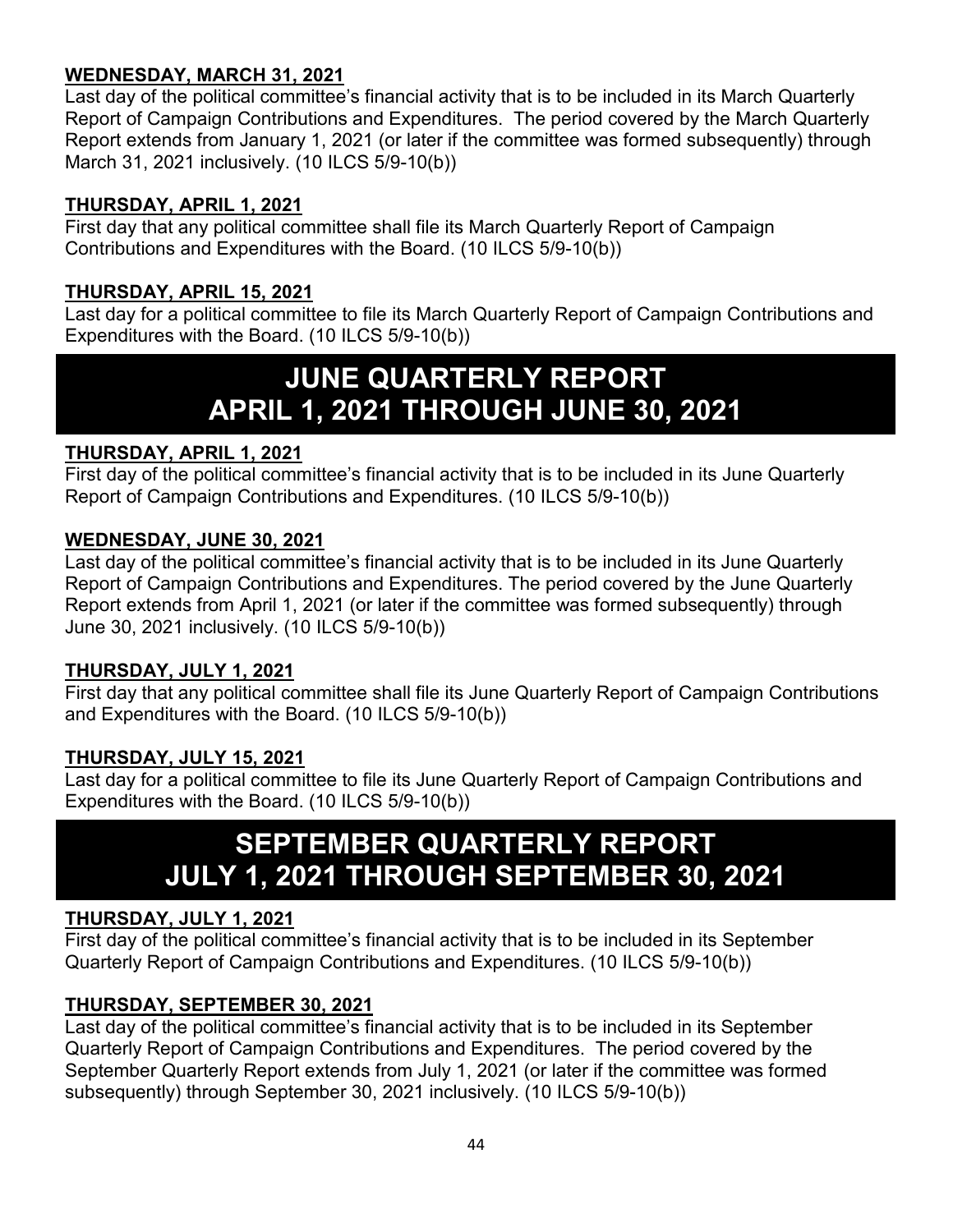#### **FRIDAY, OCTOBER 1, 2021**

First day that any political committee shall file its September Quarterly Report of Campaign Contributions and Expenditures with the Board. (10 ILCS 5/9-10(b))

#### **FRIDAY, OCTOBER 15, 2021**

Last day for a political committee to file its September Quarterly Report of Campaign Contributions and Expenditures with the Board. (10 ILCS 5/9-10(b))

### **CONSOLIDATED ELECTION APRIL 6, 2021**

#### **SUNDAY, MARCH 7, 2021**

First day of period during which any receipt of a contribution of \$1000 or more by a political committee participating in the election, must be reported within two (2) business days following its receipt. (10 ILCS 5/9-10(c))

#### **MONDAY, APRIL 5, 2021**

Last day of period during which independent expenditures of \$1000 or more made by a political committee must be reported electronically within two (2) business days after making the independent expenditure. (10 ILCS 5/9-10(e))

#### **MONDAY, APRIL 5, 2021**

Last day of period during which any receipt of a contribution of \$1000 or more by a political committee participating in the election, must be reported within two (2) business day following its receipt. (10 ILCS 5/9-10(c))

### **DECEMBER QUARTERLY REPORT OCTOBER 1, 2021 THROUGH DECEMBER 31, 2021**

#### **FRIDAY, OCTOBER 1, 2021**

First day of the political committee's financial activity that is to be included in its December Quarterly Report of Campaign Contributions and Expenditures. (10 ILCS 5/0-10(b)

#### **FRIDAY, DECEMBER 31, 2021**

Last day of the political committee's financial activity that is to be included in its December Quarterly Report of Campaign Contributions and Expenditures. The period covered by the December Quarterly Report extends from October 1, 2021 (or later if the committee was formed subsequently) through December 31, 2021 inclusively. (10 ILCS 5/9-10(b))

#### **SATURDAY, JANUARY 1, 2022**

First day that any political committee shall file its December Quarterly Report of Campaign Contributions and Expenditures with the Board. (10 ILCS 5/9-10(b))

#### **FRIDAY, JANUARY 15, 2022**

Last day for a political committee to file its December Quarterly Report of Campaign Contributions and Expenditures with the Board. (10 ILCS 5/9-10(b))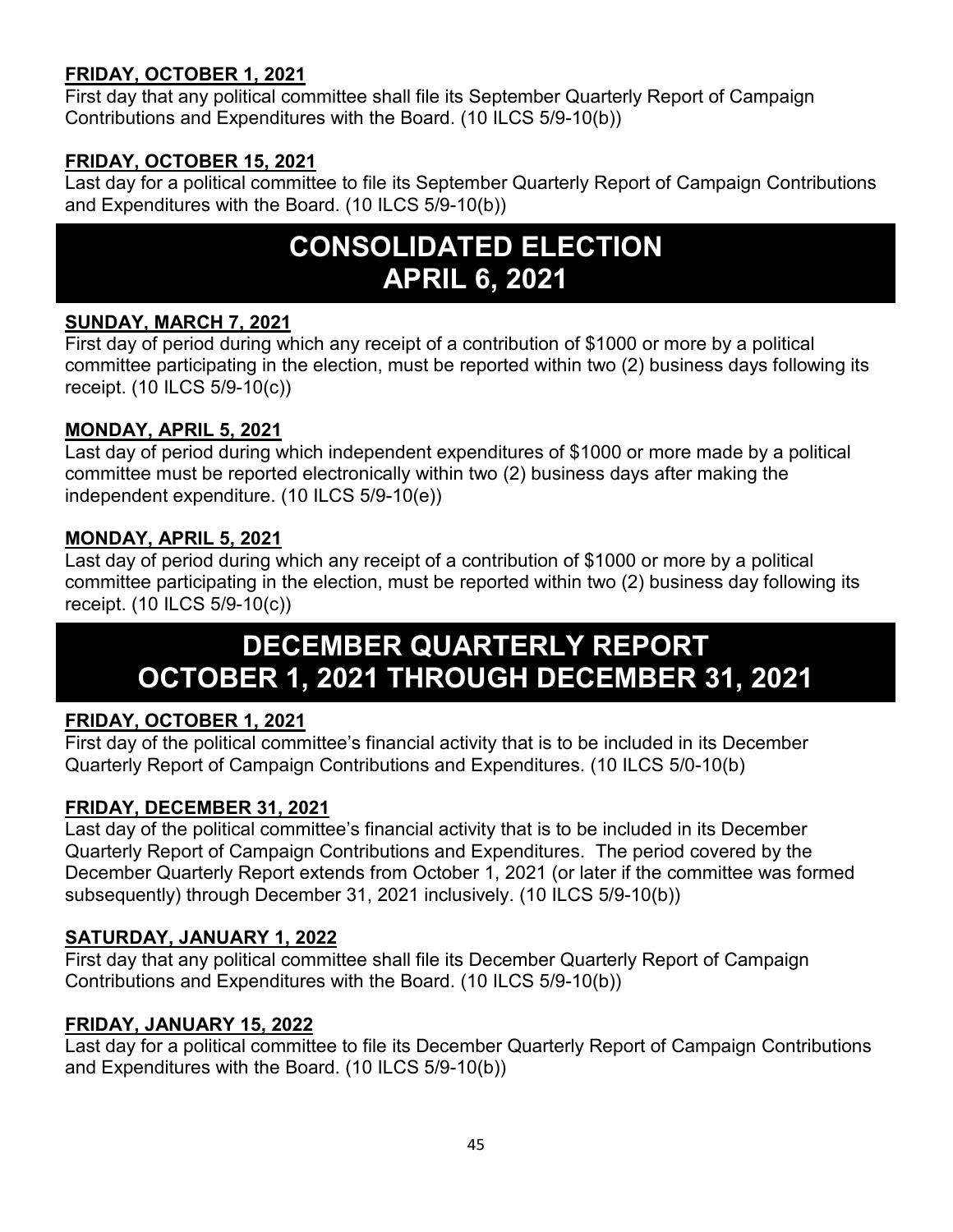### **SCHEDULE A-1 REPORTS**

A political committee must file a report of any contribution of \$1000 or more from one source with the Board within five (5) business days after receipt of the contribution, except that the report shall be filed within two (2) business days if received within 30 days prior to an election by a political committee. The dates during which the two-business day filing period must be observed are included within the above calendar.

### **SCHEDULE B-1 REPORTS**

A political committee must file a report of any independent expenditure of \$1000 or more it makes with the Board within five (5) business days after making the independent expenditure, except that the report shall be filed within two (2) business days if made within 60 days prior to an election by a political committee. The dates during which the two-business day filing period must be observed are included within the above calendar